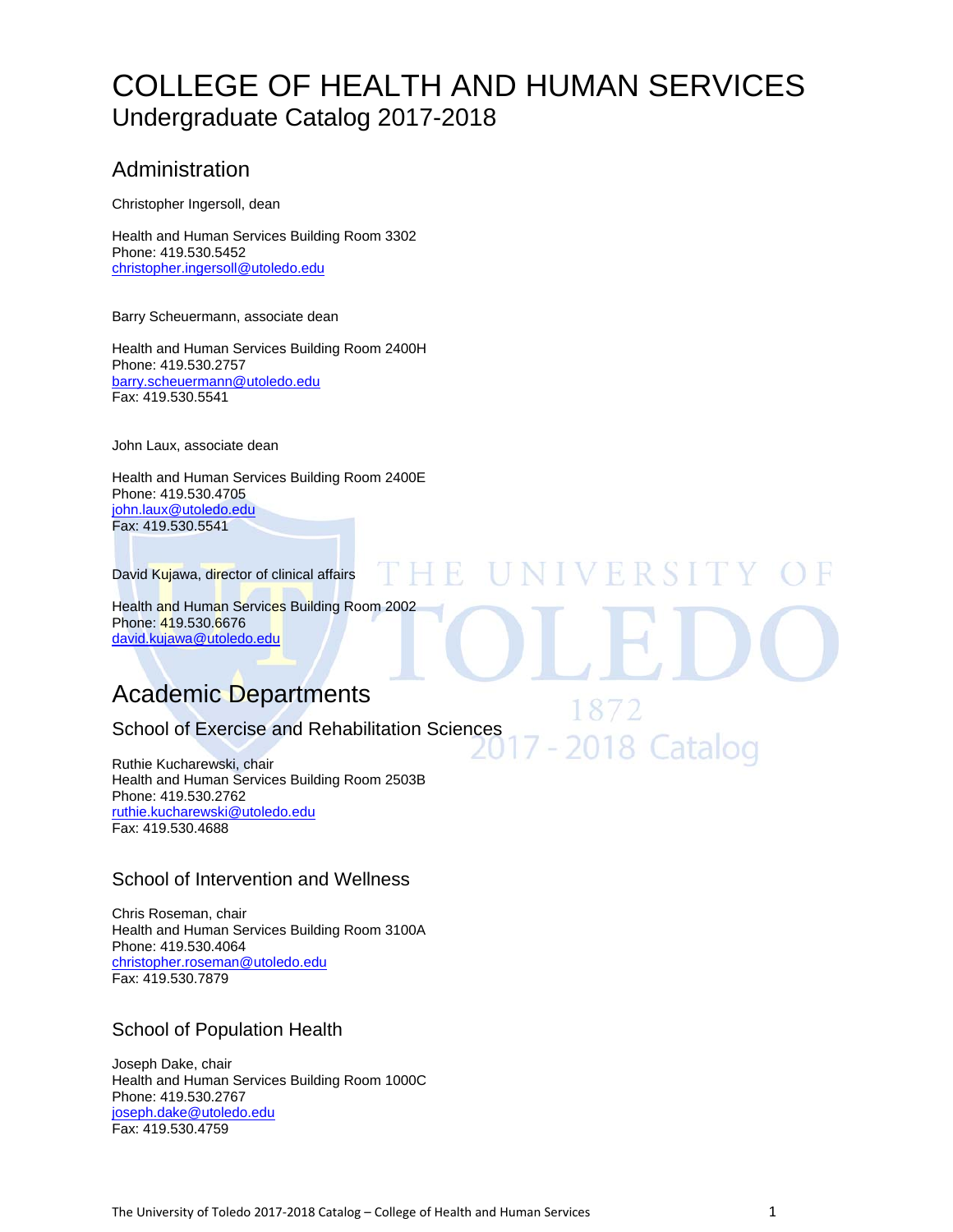# School of Social Justice

Celia Williamson, chair Health and Human Services Building Room 2638C Phone: 419.530.4084 celia.williamson@utoledo.edu Fax: 419.530.4141

# Academic Support Services

Office of Student Services Schedule at: https://chhsadvising.acuityscheduling.com/ CHHSAdvising@utoledo.edu Phone: 419.530.5366

Heather Tessler, director Health and Human Services Building Room 3100N Phone: 419.530.5366 heather.tessler@utoledo.edu

Lori DuBose, academic adviser Health and Human Services Building Room 2628 Phone: 419.530.5366 lori.dubose@utoledo.edu

Sheree Madison-Emery, academic adviser Health and Human Services Building Room 002 Phone: 419.530.5366 Sheree.madison@utoledo.edu

Kristen Rothfeld, academic adviser Health and Human Services Building Room 1300G Phone: 419.530.5366 kristen.rothfeld@utoledo.edu

Staci Sturdivant, academic adviser Health and Human Services Building Room 1024 Phone: 419.530.5366 staci.sturdivant@utoledo.edu

# COLLEGE OF HEALTH AND HUMAN SERVICES

Ħ

# Degrees/Programs Offered

The following undergraduate degrees, undergraduate minors or certificates are available:

**Criminal Justice** (degree) **Exercise Science** (degree or minor) The following concentrations are available: Human Performance and Fitness Promotion Pre-Medicine Pre-Occupational Therapy Pre-Physical Therapy Pre-Physician Assistant **Health Care Administration** (degree) **Health Information Administration** (degree or post baccalaureate certificate) **Legal Specialties** (degree, associate, post-baccalaureate certificate, nurse paralegal certificate) **Public Health (degree or minor)** Pre-Medicine **Recreational Therapy** (degree) **Respiratory Care** (degree) **Social Work** (degree) **Speech Language Pathology** (degree)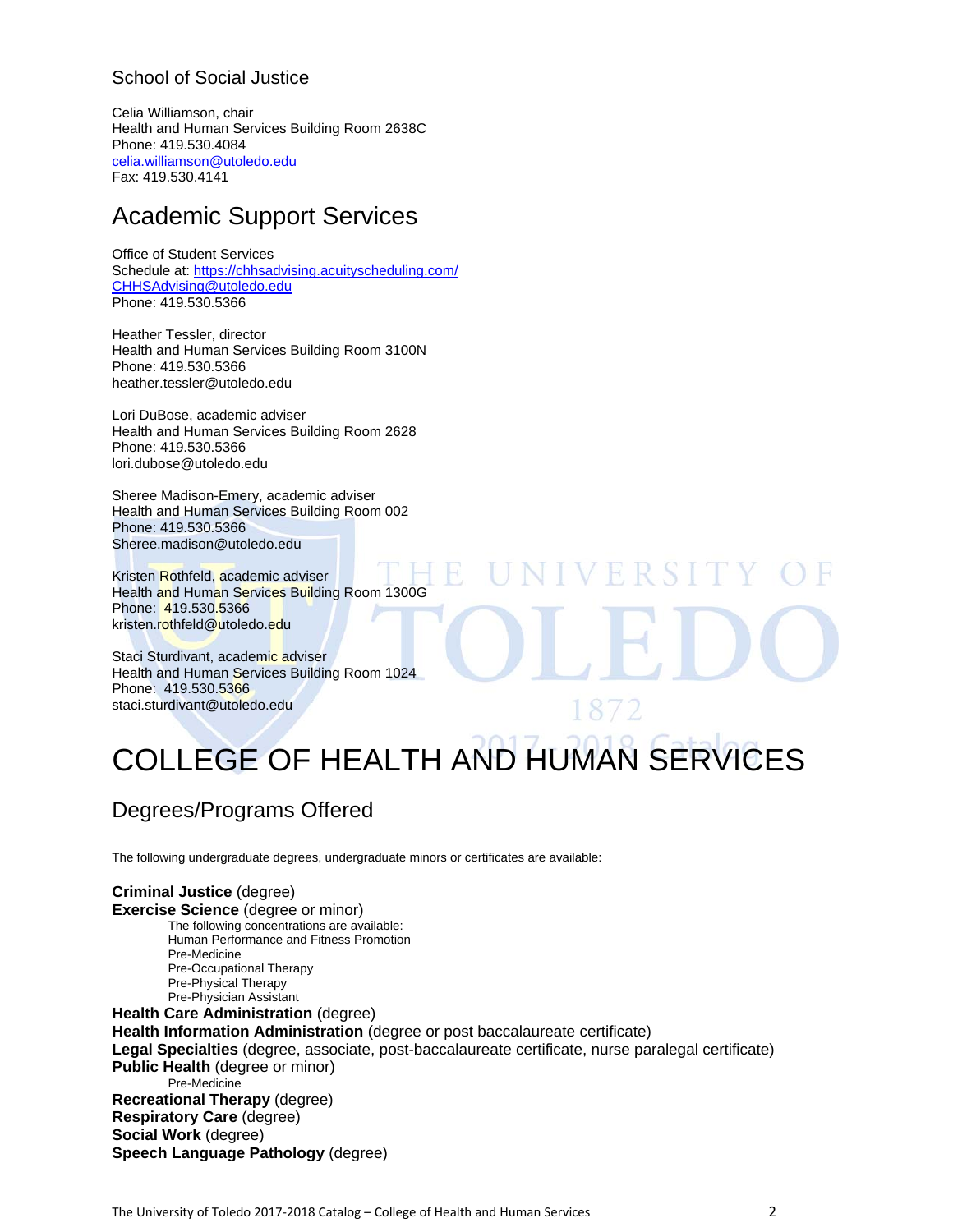# Admission Policies

# Requirements for Direct-From-High-School Students

### **For all programs not listed below:**

2.7 GPA or 21 ACT/990 SAT (taken prior to March 2016) or 1070 SAT (taken after March 2016)

### **Criminal Justice, Nurse Paralegal Certificate, Paralegal Studies, Social Work, and Undecided**

2.5 GPA or 19 ACT/910 SAT (taken prior to March 2016) or 990 SAT (taken after March 2016)

Students not meeting these requirements are admitted to the Department of Exploratory Studies in University College.

### Selective/Limited Admission

The following programs require an additional application for admission to their professional programs: Public health Recreational therapy Respiratory care Social work

# Requirements for Students with an Associate's Degree

Students holding associate's degrees from accredited colleges are encouraged to enroll in the College. Students may earn a bachelor's degree upon completion of two or more additional years of full-time study; see the adviser in the major to determine a plan of study. The following regulations apply:

1. Students must complete the equivalent of the specified University core.

2. In all baccalaureate programs, a minimum of 64 hours must be taken at the 2000 to 4000 levels; of these a minimum of 32 hours must be taken at the 3000 and 4000 levels. Coursework from other institutions is accepted at the level at which the course was taught at that institution.

# Admission with Transfer Credit/Change of College

Students with satisfactory academic records wishing to transfer into the College of Health and Human Services must meet the minimum entrance requirements of The University of Toledo. After submission of official transcripts from all colleges/universities attended and acceptance by the College, transfer courses are evaluated. The evaluation process must be completed before the end of the first term of attendance.

Students in good standing who wish to change from another college within The University of Toledo to the College of Health and Human Services should make an appointment with a college adviser in the Office of Student Services to discuss the transfer and have academic records reviewed. All program requirements, including University core, must be fulfilled as specified in the catalog for the year in which the student enters the College. All undergraduate hours attempted and earned at The University of Toledo, as well as the GPA, will transfer.

Health Science Majors: minimum 12 hours of earned college-level credit and 2.7 cumulative GPA to transfer

Criminal Justice, Paralegal Studies, and Social Work majors: 2.2 cumulative GPA if 12-29 hours of earned college-level credit; 2.4 cumulative GPA if 30-59 hours; and 2.5 cumulative GPA if 60+ hours

# Readmission of Former Students

Undergraduate students who discontinue course work for a period of at least one academic year (not including summer) must request readmission to the University. If students have taken any course work at another institution during the time they have been away from the University (other than transient status), they must complete a new application in the Office of Undergraduate Admission and meet transfer admission requirements.

Students who have not taken course work for more than 12 months must comply with the college requirements at the time of readmission.

# Honors Program

The Honors Program in the College of Health and Human Services provides opportunities for challenging and individualized study for undergraduate students of unusually high ability, motivation and initiative. For admission requirements, see Admission to the Honors College in the General Section of this catalog.

# **Academic Policies**

The College of Health and Human Services adheres to all of The University of Toledo policies and procedures. Please refer to the General Section of this catalog for academic policies governing all students enrolled at the University. In any case where University, college, departmental and/or program policies conflict, the most stringent policy applies. Students should consult with their program for a complete list of all policies and procedures specifically related to their program.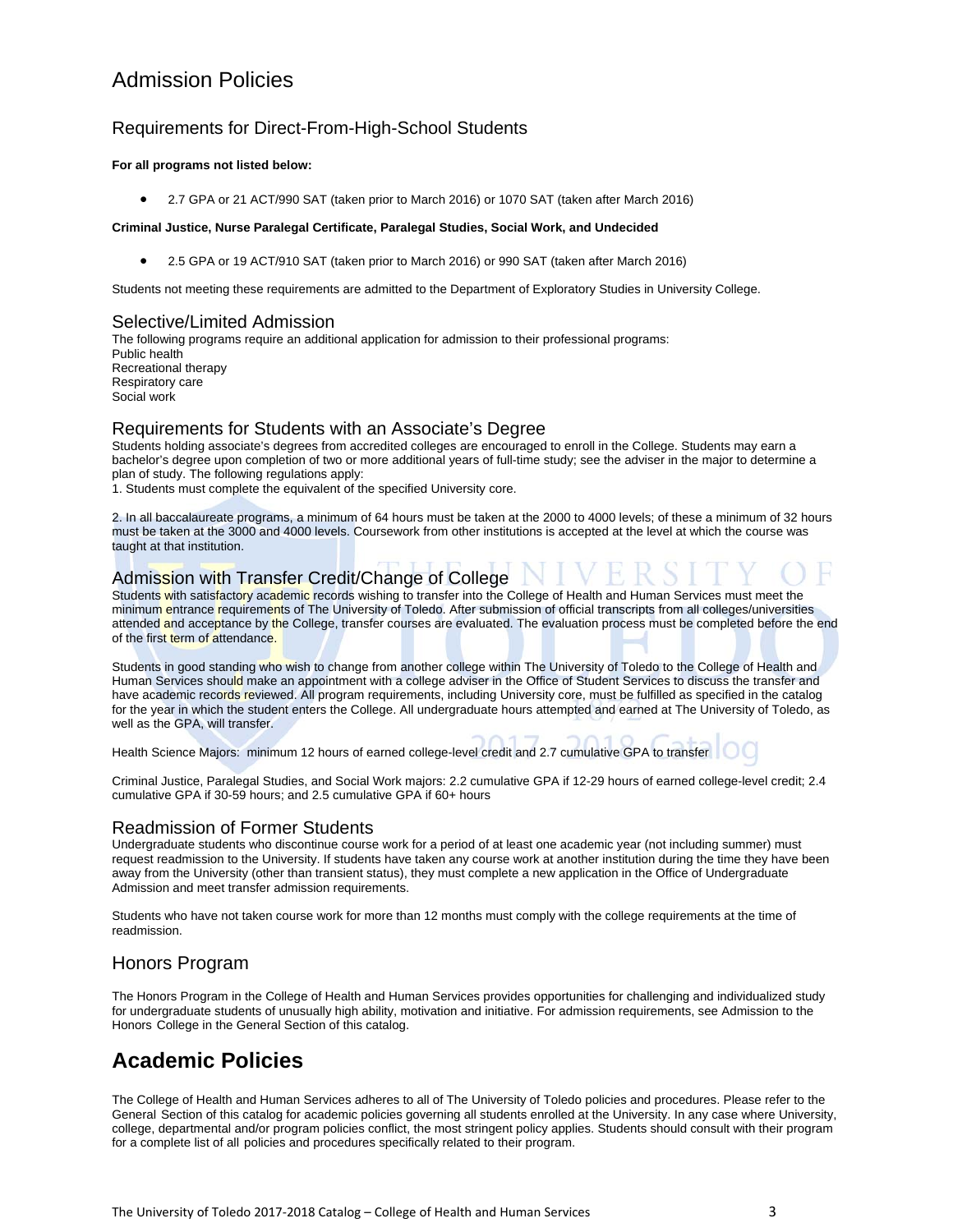# Academic Advising

The Office of Student Services coordinates academic advising for the College of Health and Human Services. The office's mission is to provide quality, timely and comprehensive student services that will enhance student success in achieving academic goals. Although the ultimate responsibility for making personal and educational decisions rests with the student, his/her potential for academic success can improve considerably through relationships with the college's advisers, who can provide assistance in identifying educational options and enhancing student potential.

Students in the College of Health and Human Services are assigned academic advisers by major. Essential services provided by advisers include degree requirements, selective admissions within the college, and interpretations of college and University policies and procedures. Advisers are located within the Health and Human Services building.

# GPA Recalculation for Repeated Courses

Student who have retaken a course and earned a higher grade may petition to have the first grade excluded from the UT grade point average. Credit will only be awarded once for repeated courses. If a grade has been deleted that grade will not be used in determining the UT grade point average. However, all grades, including those for repeated courses, will be included in the determination of eligibility for graduation honors, fellowships, or other distinctions awarded on the basis of GPA. No more than a total of 12 semester hours of course work will be deleted. Students who have had their GPAs recomputed under the Academic Forgiveness Policy are not eligible for grade deletions. Specific programs within the college may have more rigorous requirements for grade deletions of major or related courses.

# Withdrawal Policy (W Grades)

The number of credit hours of W is limited to 22 hours for all undergraduate students in degree programs in the College of Health and Human Services. Once a student has accumulated 22 hours of W, further withdrawals will be counted as F's in computation of the student's GPA for the purposes of probation or suspension. In addition, students risk the loss of financial aid if they accumulate excessive hours of W.

# Academic Probation and Suspension

Students with a cumulative GPA of less than 2.0 are automatically placed on probation until a cumulative GPA of 2.0 is achieved. While on probation, it is recommended students enroll for 12 or fewer credit hours. Students on probation must see an academic adviser.

Academic suspension means the student is prohibited from registering at The University of Toledo for a period of at least one semester. A student is subject to academic suspension if his or her GPA continues to fall below the minimum of 2.0 or if he or she fails to make sufficient progress toward attainment of the degree by accumulating excess W grades. Students may remove Incompletes while under suspension. Refer to the UT Policy web site for additional information on academic suspension.

# Dismissal

Dismissed students are not eligible for readmission to the College of Health and Human Services. A student may be dismissed for:

- Failing to meet the conditions of readmission after suspension from the College of Health and Human Services.
- Demonstrating patterns of behavior that are inappropriate for students preparing for professional roles or for failing to meet the morals standard as defined by the state of Ohio.

Regulations for probation, suspension and dismissal apply to both full-time and part-time students. In all matters, the decision of the Dean is final.

# Academic Honesty

Refer to the UT Policy web site for further information on Academic Honesty.

# Academic Grievance

Students have the responsibility and right to call to the attention of a professor any course grade believed to be in error. The college grievance procedure must be initiated within 60 days of the posting of the final grade. Academic grievances must follow the procedure described below:

- The student meets with the professor to attempt to resolve the problem.
- If meeting with the professor does not resolve the problem, the student must discuss the problem with the school chair of the faculty member who issued the grade. The chair attempts to resolve the problem, but may not unilaterally change the grade.
- If meeting with the chair does not resolve the issue, the student will forward the appeal to the associate dean for academic affairs of the College of Health and Human Services.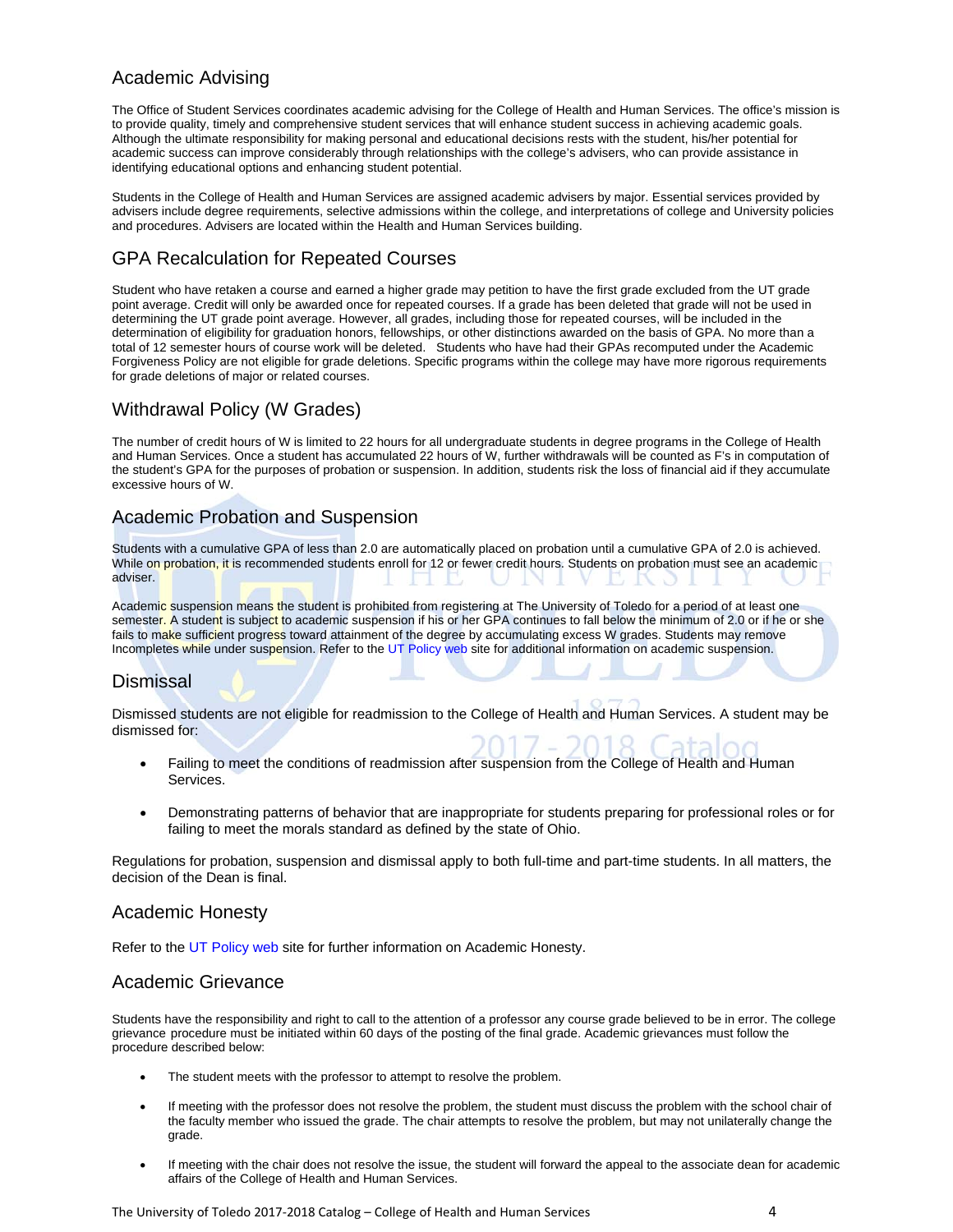- The college's Petition for Academic Grievance is used for this purpose. The student must state the reasons for the appeal and the desired outcome. The student must meet with the associate dean to review and discuss the problem. The associate dean will attempt to resolve the problem by meeting with the appropriate faculty member, but may not unilaterally change the grade.
- If the student wishes to continue the appeal, he/she must forward the appropriate information relative to the problem to the Student Grievance Council. Information on this process may be found in The University of Toledo Student Handbook. Note: If the grievance occurs during the fall or summer semester, a grievance petition must be filed with the chair of the Student Grievance Council no later than the last day of classes in the next semester. If the grievance occurs during the spring semester, the grievance petition must be filed with the chair of the Student Grievance Council no later than the last day of classes in the final summer session.

# Student Responsibilities

Students are responsible to complete the following:

- All first-year students must see an adviser each semester; all College of Health and Human Services students are strongly encouraged to see a faculty or academic adviser at least once a year.
- Readmit students are responsible for degree requirements in effect at the time of readmission.
- Students are responsible for fulfilling all degree requirements.
- Students are encouraged to meet with their academic advisers as needed for assistance.

# **Degree Requirements**

Students in baccalaureate programs must complete a minimum of 120 hours of course work and have the proper number of credit hours as outlined in their program of study. In all baccalaureate programs, a minimum of 64 hours must be taken at the 2000 levels or above; of these, a minimum of 32 hours must be taken at the 3000 and 4000 levels.

# College Requirements

The College of Health and Human Services is committed to the health and wellbeing of our students and the public. Consequently, all College of Health and Human Services students majoring in programs that require contact with patients or clients must provide verification of appropriate immunizations and exemplify ethical practice during their academic careers at The University of Toledo. The requirements for each major are specified under the respective programs.

# University Core Curriculum

Students earning bachelor's or associate's degrees in all University colleges and programs are required to complete the University Core Curriculum. Those courses are distributed in the areas of English composition, mathematics, humanities/fine arts, social sciences, natural sciences and multicultural studies (see the General Section of this catalog for details). Some colleges and programs require courses in these areas over and above those required to fulfill University core requirements. The student's academic department or college office should be contacted for specific details.

# Residence Requirement

Students transferring from other institutions must earn at least 32 credit hours in the College of Health and Human Services at The University of Toledo to be eligible for graduation.

Full-time students transferring into Health and Human Services must complete at least the final semester and 25 percent of their program of study in residence within the college. Part-time students must complete the last 12 credit hours and 25 percent of the program of study within the college.

# Application for Graduation

Apply online using the myUT portal. .

# **School of Exercise & Rehabilitation Sciences**

Exercise Science Occupational Therapy Physical Therapy Recreation Administration Recreational Therapy Respiratory Care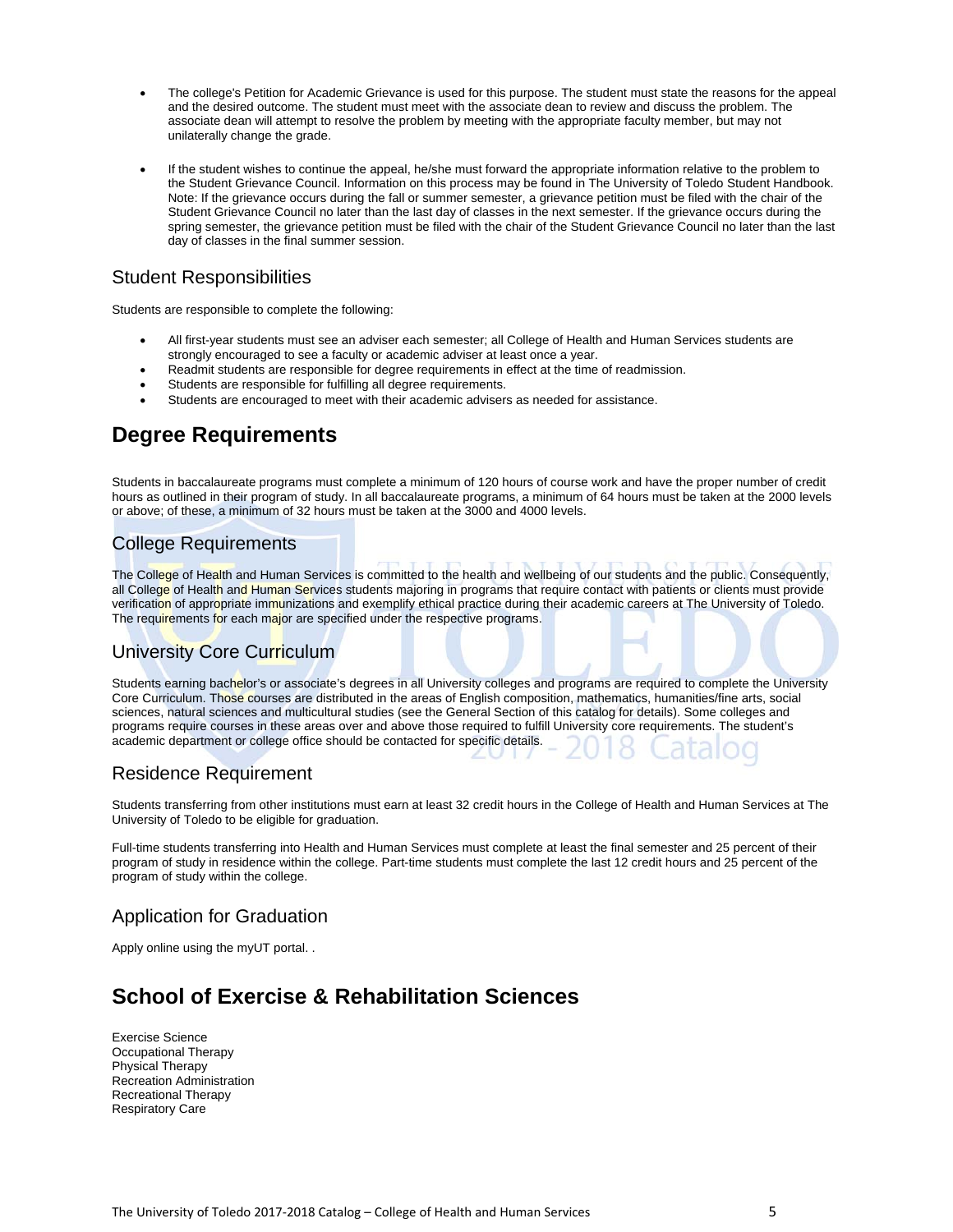# Exercise Science

Degree Programs

Bachelor of Science in Athletic Training Bachelor of Science in Respiratory Care Bachelor of Science in Exercise Science Concentrations: Human Performance and Fitness Promotion Pre-Medicine Pre-Occupational Therapy Pre-Physical Therapy Pre-Physician Assistant

# **Athletic Training**

T*ransitioning to graduate-level professional program and no longer admitting undergraduates effective fall 2016.*

The Bachelor of Science in athletic training prepares students for entry-level positions in college/university, high school, sports medicine clinic, professional sports, performing arts, military and industrial settings. Athletic trainers work under physicians to ensure the health and safety of physically active individuals. They work cooperatively with other allied health personnel and coaches to accomplish this goal. The athletic training education program is accredited by the Commission on Accreditation of Athletic Training Education. In Ohio, athletic training is a licensed profession requiring an additional examination for licensure. Athletic training is a regulated profession in 47 states, and the UT program meets or exceeds the criteria in almost all of those states.

Acceptance into the professional program occurs at the beginning of a student's second year of involvement with the athletic training education program. The Board of Certification (BOC) requires athletic training students to complete their clinical experience during a minimum of two years and a maximum of five years. Consequently, transfer students may not complete the athletic training education program in fewer than four years from the date of the first enrollment in the program.

Athletic training students are required to have:

- Immunizations: Hepatitis B, MMR, TDap, Varicella, 2 step PPD as well as an annual intradermal test.
- Criminal background check: May be required by off campus clinical sites, at the student's expense.
- Physical requirements: Ability to assist patients during therapeutic exercise as well as lift/move/load equipment during practice preparation and teardown.
- Transportation: Students are responsible for their own transportation to sites within a 20 mile radius from campus.

For a detailed description of policies and procedures, see the website. http://www.utoledo.edu/hhs/athletictraining/undergraduate/

*Note: Students will no longer be accepted into the Bachelor of Science in Athletic Training Degree Program beginning Fall 2016.* 

# Bachelor of Science in Athletic Training - Degree Requirements

Below is a sample curriculum for the Bachelor of Science in Athletic Training. Sample curriculum is subject to change. Please consult the department for up-to-date information.

### **Fall Semester**

Year 1 ENGL 1110 College Composition I HHS 1000 Freshman Orientation KINE 1110 Intro to Athletic Training MATH 1340 Algebra & Trigonometry BIOL 2150 Fund of Life Science I BIOL 2160 Fund of Life Science I Lab

### **Spring Semester**

KINE 1650 Care and Prevention of Injuries KINE 1660 AT Taping Lab KINE 1700 Intro to Exercise Science HEAL 1500 First Aid KINE 2510 Human Anatomy KINE 2520 Human Anatomy Lab BIOL 2170 Fund of Life Science II BIOL 2180 Fund of Life Science II Lab

### **Fall Semester**

Year 2 KINE 2610 Lower Extremity Evaluation KINE 2630 Applied Anat for Athletic Training I KINE 2710 Clinical Skill Development I ENGL 2950 Scientific Tech Report Writing CHEM 1230 General Chemistry I CHEM 1280 General Chemistry I Lab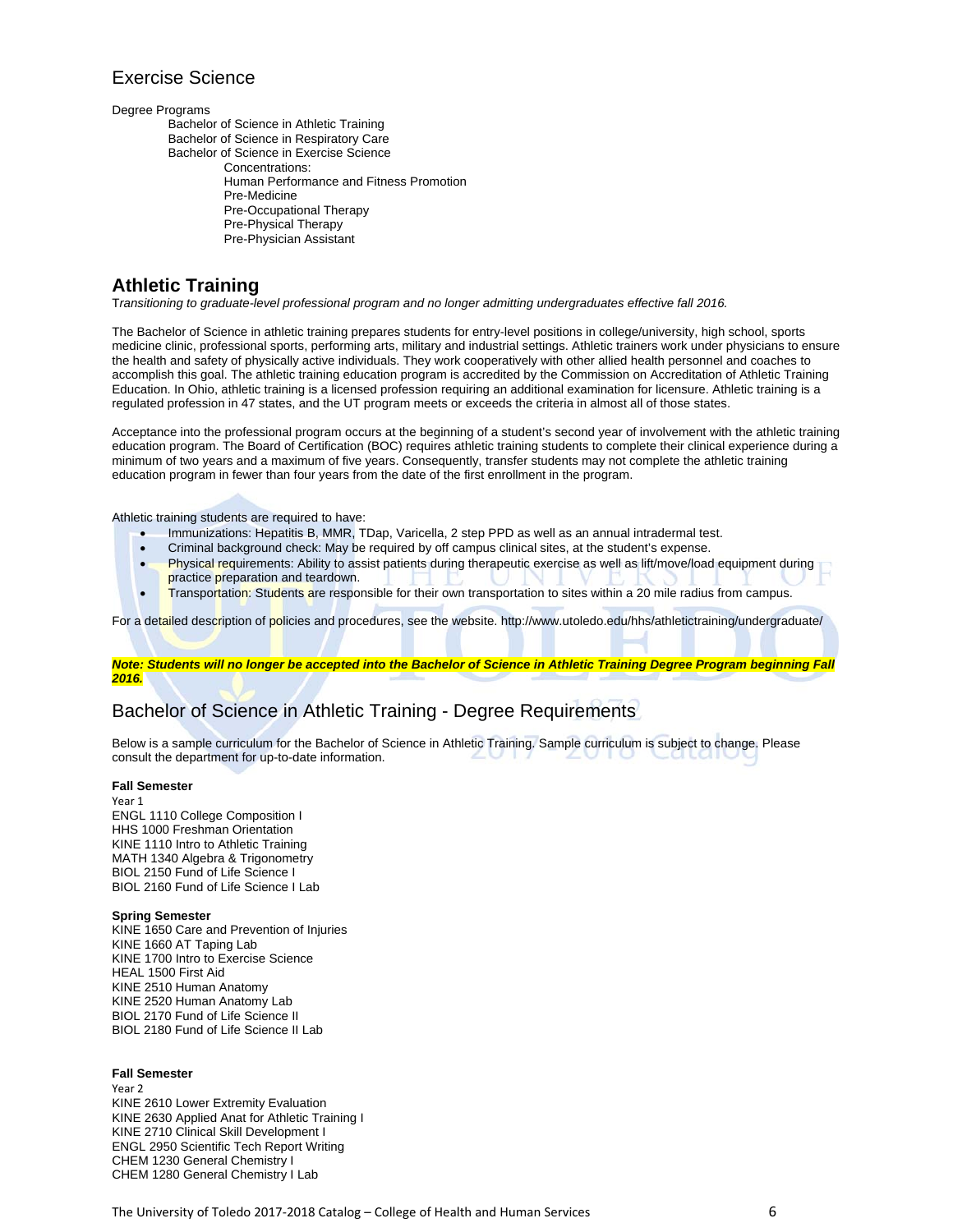### **Spring Semester**

KINE 2620 Upper Extremity Evaluation KINE 2640 Applied Anat for Athletic Training II KINE 2720 Clinical Skill Development II KINE 2530 Human Physiology KINE 2540 Human Physiology Lab PSY 1010 Principles of Psychology COMM 1010 Communication Principles

#### **Fall Semester**

Year 3

KINE 3630 Therapeutic Modalities KINE 3710 Clinical Skill Development III KINE 3520 Exercise Physiology KINE 3530 Exercise Physiology Lab KINE 3830 Strength Training PHYS 2070 Physics-Mechanical

### **Spring Semester**

KINE 3660 Rehab of Athletic Injuries KINE 3610 General Medical Conditions KINE 3720 Clinical Skill Development IV KINE 3680 Sport and Exercise Pharmacology Humanities/Fine Arts Elective Multicultural Elective

### **Fall Semester**

Year 4

KINE 4650 Organization and Admin of AT KINE 4710 Clinical Skill Development V HEAL 2500 Personal Health MATH 2600 Intro to Statistics KINE 4540 Applied Biomechanics KINE 4550 Biomechanics Lab

#### **Spring Semester**

KINE 4720 Clinical Skill Development VI **HEAL 4700 Nutrition Science** Multicultural Elective Social Science Core Elective KINE Elective

# **Exercise Science Programs**

The Bachelor of Science degree in exercise science (B.S.E.S.) is for students who want to study the anatomical, physiological, biomechanical and psychological bases of human physical performance. The curriculum has a strong foundation in the natural sciences; students have the opportunity to specialize in one of the following areas: human performance and fitness promotion, premedicine, pre-occupational therapy, pre-physical therapy, and pre-physician assistant. Many students use the degree as a preparation for graduate education in exercise science, medicine and other allied health fields such as physical therapy and occupational therapy.

Additional information about the Bachelor of Science in exercise science degree is available at the program website: http://www.utoledo.edu/hhs/exercise-science/undergradprograms.html

# Human Performance and Fitness Promotion

Many exercise science students are interested in applying their interest and expertise in human physical performance to the prevention and treatment of disease and disability to the enhancement of health and fitness, and to the facilitation of sport performance through training and conditioning. The B.S.E.S. concentration in human performance and fitness promotion is for these students. Beyond the required exercise science courses, these students take additional course work that focuses on the use of exercise and exercise testing in the diagnosis and treatment of cardiovascular and metabolic diseases, reduced muscle strength and endurance tolerance. Students in this concentration will focus on the development of exercise programs designed to enhance health, general fitness and exercise performance.

In addition to two internships, many students complete one or more of the certification programs offered by organizations such as the American College of Sports Medicine and the National Strength and Conditioning Association. These certifications, in combination with the student's academic training, provide excellent credentials for employment in fitness/wellness programs or, cardiovascular rehabilitation as well as many commercial fitness facilities.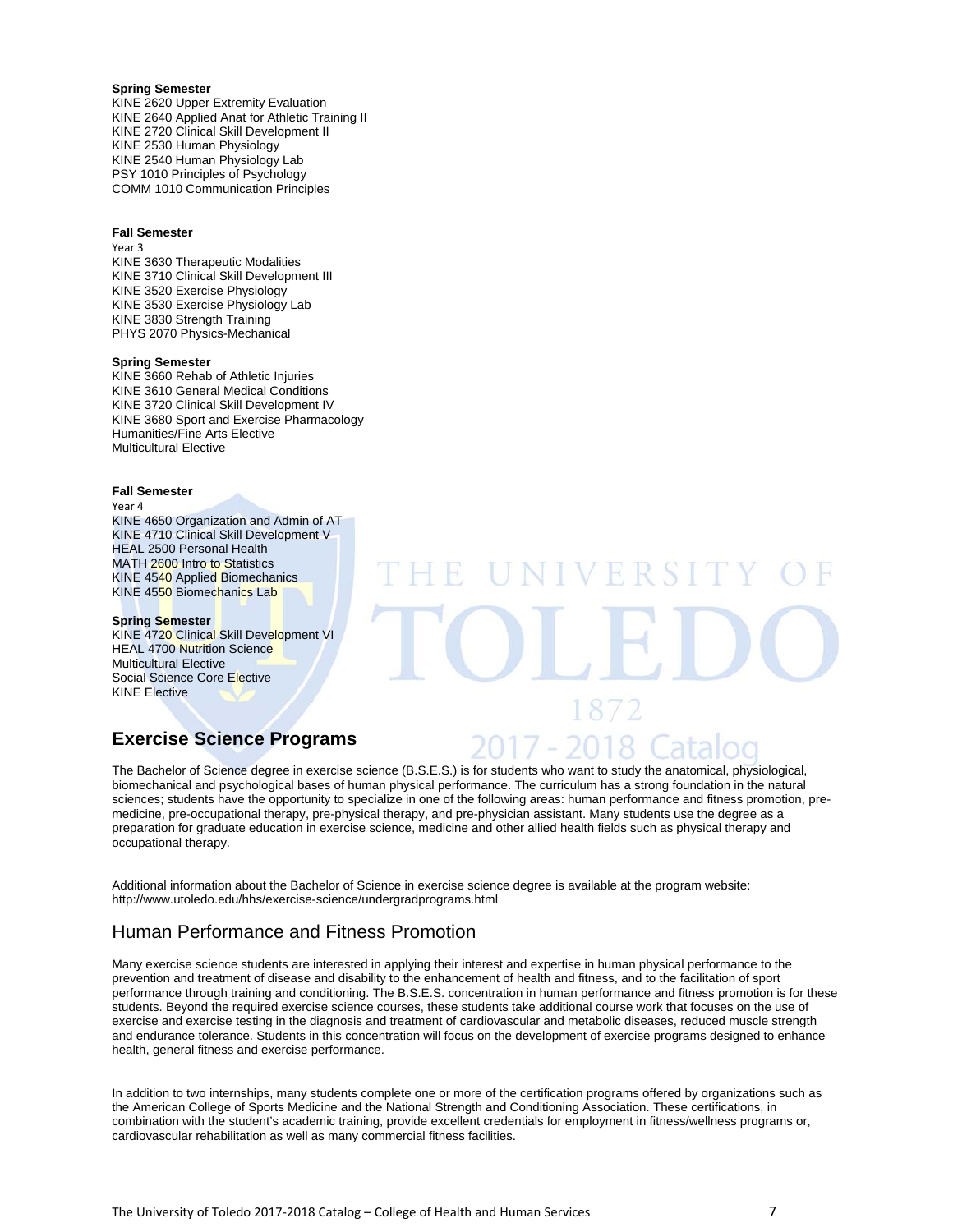### Requirements

- Immunizations: Hepatitis B, Rubella, Rubeola, Varicella (Chickenpox), Mumps, Tetanus/Diphtheria or Tetanus, Diphtheria and Acellular Pertussis, Tuberculosis, Flu Vaccination within past 12 months.
- Certification in CPR
- Criminal background check: required
- Physical requirements: must be able to move, lift or carry equipment weighing up to 50 lbs., push equipment up to 600 lbs., and lift/assist clients up to 300 lbs. with assistance. Must have full range of body motion and eye/hand coordination. Required to have corrected vision and hearing to normal range.
- Transportation: Students must provide own transportation to sites up to 100 mile radius

### Technical Skills

- Speech, Vision and Hearing Demands: Be able to interact and communicate effectively
- Physical Demands: Performance of appropriate exercise recommendations involves standing, walking, and moving of heavy exercise equipment.
- Mental Demands: Must possess the emotional health required for full utilization of intellectual abilities (appropriate medical judgment)

# Bachelor of Science in Exercise Science – Human Performance and Fitness Promotion Requirements

VERSI

1872

2017 - 2018 Catalog

Below is a sample curriculum for the Bachelor of Science in Exercise Science. Sample curriculum is subject to change. Please consult the program for up-to-date information.

### **Fall Semester**

Year 1 BIOL 2170 Fund of Life Sciences I BIOL 2180 Fund of Life Sciences I Lab ENGL 1110 College Composition I HHS 1000 Orientation +KINE 1700 Intro to Exercise Science MATH 1340 Algebra &Trigonometry

### **Spring Semester**

+KINE 2510 Human Anatomy +KINE 2520 Human Anatomy Lab ENGL 2950 Scientific Tech Report Writing HEAL 1800 Medical Terminology Humanities/Fine Arts Elective Social Science Core Elective

### **Fall Semester**

Year 2

COMM 2840 Interpersonal Communication Multicultural Non-Western Elective +KINE 2530 Human Physiology +KINE 2540 Human Physiology Lab PHYS 2070 General Physics I (FL

### **Spring Semester**

CHEM 1230 General Chemistry I CHEM 1280 General Chemistry I Lab +KINE 3520 Applied Exercise Physiology +KINE 3530 Exercise Physiology Lab KINE 2580 Human Patho for Health Care +KINE 3240 Conc of EXSC Fit and Heal Strat (FL)

### **Fall Semester**

Year 3 +KINE 3850 Cardiac Dysrhythmias Inter **(FL)**  +KINE 3860 Cardiac Dysrhythmia Inter Lab **(FL)**  +KINE 3830 Prin Stren and Condition **(FL)** +KINE 3620 Prof Respon in Fit Ind **(FL)** +KINE 4830 Prin of Endurance Cond **(FL)** Multicultural US Diversity

### **Spring Semester**

HEAL 4700 Nutritional Science +KINE 4850 Clinical Exercise Testing (SP) +KINE 4860 Clinical Exercise Testing Lab (SP) +KINE 3680 EXSC & Sport Pharmacology (SP) KINE 4540 Applied Biomechanics KINE 4550 Applied Biomechanics Lab Social Science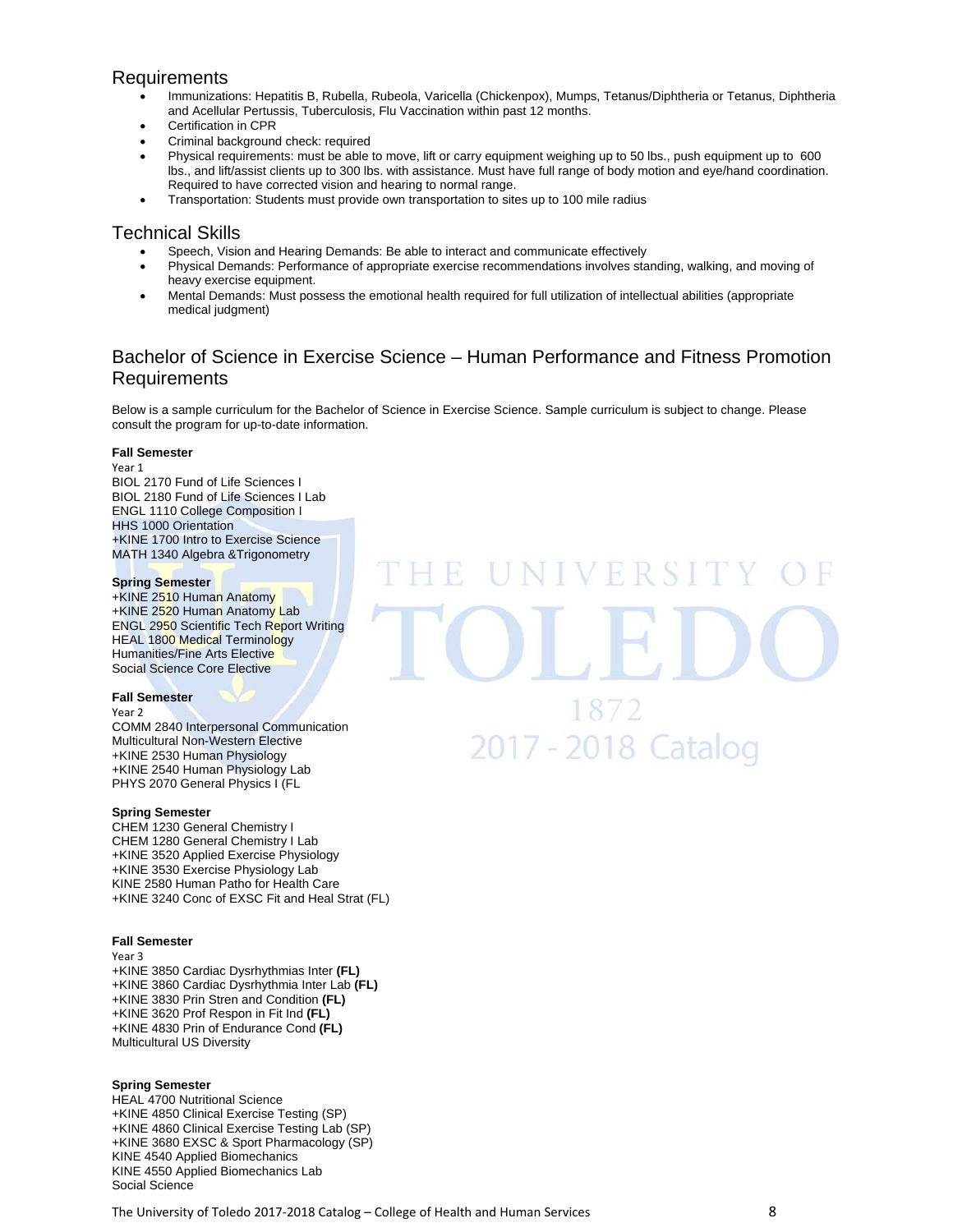**Fall Semester**  Year 4 +KINE 4640 Neuro/Patho Foundations +KINE 4640 Neuro/Patho Foundations +KINE 4140 Fitness Internship I (FL) HEAL 4750 Obes and Eat Disorders (FL) 3000/4000 level elective HEAL 4560 Health Problems of Aging

Spring Semester +KINE 4840 Fitness Internship II (SP) +KINE 3950 Research Design in EXSC (SP) KINE 4210 Exsc Fac Management (SP) 3000/4000 level elective Elective

+ Indicates that a "C" or better is required in this course Courses noted with FL or SP are only offered in those semesters

# Pre-Medicine

Students planning to enter medical school after graduation should identify the programs to which they may apply. The specific admission requirements for those programs should be determined. If the requirements are not already among the required courses, they should be included among the supporting electives.

# Bachelor of Science in Exercise Science – Pre-Medicine Requirements

### **Fall Semester**

### Year 1

BIOL 2170 Fund of Life Science I BIOL 2180 Fund of Life Science I Lab CHEM 1230 General Chemistry I CHEM 1280 General Chemistry I Lab MATH 1340 Algebra & Trigonometry HHS 1000 Orientation

### **Spring Semester**

BIOL 2150 Fund of Life Science II BIOL 2160 Fund of Life Science II Lab CHEM 1240 General Chemistry II CHEM 1290 General Chemistry II Lab ENGL 1110 College Composition I +KINE 1700 Intro to Exercise Science

### **Fall Semester**

Year 2 CHEM 2410 Organic Chemistry I CHEM 2460 Organic Chemistry I Lab +KINE 2510 Human Anatomy +KINE 2520 Anatomy Lab

ENGL 2950 Scientific Tech Report Writing HEAL 1800 Medical Terminology PSY 1010 Principles of Psychology

### **Spring Semester**

CHEM 2420 Organic Chemistry II CHEM 2740 Organic Chemistry II Lab +KINE 2530 Human Physiology +KINE 2540 Human Physiology Lab KINE 2590 Microbiology and Infect Dis. PSY 2510 Lifespan Developmental Psychology

### **Fall Semester**

Year 3

KINE 2580 Human Pathophys for Heal Care PHIL 3370 Medical Ethics PHYS 2070 General Physics I **(FL or SSI)**  CHEM 3510 Biochemistry **(FL)** RESM 4100 Educational Statistics

### **Spring Semester**

+KINE 3520 Applied Exercise Physiology +KINE 3530 Exercise Physiology Lab KINE 3950 Research Design in EXSC **(SP)** PHYS 2080 General Physics II **(SP or SSII)**  KINE 3200 Advanced Human Anatomy

The University of Toledo 2017-2018 Catalog – College of Health and Human Services 30 metators of 9

VERSI 1872 2017 - 2018 Catalog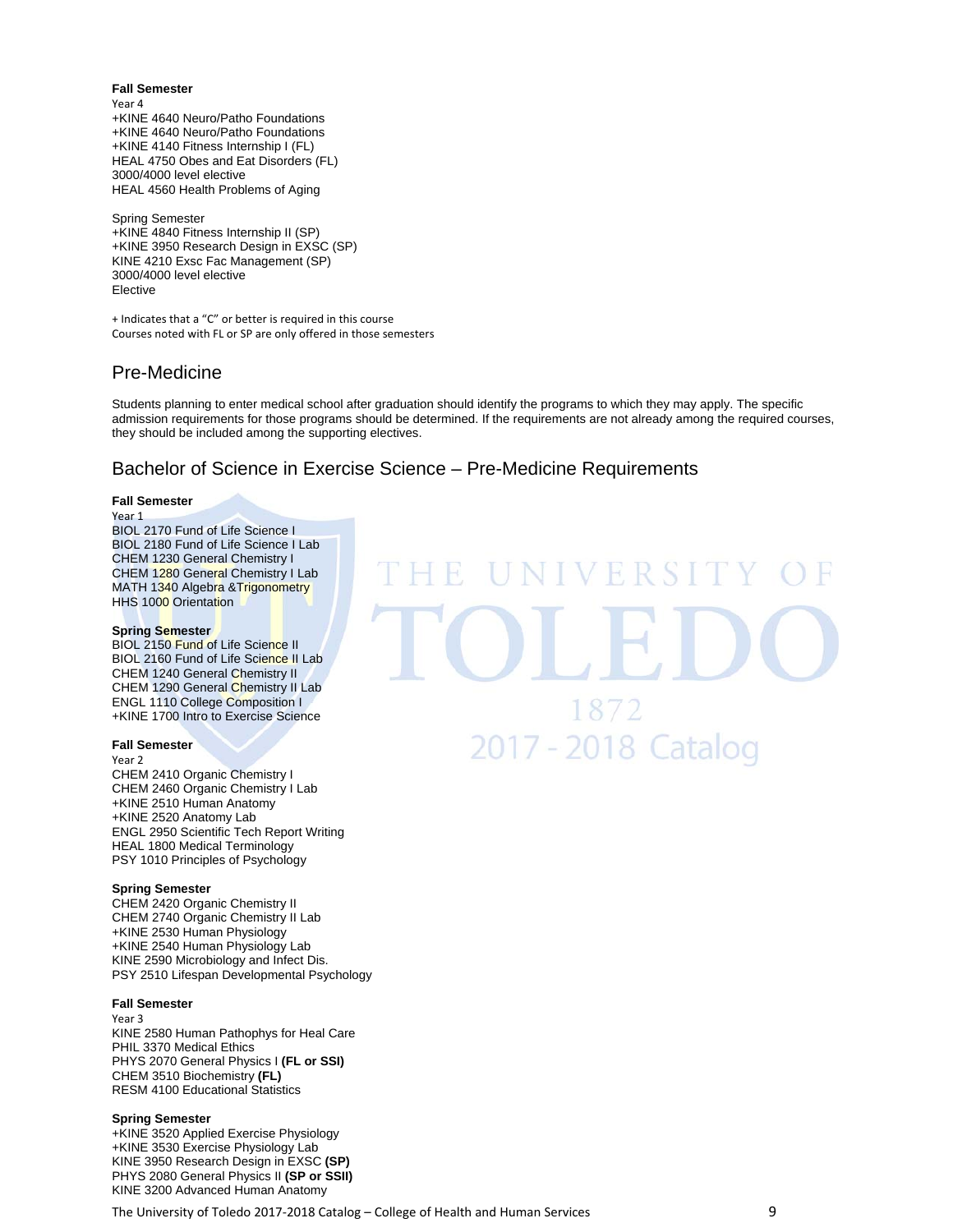**Fall Semester**  Year 4 KINE 4540 Applied Biomechanics KINE 4550 Applied Biomechanics Lab +KINE 3850 Cardiac Dysrhythmias Interpret. +KINE 3860 Cardiac Dysrhythmias Interpret. Lab Multicultural Elective Humanities/Fine Arts Elective

### **Spring Semester**

HEAL 4700 Nutritional Science KINE 4850 Clinical EXSC Testing KINE 4860 Clinical EXSC Testing Lab Social Science COMM 2840 Multicultural Elective

+ Indicates that a "C" or better is required in this course Courses noted with FL or SP are only offered in those semesters

# Pre-Occupational Therapy

# Bachelor of Science in Exercise Science – Pre-Occupational Therapy Requirements

Below is a sample curriculum for the Bachelor of Science in Exercise Science (Pre-Occupational Therapy). Sample curriculum is subject to change. Please consult the program for up-to-date information.

### **Fall Semester**

Year 1 BIOL 2170 Fund of Life Science I BIOL 2180 Fund of Life Science I Lab MATH 1340 Algebra &Trigonometry +KINE 1700 Intro to Exercise Science HHS 1000 Orientation Humanities/Fine Arts Elective

### **Spring Semester**

BIOL 2150 Fund of Life Science II BIOL 2160 Fund of Life Science II Lab PSY 1010 Principles of Psychology OCCT 2550 Purposeful Living Role OT HEAL 1500 First Aid ENGL 1110 College Composition I

### **Fall Semester**

Year 2 CHEM 1230 General Chemistry I CHEM 1280 General Chemistry I Lab +KINE 2510 Human Anatomy +KINE 2520 Anatomy Lab ENGL 2950 Scientific Tech Report Writing Social Science Core Elective

### **Spring Semester**

HEAL 1800 Medical Terminology CHEM 1240 General Chemistry II CHEM 1290 General Chemistry II Lab +KINE 2530 Human Physiology +KINE 2540 Human Physiology Lab SOC 1010 Intro to Sociology

### **Fall Semester**

Year 3

KINE 2960 Growth, Devel & Motor Lng +KINE 3520 Applied Exercise Physiology +KINE 3530 Exercise Physiology Lab PHYS 2070 General Physics I KINE 2580 Pathophysiology

### **Spring Semester**

COMM 2840 PSY 2200 Abnormal Psychology Multicultural Elective KINE 3680 Exercise and Sport Pharm HHS 2/4980 PMD Clinical

NIVERSI TH. 1872 2017 - 2018 Catalog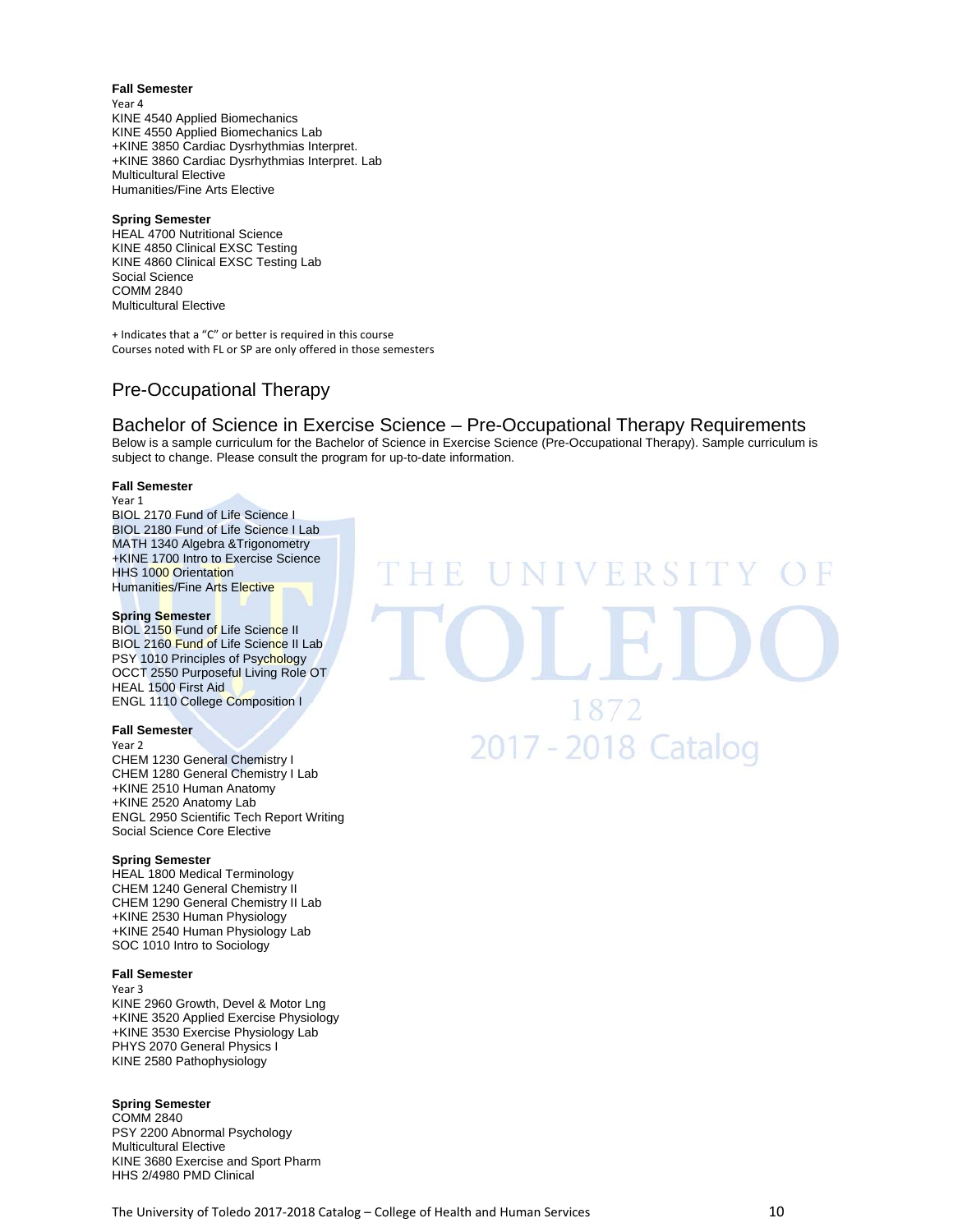**Fall Semester**  Year 4 KINE 4540 Applied Biomechanics KINE 4550 Applied Biomechanics Lab KINE 3240 Conc of EXSC Fit and Heal Strat RESM 4100 Educational Statistics PSY 2510 Lifespan Developmental Psychology KINE 3200 Advanced Human Anatomy

#### **Spring Semester**

HEAL 4700 Nutritional Science HEAL 4560 Health Problems of Aging KINE 3950 Research Design in EXSC Multicultural Elective KINE 4640 Neuro and Patho of Rehab

\*Biology, Chemistry, and Math placement can alter this sequence\*

\*\*Please be aware that requirements for Occupational Therapy graduate programs may vary. It is your responsibility to make sure you have completed all pre-requisites for the graduate programs to which you plan to apply.\*\*

+ Indicates that a "C" or better is required in this course Courses noted with FL or SP are only offered in those semesters

# Pre-Physical Therapy

The pre-physical therapy concentration provides students with the opportunity to complete the B.S.E.S. degree and prepare for admission into a graduate entry-level physical therapy program. The curriculum provides a mix of science and health related courses and clinical experiences to provide the ideal preparation for admission into the university's doctoral physical therapy program, as well as meet the admission requirements for similar programs across the country. Many students who complete the program will apply for admission to The University of Toledo's Doctor in Physical Therapy program, long affiliated with this program. All physical therapy programs involve a competitive admission process. Thus, completion of the pre-physical therapy option at UT does not guarantee acceptance to a physical therapy program.

# Bachelor of Science in Exercise Science – Pre-Physical Therapy Requirements

Below is a sample curriculum for the Bachelor of Science in Exercise Science Pre-Physical Therapy). Sample curriculum is subject to change. Please consult the program for up-to-date information.

### **Fall Semester**

Year 1

BIOL 2170 Fund of Life Science I BIOL 2180 Fund of Life Science I Lab MATH 1340 Algebra & Trigonometry +KINE 1700 Intro to Exercise Science HHS 1000 Orientation Humanities/Fine Arts Elective

### **Spring Semester**

BIOL 2150 Fund of Life Science II BIOL 2160 Fund of Life Science II Lab PSY 1010 Principles of Psychology HHS 2980 PMD Clinical HEAL 1500 First Aid ENGL 1110 College Composition I

### **Fall Semester**

Year 2 CHEM 1230 General Chemistry I CHEM 1280 General Chemistry I Lab +KINE 2510 Human Anatomy +KINE 2520 Anatomy Lab ENGL 2950 Scientific Tech Report Writing Social Science Core Elective

### **Spring Semester**

HEAL 1800 Medical Terminology CHEM 1240 General Chemistry II CHEM 1290 General Chemistry II Lab +KINE 2530 Human Physiology +KINE 2540 Human Physiology Lab Multicultural Elective

# 1872 2017 - 2018 Catalog

The University of Toledo 2017-2018 Catalog – College of Health and Human Services **19. 2018** 21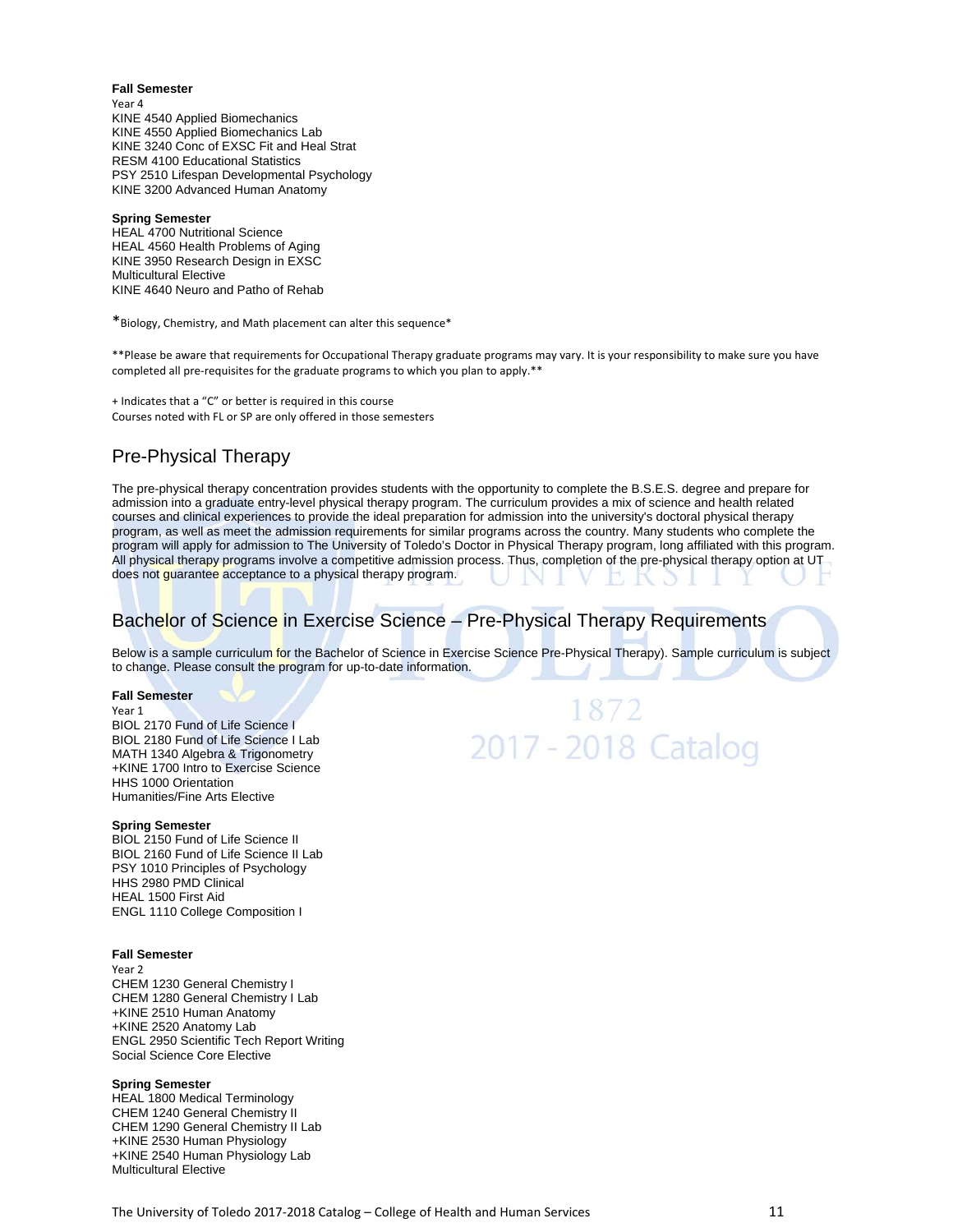### **Fall Semester**

Year 3 KINE 2960 Growth, Devel & Motor Lng +KINE 3520 Applied Exercise Physiology +KINE 3530 Exercise Physiology Lab PHYS 2070 General Physics I **(FL or SSI)**  PSY 2200, 2510 or 2700

### **Spring Semester**

COMM 2840 or 1010 PHYS 2080 Physics II **(SP or SSII)**  Pre-PT Elective KINE 2580 Pathophysiology

### **Fall Semester**

Year 4

KINE 4540 Applied Biomechanics KINE 4550 Applied Biomechanics Lab RESM 4100 Educational Statistics HEAL 4560 Health Problems of Aging KINE 3240 Conc of EXSC Fit and Heal Strat KINE 3200 Advanced Human Anatomy

### **Spring Semester**

HEAL 4700 Nutrition Science KINE 4640 Neuro and Patho of Rehab KINE 3950 Research Design in EXSC Multicultural Elective Pre-PT Elective

Pre-PT Electives include: KINE 3730 Fitness Asses & Programming, KINE 4850 Clinical Exercise Test and Prog, KINE 4860 Clin Ex Test and Prog Lab, KINE 4940 Pre-PT Internship, KINE 4990 Independent Study in Exer Sci, or other by approval of an adviser. General Electives as needed to meet the 124 credit hour graduation requirement.

\*Biology, Chemistry, and Math placement can alter this sequence\*

\*\*Please be aware that requirements for Physical Therapy graduate programs may vary. It is your responsibility to make sure you have completed all pre-requisites for the graduate programs to which you plan to apply.\*\*

+ Indicates that a "C" or better is required in this course Courses noted with FL or SP are only offered in those semesters

# Pre-Physician Assistant

# 2017 - 2018 Cataloo

Students planning to enter a physician assistant program after graduation should identify the programs to which they may apply. The specific admission requirements for those programs should be determined. If the requirements are not already among the required courses, they should be included among the supporting electives.

# Bachelor of Science in Exercise Science – Pre-Physician Assistant Requirements

### **Fall Semester**

Year 1 +BIOL 2170 Fund of Life Science I +BIOL 2180 Fund of Life Science I Lab MATH 1340 Algebra &Trigonometry +KINE 1700 Intro to Exercise Science HHS 1000 Orientation ENGL 1110 College Composition I

#### **Spring Semester**

+BIOL 2150 Fund of Life Science II +BIOL 2160 Fund of Life Science II Lab PSY 1010 Principles of Psychology HEAL 1800 Medical Terminology HEAL 1500 First Aid ENGL 2950 Scientific Tech Report Writing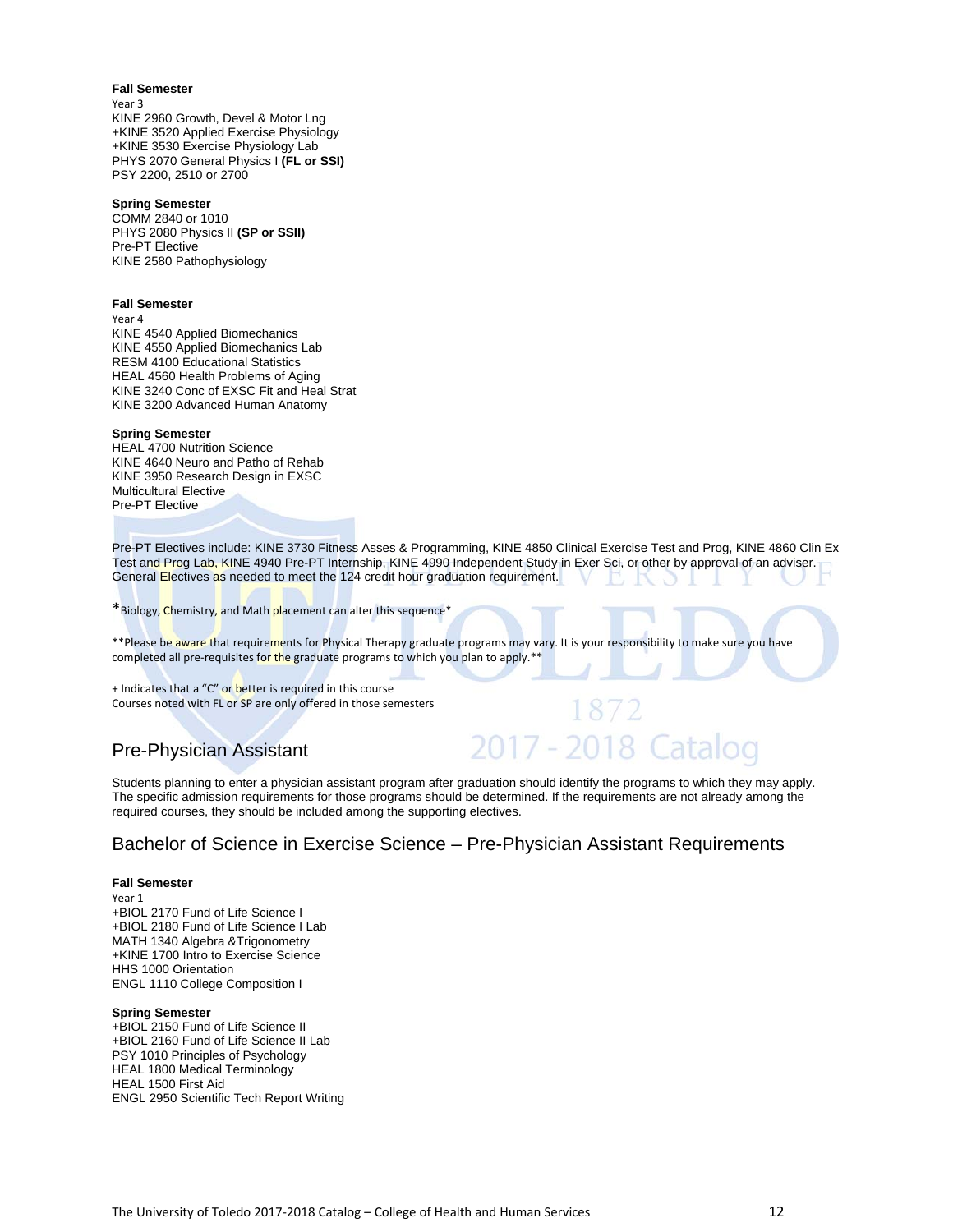### **Fall Semester**

Year 2 CHEM 1230 General Chemistry I CHEM 1280 General Chemistry I Lab +KINE 2510 Human Anatomy +KINE 2520 Anatomy Lab KINE 2960 Growth, Devel & Motor Lng Humanities/Fine Arts Elective

### **Spring Semester**

CHEM 1240 General Chemistry II CHEM 1290 General Chemistry II Lab +KINE 2530 Human Physiology +KINE 2540 Human Physiology Lab KINE 3240 Conc of EXSC Fit and Heal Strat PSY 2510 Lifespan Developmental Psychology

### **Fall Semester**

Year 3 CHEM 2410 Organic Chemistry I CHEM 2460 Organic Chemistry I Lab BIOL 3030 Cell Biology Social Science Core Elective PHIL 3370 Medical Ethics KINE 2590 Microbiology and Infectious Dis

### **Spring Semester**

COMM 2840 Interpersonal Communication BIOL 4030 Microbiology BIOL 4040 Microbiology Lab Multicultural Elective +KINE 3520 Applied Exercise Physiology +KINE 3530 Applied Exercise Physiology Lab

### **Fall Semester**

#### Year 4

KINE 3850 Cardiac Dysrhythmias Interpret. **(FL)**  KINE 3860 Cardiac Dysrhythmias Interpret Lab **(FL)**  KINE 3200 Advanced Human Anatomy RESM 4100 Educational Statistics PHYS 2070 General Physics I **(FL or SSI)** 

### **Spring Semester**

HEAL 4700 Nutritional Science KINE 4540 Applied Biomechanics KINE 4550 Applied Biomechanics Lab KINE 4850 Clinical EXSC Testing **(SP)**  KINE 4860 Clinical EXSC Testing Lab **(SP)**  Pre-PA Elective

\*Biology, Chemistry, and Math placement can alter this sequence\*

\*\*Please be aware that requirements for Physician Assistant graduate programs may vary. It is your responsibility to make sure you have completed all pre-requisites for the graduate programs to which you plan to apply.\*\*

1872

2017 - 2018 Catalog

+ Indicates that a "C" or better is required in this course Courses noted with FL or SP are only offered in those semesters

### Minor in Exercise Science

A minor in exercise science provides students from other departments across the University with the opportunity to gain experience in this area. The minor requires 22 credits of course work, including required lecture and lab courses in human anatomy, physiology, exercise physiology, and biomechanics, as well as elective courses taken from a variety of areas within exercise science. Students interested in completing the minor in exercise science should contact the program academic adviser for additional information.

Required – 18 hours

| <b>Required Course</b>                      |   |
|---------------------------------------------|---|
| +KINE 1700 Introduction to Exercise Science | 2 |
| +KINE 2510 Human Anatomy*                   | 3 |
| +KINE 2520 Human Anatomy Lab*               | 1 |
| +KINE 2530 Human Physiology*                | 3 |
| +KINE 2540 Human Physiology Lab*            | 1 |
| +KINE 3520 Applied Exercise Physiology      | 3 |
| +KINE 3530 Applied Exercise Physiology Lab  | 1 |
| KINE 4540 Applied Biomechanics              | 3 |
| KINE 4550 Applied Biomechanics Lab          | 1 |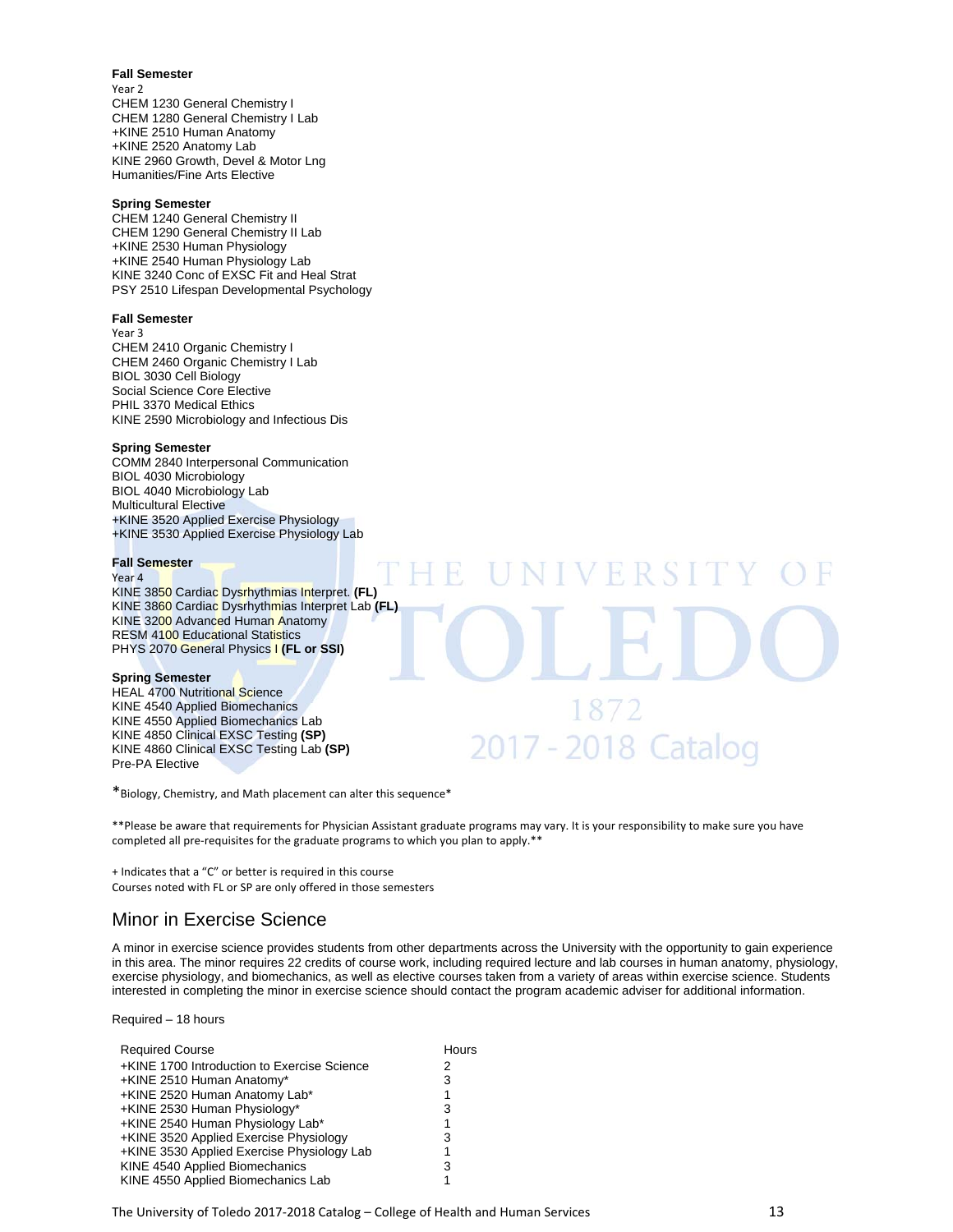Electives – 6 hours

| KINE 2580 Human Pathophysiology for Health Care   | 3       |
|---------------------------------------------------|---------|
| KINE 2590 Microbiology and Infectious Diseases    | 3       |
| KINE 3240 Concepts of Exercise, Fitness & Health  | 2       |
| KINE 3680 Sport and Exercise Pharmacology         | 2       |
| +KINE 3850 Cardiac Dysrhythmia Interpretation     | 3       |
| +KINE 3860 Cardiac Dysrhythmia Interpretation Lab |         |
| KINE 4850 Clinical Exercise Testing               | 3       |
| KINE 4860 Clinical Exercise Testing Lab           |         |
| KINE 4900 Independent Study                       | $1 - 3$ |

\*Courses may be substituted if the student has successfully completed comparable anatomy and physiology course work in another department within or outside The University of Toledo.

Students will be required to meet all of the prerequisites and co-requisites for the elective courses in the minor.

# **Recreational Therapy**

The University of Toledo offers a bachelor of science (BS) in recreational therapy (RECT). The baccalaureate RECT program is accredited by the National Recreation and Park Association (NRPA). This program meets professional standards set by the National Council for Therapeutic Recreation Certification (NCTRC), National Therapeutic Recreation Society (NTRS), and the American Therapeutic Recreation Association (ATRA).

Students completing the RECT program may enroll in the pre-occupational therapy track. Students graduating from the RECT program have met the educational and clinical requirements to take the examination for Certified Therapeutic Recreation Specialist (CTRS) by the National Council for Therapeutic Recreation Certification.

# Bachelor of Science in Recreation Therapy

Students wishing to major in the recreation therapy program enter as pre-recreational therapy majors. The pre-recreational therapy student enrolls in University undergraduate core curriculum courses, pre-recreational therapy curriculum courses and recreational therapy support curriculum courses.

Students enrolling in the recreational therapy program receive an education designed to prepare them for employment in the areas of physical rehabilitation, psychiatric rehabilitation, geriatric services, pediatric services, camps for individuals with disabilities, community recreation for individuals with disabilities and centers for mental retardation/developmental disabilities.

# **Requirements**

- Current certification in CPR
- Immunizations: Mantoux, Rubella Titer/ Roseolla (MMR), Hepatitis B required. Additional immunizations may be required by internship agency.
- Background checks: May be required by internship agency
- Physical requirements: "Fit for Duty" test may be required internship agency
- Transportation: Students must provide their own transportation to internship site

# Bachelor of Science in Recreational Therapy – Degree Requirements

Below is a sample curriculum for the Bachelor of Science in Recreational Therapy. Sample curriculum is subject to change. Please consult the program for up-to-date information.

### **Fall Semester**

Year 1 RCRT 1300 Intro to Rec & Leisure PSY 1010 Principles of Psychology SOC 1010 Intro to Sociology ENGL 1110 College Comp I MATH 1180 Reasoning with Math HHS 1000 College Orientation

### **Spring Semester**

RCRT 1310 Recreation Programming PSY 2510 Lifespan Developmental Psychology ENGL 2960 Org Report Writing Natural Science Elective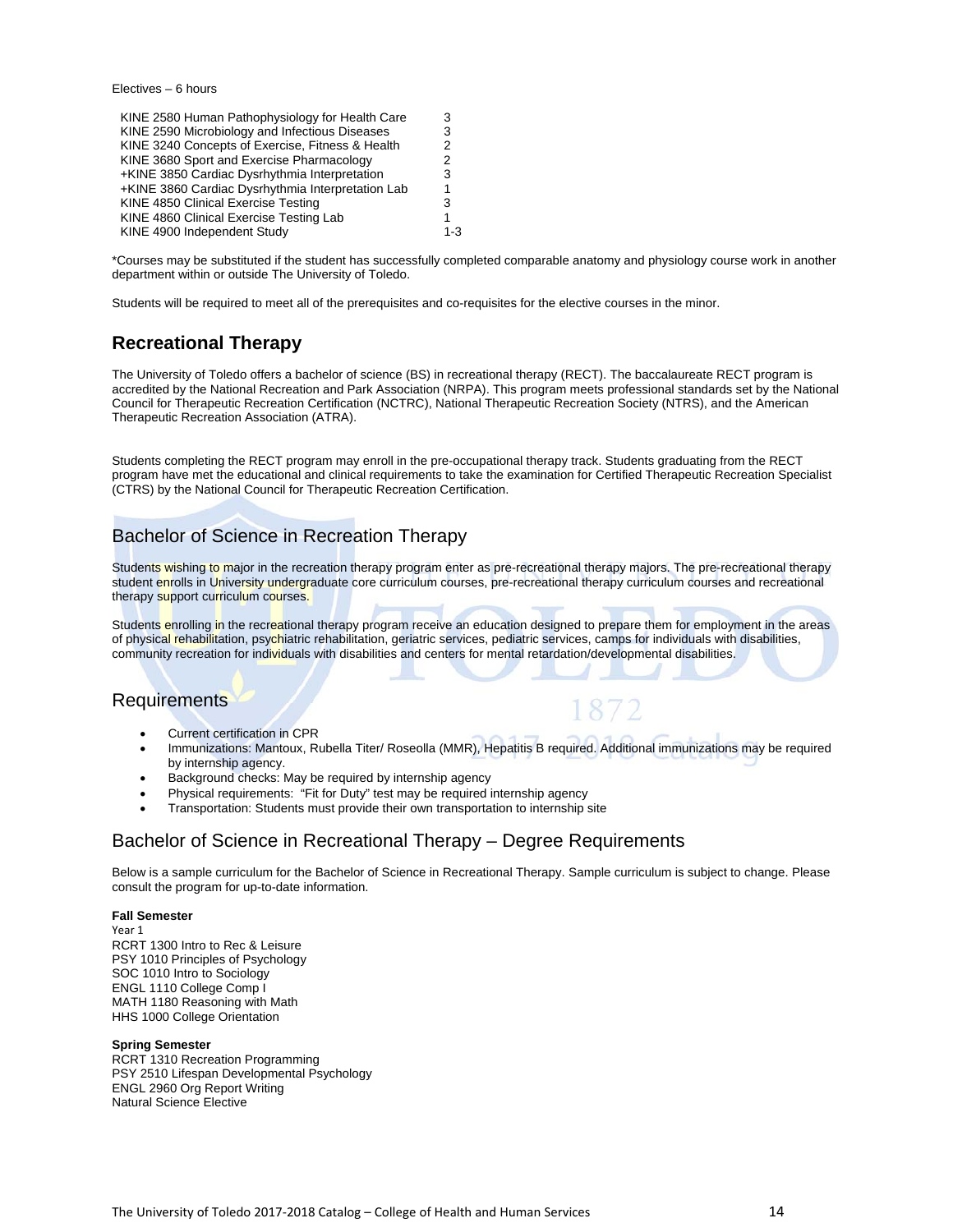### **Fall Semester**

Year 2 KINE 1560 Fund of Anatomy & Physiology KINE 1460 Fund of Anatomy & Physiology Lab PSY 2200 Abnormal Psychology Multicultural (Non-US) Elective Humanities Elective

### **Spring Semester**

RCRT 3310 Inclusive Recreation RCRT 4720 Intro to Therapeutic Recreation HEAL 2500 Personal Health HEAL 1800 Medical Terminology Humanities Elective

### **Fall Semester**

Year 3

RCRT 4730 Med/Clinical Aspects in TR RCRT 4740 Assessment & Doc TR RCRT 4000 Community and Event Planning Select 3 from RCRT 4600, 4610, 4630, 4660, 4670 Multicultural (US) Elective

### **Spring Semester**

RCRT 4750 Group Dynamics in RT RCRT 4790 Med/Clinical Aspects in TR II RCRT 4340 Leisure Recreation & Aging Select 3 from RCRT 4600, 4610, 4630, 4660, 4670

### **Summer Semester**

RCRT 4840 RT Clinical: Pediatric RCRT RT Clinical: Physical Rehab

### **Fall Semester**

Year 4

RCRT 4450 Research Applications in Rec &RT RCRT 3710 Leadership & Administration in Outdoor Pursuits RCRT 4850 Internship Prep: RECT Select 2 from RCRT 4810, 4820, 4830 Sect 2 from RCRT 4620, 4640, 4680, 4690, 4860 Track Elective

### **Spring Semester**

RCRT 4330 Administration Rec & RT RCRT 4870 Program Planning RT Select 1 from RCRT 4810, 4820, 4830 Select 2 from RCRT 4620, 4640, 4680, 4690, 4860 Track Elective

### **Summer Semester**

RCRT 4770 Project Design RCRT 4780 Project Evaluation RCRT 4940 Senior Internship RCRT 4940 Senior Internship

### UT Pre-Occupational Therapy

The pre-occupational therapy track within the recreational therapy degree can provide the student with the background needed for application to the graduate degree in the occupational therapy. The occupational therapy doctorate is offered at The University of Toledo in the College of Health and Human Service.

1872

2017 - 2018 Catalog

UT Pre-Occupational Therapy Requirements – 6 hours BIOL 1120 Survey of Biology OCCT 2550 Purposeful Living Role of Occupational Therapist

UT Occupational Therapy Program Selection Application Criteria

To apply for admission to the graduate occupational therapy program at The University of Toledo, students must meet these criteria:

- 1. Completion of PSY 1010 Principles of Psychology, SOC 1010 Introduction of Sociology, PSY 2510 Lifespan Development Psychology, PSY Abnormal Psychology, KINE 2560 Anatomy & Physiology I, KINE 2570 Anatomy & Physiology II, Biology and HEAL 1800 Medical Terminology with a B- or higher in each course.
- 2. Completion of a bachelor's degree with a minimum GPA of 3.0 GPA. If GPA is 3.5 or greater, the GRE is not required. Students can be selected prior to completion of their bachelor's degree. Students must have a minimum GPA of 3.0 at the time of application and must maintain a minimum GPA of 3.0 after acceptance.
- 3. Completion of the GRE with an average of 33% across the three areas verbal, quantitative and writing.
- 4. Prerequisites: must have achieved a B- or better in all prerequisites. Consult the following website for more specific information http://www.utoledo.edu/hhs/ot/program/admission.html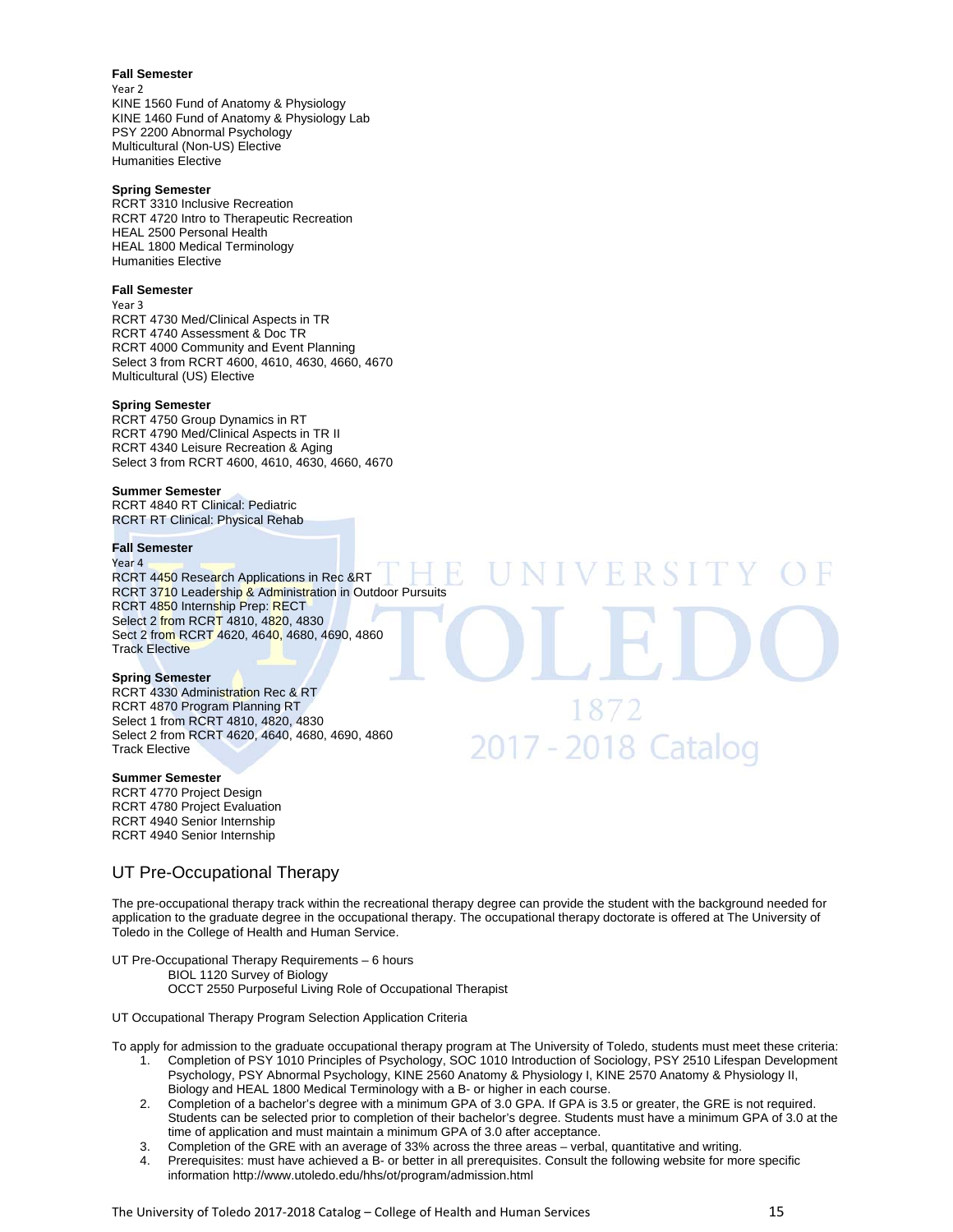Applications are available in mid-July; applications may be submitted any time after September 1st for admission the following academic year. Applications are processed and students are accepted as applications are received (rolling admission) until the class is filled. Applicants are encouraged to apply for early admission. The occupational therapy program is selective and completion of the above criteria does not guarantee admission into the program. US News and World Report rates the University of Toledo's occupational therapy graduate program in the top 25% of graduate level occupational therapy programs in the country.

# **Respiratory Care Program**

Respiratory care is an allied health specialty. Respiratory care practitioners work with physicians in the treatment, management, control, diagnostic evaluation and care of patients with diseases and abnormalities associated with the cardiopulmonary system.

Respiratory therapists treat a diverse group of patients ranging from newborn and pediatric patients to adults and the elderly. Disease states or conditions often requiring care include asthma, emphysema, chronic obstructive pulmonary disease (COPD), pneumonia, cystic fibrosis, acute and infantile respiratory distress syndrome as well as conditions brought on by shock, trauma or post-operative surgical complications. Respiratory therapists function in many specialty areas in the hospital, such as newborn labor and delivery, neonatal and pediatric intensive care units, pulmonary function laboratory, sleep laboratory and adult intensive care units. The baccalaureate degree prepares respiratory therapists to deliver respiratory care in the hospital, home and alternative care sites.

The respiratory therapist with an earned baccalaureate is an advanced-level practitioner who is eligible to sit for the national board examination to become a Registered Respiratory Therapist (RRT) as well as take specialty examinations in the areas of Perinatal/pediatrics, Adult Critical Care, Sleep Disorders and and Pulmonary Function Technology.

For additional information please visit the Respiratory Care Website at, http://www.utoledo.edu/hhs/respiratorycare/

# Selective Admissions Requirements

Acceptance into the Professional Division of the Respiratory Care Program is limited due to clinical space. Once admitted to the University, students must file a separate application for the respiratory care program with the program selective admissions committee through the Office of Student Services. Generally, this occurs during the second semester of the sophomore year. To be eligible for admission to the Professional Division of the Respiratory Care Program the criteria listed below must be met.

- Complete the following courses (or their equivalent or higher) with a grade of C or better: ENGL 1110 College Composition I; ENGL 1130 College Composition II; HEAL 1800 Medical Terminology; CHEM 1120 Chemistry for Health Sciences; and KINE 2560 Anatomy & Physiology I, and KINE 2460 Anatomy & Physiology I Lab; and KINE 2570 Anatomy & Physiology II, and KINE 2470 Anatomy & Physiology II Lab, Math 1320 (College Algebra), and KINE 2590 (Microbiology and Infectious Diseases).
- Minimum cumulative GPA of 2.5
- In addition to cumulative GPA, the student's GPA in the courses fulfilling the math and science prerequisite course requirements (MATH 1320, CHEM 1120, KINE 2460, 2470, 2560, 2570, and 2590) will be evaluated separately from overall GPA.
- Admission to the Professional Division is based primarily upon the overall GPA and the GPA in math and science prerequisite classes.

# Requirements for Entry into the Respiratory Care Program

The Respiratory Care Program complies with the American with Disabilities Act (ADA). If a prospective student is unable to meet the required "Functional Abilities/Core Performance Standards," the student may consult with Program faculty and with an Accessibility Specialist from The University of Toledo Office of Accessibility to determine, on a case by case basis, if reasonable accommodations can be made that would permit the student to meet these "Functional Abilities/Core Performance Standards" and thus enter into the program. For a list of "Functional Abilities/Core Performance Standards" please refer to the following webstie: http://www.utoledo.edu/hhs/respiratorycare/pdfs/RESP\_Functional\_Abilities\_Perf.pdf

Other requirements for entry in the Program include completion of the following:

- Physical exam form and Fit for Duty Form
- Positive Hepatitis B antibody titer or evidence of completion of 3-shot Hepatitis B vaccination series
- Positive antibody titers for Rubella, Rubeola, Mumps, and Varicella. If titers are not positive, vaccination must be completed
- Tuberculosis 2-step skin test (yearly). If positive, must have negative chest x-ray
- Evidence of tetanus and diphtheria vaccination within last 10 years
- Annual multivalent flu vaccination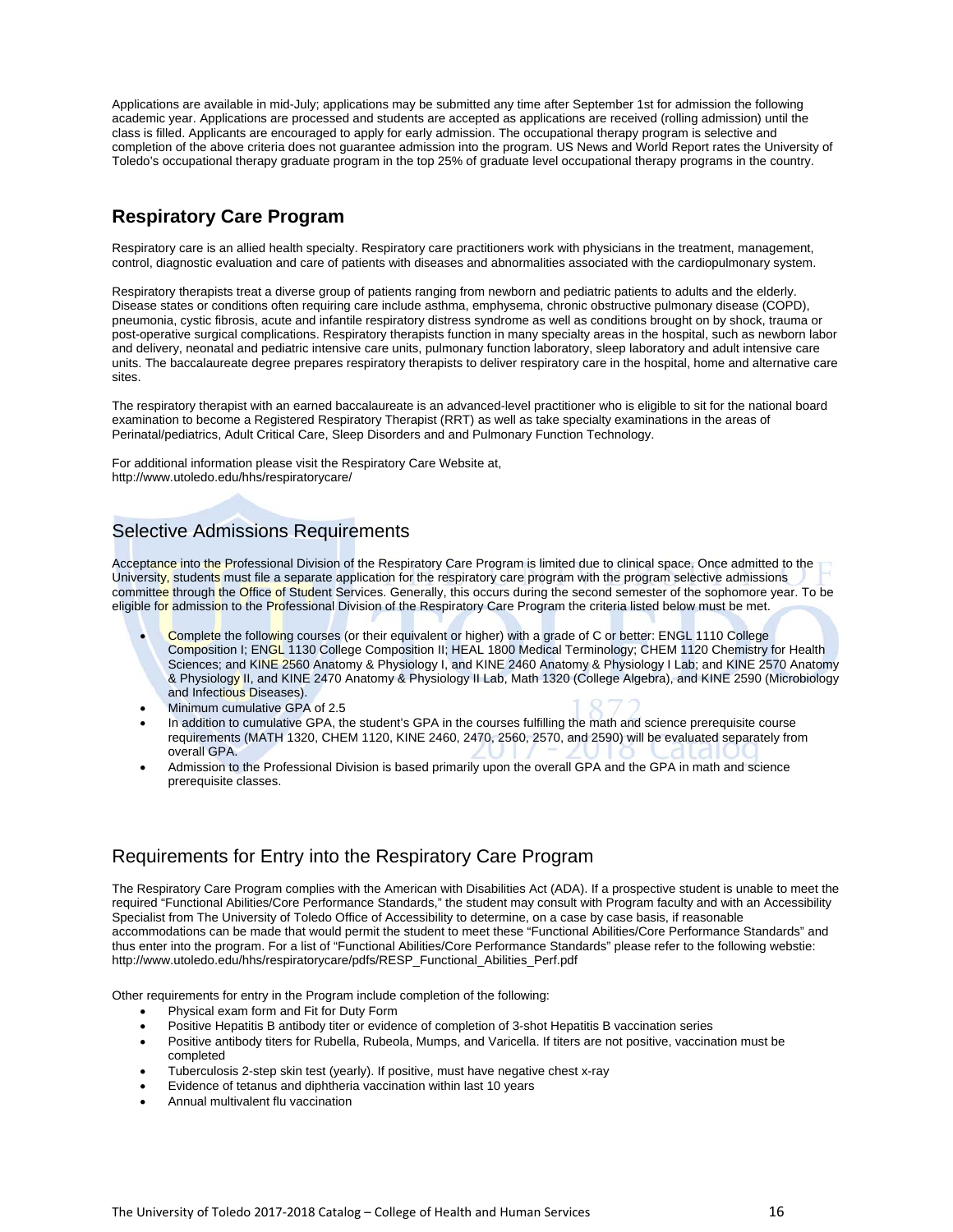# Bachelor of Science in Respiratory Care – Degree Requirements

Below is a sample curriculum for the Bachelor of Science in Respiratory Care. Sample curriculum is subject to change. Please consult the program for up-to-date information.

### **Fall Semester**

Year 1 HHS 1000 College Orientation KINE 2560 Anatomy & Physiology I KINE 2460 Anatomy & Physiology I Lab MATH 1320 College Algebra HEAL 1800 Medical Terminology ENGL 1110 College Comp I

### **Spring Semester**

ENGL 1130 or higher College Comp II PHIL 1020 Critical Thinking KINE 2570 Anatomy & Physiology II KINE 2570 Anatomy & Physio II Lab CHEM 1120 Chemistry for Health Sci

### **Fall Semester**

Year 2 KINE 2590 Microbiology & Inf Disease HEAL 3800 Death & Dying CMPT 1100 MS Office Applications Professional Support Elective Multicultural Elective

### **Spring Semester**

HEAL 4700 Nutrition Science PHIL 3370 Medical Ethics PSY 1010 Intro to Psychology Professional Support Elective Humanities Elective

### **Summer Semester**

RCBS 3010Respiratory Fundamentals RCBS 3020 Respiratory Care Practice

### **Fall Semester**

Year 3 RCBS 3110 Resp Care Therapeutics RCBS 3120 Resp Care Practice II RCBS 3130 Cardiopulmonary Diagnos

### **Spring Semester**

RCBS 3210 Resp Care Therapeutics II RCBS 3220 Resp Care Practice III RCBS 3230 Cardiopulmonary Diagn Social Science Elective

### **Fall Semester**

Year 4 RCBS 4140 Integrated Clinical Prac I RCBS 4150 Neonatal/Pediatric Res. RCBS 4160 Clinical Assessment RCBS 4700 Res Analysis in Res Care RCBS 3300 Adv Cardiac Life Support

### **Spring Semester**

RCBS 4240 Integrated Clinical Prac II RCBS 4510 Resp Care in Alt. Sites RCBS 4800 Issues in Prof Practice RCBS 4810 Prep for Prof Practice Multicultural Elective

Professional Support Electives – choose 2

HEAL 2500 Personal Health **Health HCAR 4360 Quality Assurance in Health Care** HEAL 2700 Community Health **HEAL 2700 Community Health** HCAR 4510 Medical and Legal Aspects of Health Care HEAL 4560 Health Problems of Aging<br>HEAL 4800 Public Health Research & Statistics **HEAL 4800 HCBS** 4740 Polysomnography I HEAL 4800 Public Health Research & Statistics HIM 3200 Health Care Resources, Payers & Consumers RCBS 4760 Polysomnography II

# VERSI 1872 2017 - 2018 Catalog

HEAL 3500 Environmental Health **Health HCAR 4530 Problem Solving in the Health Care Environment**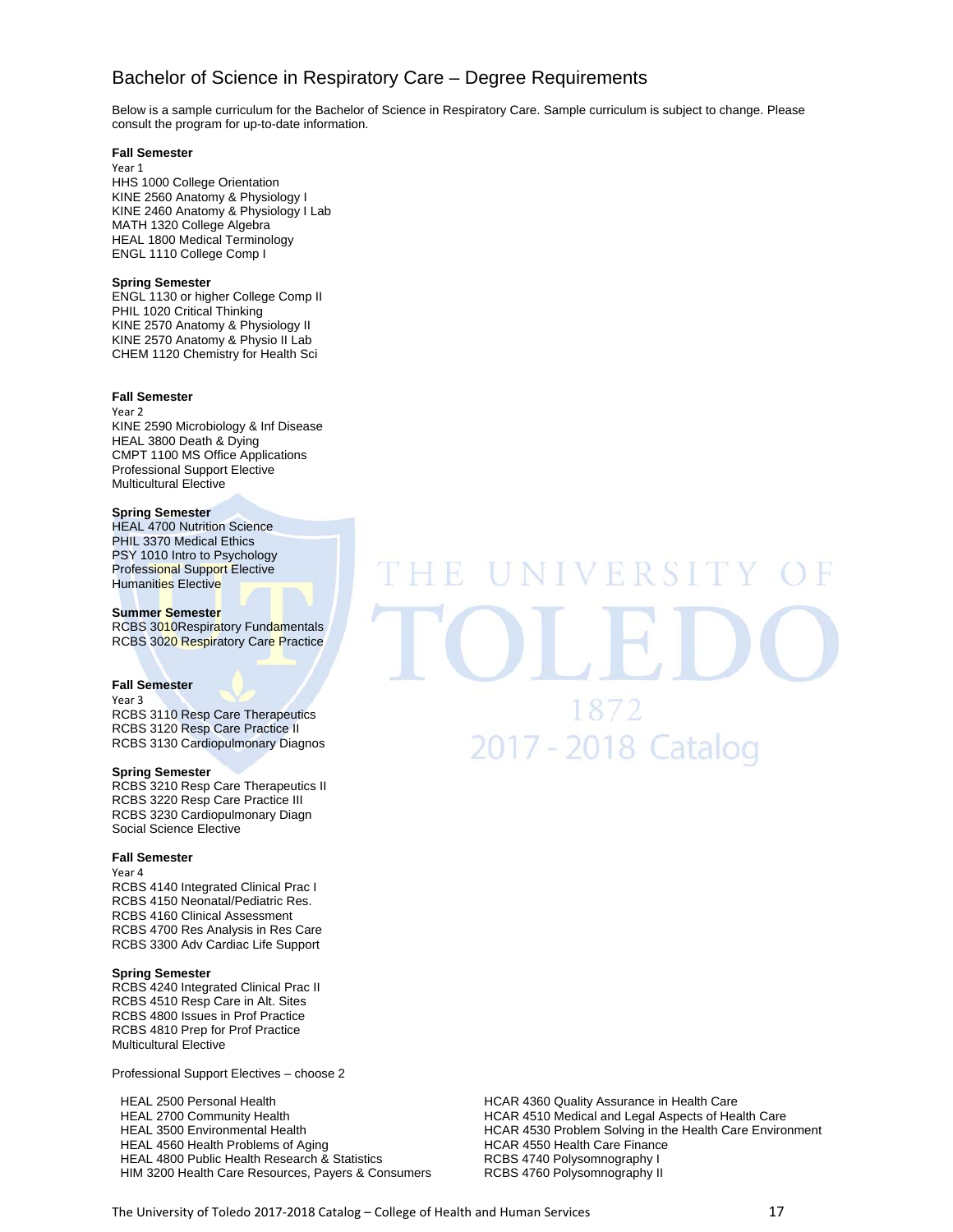# Respiratory Care Degree Completion Track (R.R.T. to B.S. R.T.)

The program is designed as a nontraditional track for individuals who have completed an associate's degree in respiratory care and have already earned the Registered Respiratory Therapist (RRT) credential granted by the National Board for Respiratory Care. The program includes upper division professional courses, which are contained in the traditional bachelor's program, but allows for student selection of an area of specialization to enhance professional growth. In addition, the professional support courses encompass many issues in health care and health education that are relevant to the practicing professional.

It is suggested that individuals interested in pursuing this option meet with the Program Director and an academic advisor in the Office of Student Services prior to applying to have prior coursework evaluated for transfer credit to the University of Toledo.

# Bachelor of Science Degree Requirements for Completion Track

To complete the Bachelor of Science degree in respiratory care, a student must take 124 semester hours and maintain a minimum GPA of 2.0 at the University of Toledo. A minimum of 64 hours must be taken at the 2000 to 4000 levels, with a minimum of 32 hours at the 3000 and 4000 levels.

| Requirement<br>University Core Curriculum<br><b>Lower Division Professional Courses</b><br><b>Upper Division Professional Courses</b><br>Required Professional Courses - 7<br>Area of Specialization - 6<br>$\bullet$<br><b>Professional Support Courses</b><br><b>General Electives</b><br>Minimum total hours | Hours<br>27-30<br>30-35<br>13<br>22<br>$21 - 26$<br>124 |
|-----------------------------------------------------------------------------------------------------------------------------------------------------------------------------------------------------------------------------------------------------------------------------------------------------------------|---------------------------------------------------------|
|                                                                                                                                                                                                                                                                                                                 |                                                         |
| Required Courses - 7 hours                                                                                                                                                                                                                                                                                      |                                                         |
| <b>RCBS 4160 Clinical Assessment</b>                                                                                                                                                                                                                                                                            | 3                                                       |
| RCBS 3300 Advanced Cardiac Life Support                                                                                                                                                                                                                                                                         | 1<br>3                                                  |
| RCBS 4700 Research Analysis in Respiratory Care                                                                                                                                                                                                                                                                 |                                                         |
| Area of Specialization - Select a minimum of 6 hours                                                                                                                                                                                                                                                            |                                                         |
| <b>RCBS 4150 Neonatal/Pediatric Respiratory Care</b>                                                                                                                                                                                                                                                            | ERSITY                                                  |
| <b>RCBS 3230 Cardiopulmonary Diagnostics II</b>                                                                                                                                                                                                                                                                 | 3                                                       |
| RCBS 4510 Respiratory Care in Alternate Sites                                                                                                                                                                                                                                                                   | 3                                                       |
| <b>RCBS 4800 Issues in Professional Practice</b>                                                                                                                                                                                                                                                                | 3                                                       |
| <b>RCBS 4740 Polysommography I</b>                                                                                                                                                                                                                                                                              | 3                                                       |
| RCBS 4760 Polysommography I                                                                                                                                                                                                                                                                                     | 3                                                       |
| Professional Support Courses - 16 hours<br>HCAR 4360 Quality Assurance in Health Care                                                                                                                                                                                                                           | 3                                                       |
| HCAR 4530 Problem Solving in the Health Care Environ                                                                                                                                                                                                                                                            | 4                                                       |
| HCAR 4510 Medical and Legal Aspects of Health Care                                                                                                                                                                                                                                                              | 1872<br>3                                               |
| <b>HCAR 4550 Health Care Finance</b>                                                                                                                                                                                                                                                                            | 3                                                       |
| PHIL 3370 Medical Ethics                                                                                                                                                                                                                                                                                        | 2017 - 2018 Catalog                                     |
| Professional Support Electives - 6 hours                                                                                                                                                                                                                                                                        |                                                         |
| <b>HEAL 3500 Environmental Health</b>                                                                                                                                                                                                                                                                           | 3                                                       |
| HEAL 3800 Death and Dying                                                                                                                                                                                                                                                                                       | 3                                                       |
| HEAL 4560 Health Problems of Aging                                                                                                                                                                                                                                                                              | 3                                                       |
| <b>HEAL 4700 Nutritional Science</b>                                                                                                                                                                                                                                                                            | 3                                                       |
| <b>HEAL 4800 Public Health Research and Statistics</b>                                                                                                                                                                                                                                                          | 3                                                       |
| HIM 3200 Healthcare Resources, Payers & Consumers                                                                                                                                                                                                                                                               | 3                                                       |
| <b>General Electives</b>                                                                                                                                                                                                                                                                                        | $21 - 26$                                               |

# **Occupational Therapy Program**

The program in occupational therapy is on the graduate level. Pre-occupational therapy programs are available in the exercise science program and the recreational therapy program. department of kinesiology and the department of health and recreation professions. In addition, students wishing to explore occupational therapy as a career option should enroll in

OCCT 2550 Purposeful Living: The Role of Occupational Therapy – 3 hours

# **Physical Therapy Program**

The program in physical therapy is on the graduate level. The pre-physical therapy program is available in the exercise science program. Students are encouraged to review the admission requirements of the graduate physical therapy program while preparing as an undergraduate student.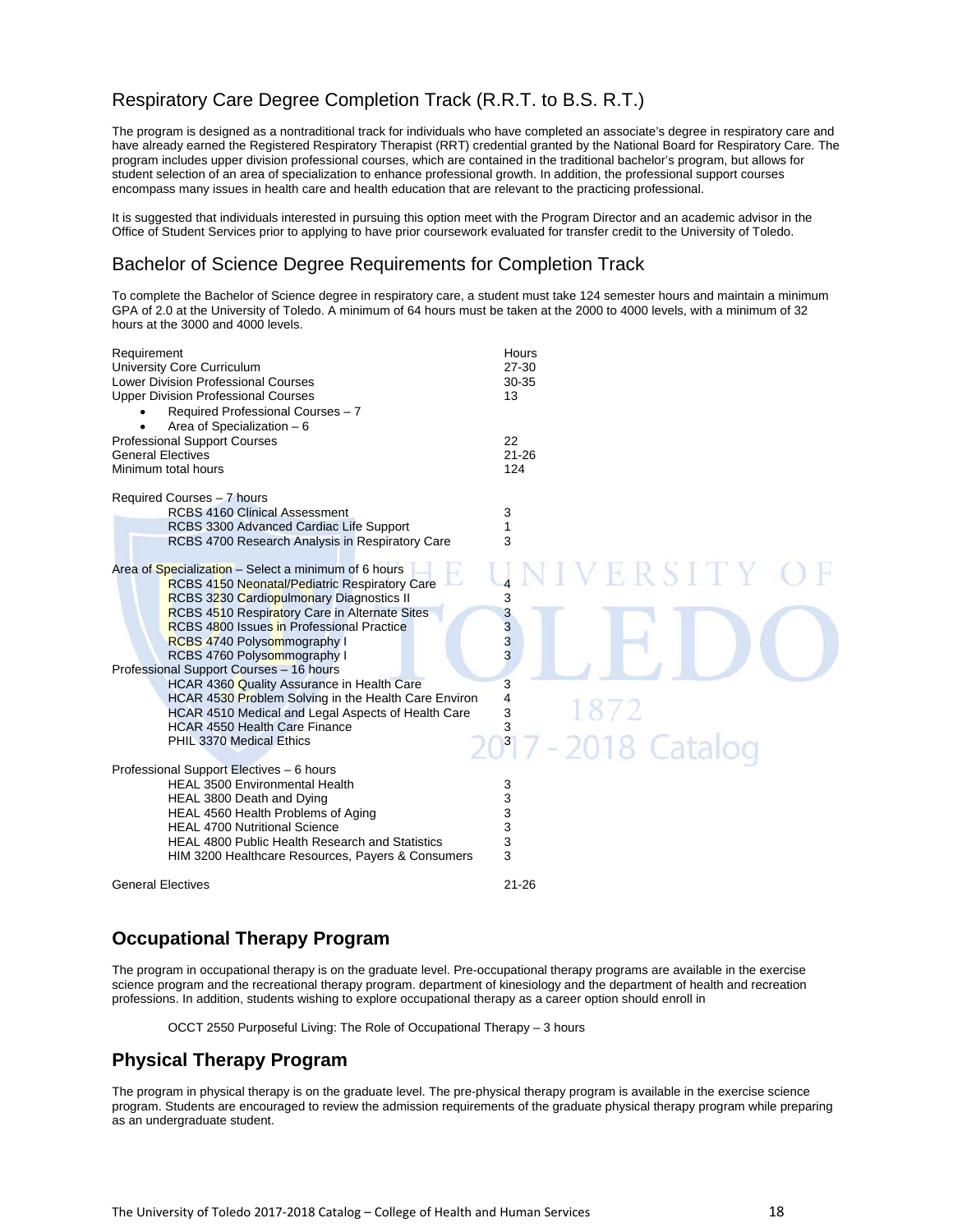# **School of Intervention & Wellness**

Counselor Education School Psychology Speech-Language Pathology

# **Counselor Education Program**

### Minor in Counseling

The Counseling Minor allows undergraduates to learn basic concepts and skills used in the counseling profession including counseling theories and skills, substance abuse treatment and prevention, and case management. The minor will not lead to licensure or certification but is a sound foundation for students wishing to pursue a master's degree in counseling or other helping professions.

The counseling Minor requires a minimum of 19 semester hours as follows:

CESP Required Core Course – 4 hours COUN 1110 Fundamentals of Human Mental Health

CESP Electives – 15 hours (At least 8 hours must be at 3000 or 4000 level) COUN 1240 Substance Abuse Issues in Mental Health

 COUN 2120 Group and Therapeutic Approaches COUN 2220 Family Theories & Cult Infl in Mental Health COUN 3110 Case Management in Mental Health COUN 3140 Substance Abuse Pre & Com Program COUN 3150 Models of Treatment for Substance Abuse COUN 3220 Theories in Mental Health COUN 4080 Essentials of Helping Relationships COUN 4240 Substance Abuse Treatment Techniques

# Undergraduate Certificate in Chemical Dependency Counseling

This certificate program will help students meet the academic requirements for licensure as a Licensed Chemical Dependency Counselor II or Licensed Chemical Dependency Counselor III. To qualify for licensure as a LCDC II, students must have an associate's degree in a behavioral science (e.g., psychology, social work, etc.) or a bachelor's degree in any subject. To qualify for licensure as an LCDC III, students must have a bachelor's degree in a behavioral science. Students seeking a LCDC II license will need to document completion of 6,000 hours of chemical dependency counseling related work experience of which a minimum of twenty percent must be in chemical dependency counseling. This work can include paid and volunteer hours. An associate's degree in a behavioral science (e.g., psychology, social work) may substitute for one thousand hours of work experience. Students seeking a LCDC III license will need to document completion of 4,000 hours of chemical dependency counseling related work experience of which a minimum of twenty percent must be in chemical dependency counseling.

2018 Cataloo

The undergraduate Certificate in Chemical Dependency Counseling requires a minimum of 22 credit hours as follows:

| <b>COUN 1240</b> | Substance Abuse Issues in Mental Health      |
|------------------|----------------------------------------------|
| <b>COUN 2120</b> | Group and Therapeutic Approaches             |
| <b>COUN 2220</b> | Family Theories & Cult Infl in Mental Health |
| <b>HEAL 3300</b> | <b>Drug Awareness</b>                        |
| <b>COUN 3140</b> | Substance Abuse Pre& Com Program             |
| <b>COUN 3150</b> | Models of Treatment for Substance Abuse      |
| <b>COUN 4240</b> | <b>Substance Abuse Treatment Techniques</b>  |

# **Speech-Language Pathology Program**

The program provides course work in communication disorders which prepares the student for graduate work in speech-language pathology. The strengths of the program include supervised clinical experiences on the undergraduate level, undergraduate foundations in normal speech processes and language development and introductory courses in communication disorders. A master's degree is one of the requirements for licensure and certification as a speech-language pathologist.

# Requirements

The University of Toledo admits and matriculates qualified speech-language pathology students in accordance with the UT Policy of Nondiscrimination on the Basis of a Disability, The Americans with Disabilities Act, Section 504 of the Rehabilitation Act of 1973, The State of Ohio Revised Code, and other applicable statutes and regulations relating to equality of opportunity.

The Essential Functions provide information to allow a candidate to make an informed decision for application and are a guide to accommodation of students with disabilities. Academic adjustments can be made for disabilities in some instances, but a student must be able to perform the essential functions of a speech language pathologist independently either with or without reasonable accommodation.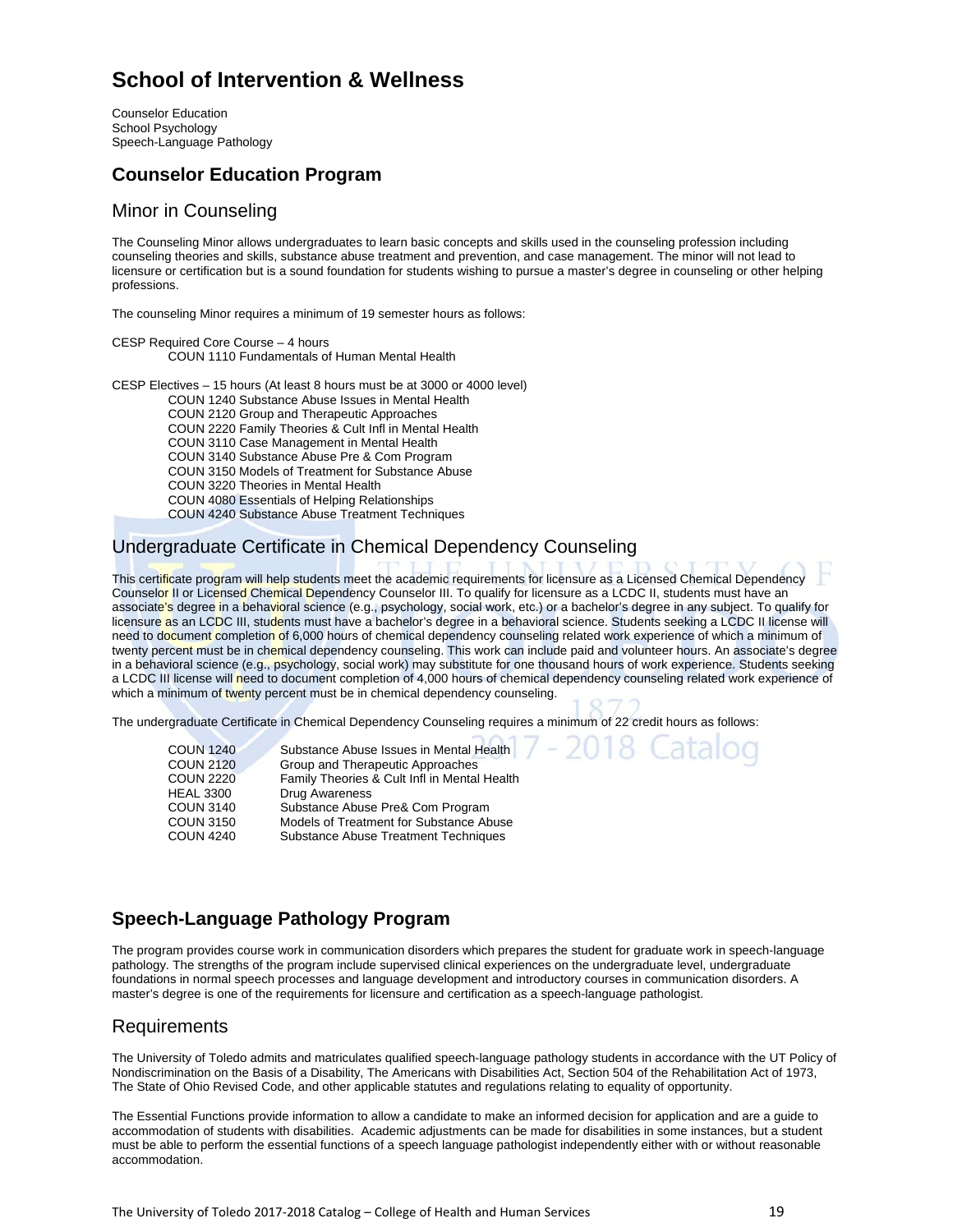Many physical, behavioral and social, and cognitive and intellectual abilities are necessary for satisfactory mastery of the academic and clinical curriculum and professional responsibilities in the field of speech-language pathology. Essential physical abilities include, but are not limited to, the ability to visually monitor patient responses and materials and to make judgments about speech and acoustic signals. Examples of behavioral and social attributes include maintaining emotional and mental health necessary to use one's intellectual abilities, to promptly complete responsibilities, and to develop appropriate relationships with faculty, supervisors, staff, peers, clients, parents or caregivers, and other professionals. Essential cognitive and intellectual abilities include, among others, demonstrating the mental capacity to learn and assimilate professional information, including the ability to comprehend oral and written professional literature and reports; ability to write discipline-specific papers and clinical reports in Standard American English; ability to speak Standard American English intelligibly and to discriminate correct production of and model Standard American English phonemes, vocabulary, grammatical forms, and prosodic patterns. We urge applicants to ask questions about the program's technical standards for clarification and to determine whether they can meet the requirements with or without reasonable accommodations. Such questions may be directed to the Program Director or the Academic Enrichment Center on campus.

Each student, while enrolled in the didactic and clinical portions of the speech-language pathology curriculum, is required to complete various immunizations: Positive MMR titers, Positive Varicella titer, Positive Heb B titer, Hep B Vaccination Series, Current Tdap, 2-step Initial TB test, and 1-step Annual TB test, as specified in the Student Health Form Packet in the Appendix of the Speech-Language Pathology Program Student Handbook.

For detailed information see: http://www.utoledo.edu/hhs/speech/undergradprogram.html

**Students are prohibited to engage in laboratory activities or to attend clinical facilities if this information is not on file for the current year.** It should also be noted that some clinical education sites have **additional health requirements** (flu shots, drug screens, etc.). All expenses incurred in obtaining a physical, necessary laboratory tests, immunizations and additional health requirements are the responsibility of the student.

All speech-language pathology students are required to complete both an Ohio BCI&I check and an FBI criminal background check prior to participating in any clinical experiences.

# Bachelor of Science in Speech-Language Pathology Degree Requirements

Below is a sample curriculum for the Bachelor of Science in the speech-language pathology program. Sample curriculum is subject to change. Please consult the program for up-to-date information. All course pre-requisites must be met. Other than KINE 2460 and 2560, non-SLP courses may be taken in a different order than shown.

### **Fall Semester**

### Year 1

SLP 2400 Intro to Communication Disorders HHS 1000 Freshman Orientation PSY 1010 Principles of Psychology SOC 1010 Intro to Sociology ENGL 1110 College Composition I Physical Science

### **Spring Semester**

KINE 2560 Anatomy & Physiology I KINE 2460 Anatomy & Physiology I Lab ENGL 2960 or Comp II Humanities/Fine Arts Elective General Elective

### **Fall Semester**

Year 2 SLP 3020 Anat & Phy of Comm Mechanism SLP 3030 Normal Language Acquisition Multicultural Elective (1US, 1 Non-US) General Electives

### **Spring Semester**

SLP 3150 Speech Science SLP 3010 Phonetics SLP 3300 Artic & Phonology Humanities/Fine Arts Elective

### **Fall Semester**

Year 3 SLP 3200 Artic & Phonology HEAL 1500 First Aid HEAL 1800, 2500, 4560, COUN 2220 or 4080 SPED 2040 Perspectives General Elective

1872 2017 - 2018 Catalog

### The University of Toledo 2017-2018 Catalog – College of Health and Human Services 20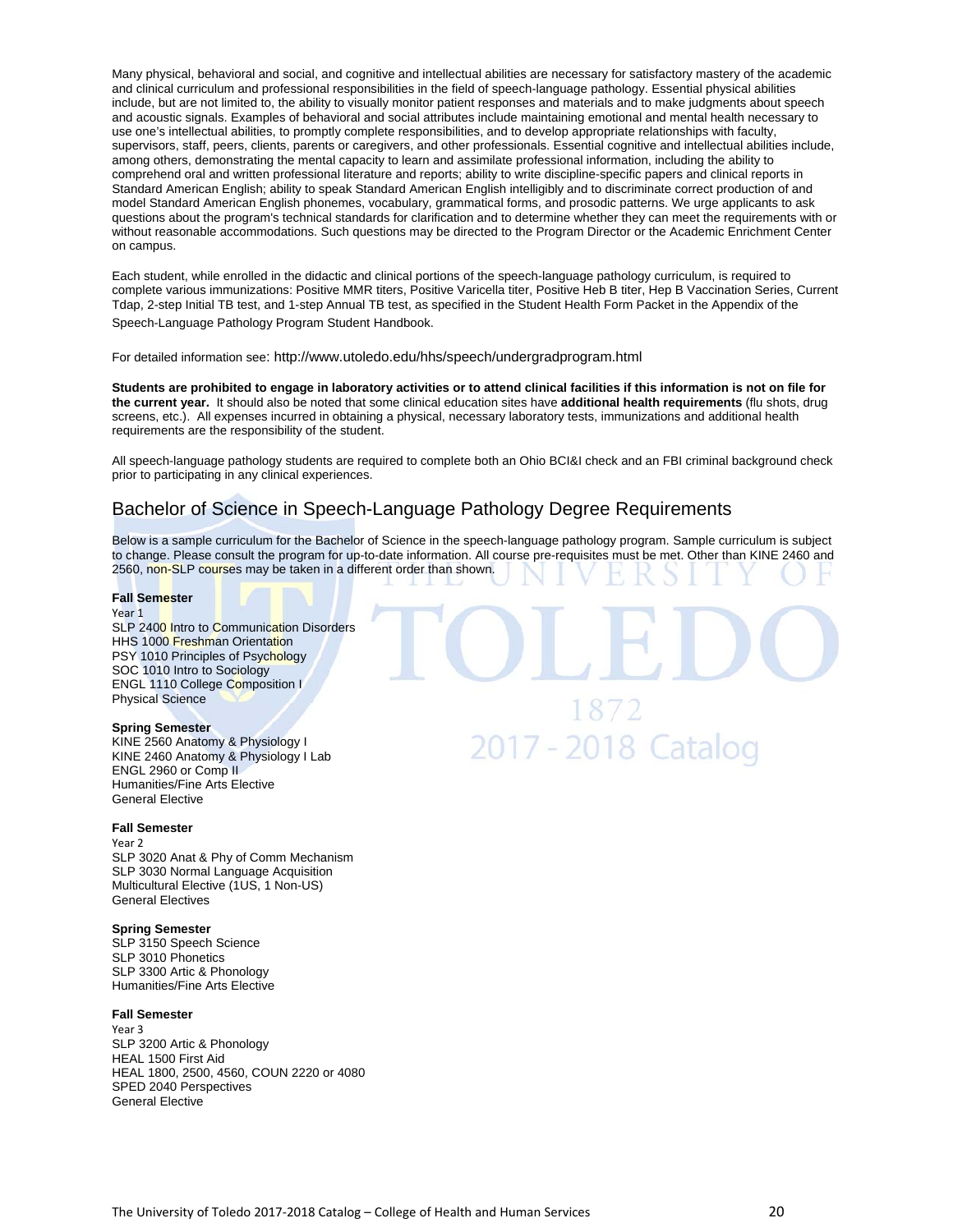### **Spring Semester**

\*SLP 3800 Methods for Clinical Intervention (requires  $\geq$  3.25 GPA) Multicultural (1 US, 1non-US) MATH 2600 Statistics HEAL 1800, 2500, 4560, COUN 2220 or 4080 SPED 4110 Moderate Needs

### **Fall Semester**

Year 4 \*SLP 3800 Methods for Clinical Intervention (requires  $\geq$  3.25 GPA) \*\*SLP 4000 Beginning Clinical Practicum General Elective

### **Spring Semester**

\*\*SLP 4000 Beginning Clinical Practicum SLP 3400 Audiology General Electives

NOTE: Students must earn a "C" or higher grade in all major courses as well as those courses that meet ASHA and Ohio Department of Education requirements. See program check sheet provided by the advisor for additional information. Graduate program requirements may be higher. \*Course may be taken either term where indicated.

# **School of Population Health**

Health Care Administration Health Education Health Information Administration Occupational Health Public Health

### Degree Programs

**Health Care Administration Health Information Administration** Public Health Pre-Medicine

# Health Care Administration **Requirements**

The health care administration program provides students with knowledge and skills to act as health-care administrators in a variety of settings, such as hospitals, long-term care and outpatient facilities, physician offices, and public health agencies. This interdisciplinary program introduces students to managerial concepts and related skills. The health-care core courses enhance students' knowledge in a variety of related subjects, including current health issues, legislation affecting health care, and management theories and decision making, all of which are important in health care administration.

# Health Care Administration Internship

The healthcare administration internship provides students with an opportunity to apply educational achievements in a health care setting. Students will be exposed to health care administration operations through project-based work. Project opportunities will vary and reflect both the participant's learning goals and the needs of the health care organization.

To be considered for the internship, students need to:

- Have declared Health Care Administration as their major at least one semester before beginning the internship Complete at least 12 credit hours in Health Care Administration required courses with a minimum grade of "C" in each course
- Have a current overall grade point average of at least 2.50
- Apply to the Health Care Administration internship prior to their last semester before graduating
- Complete the Health Care Administration application three months prior to the semester starting
- Provide resume to Health Care Administration faculty
- Interview with Health Care Administration faculty and health care organization
- Be able to provide their own transportation to the health care organization
- Attend health care organization's orientation
- Complete required immunizations from the health care organization
- Obtain security badge form health care organization
- Have approval from Health Care Administration faculty to complete internship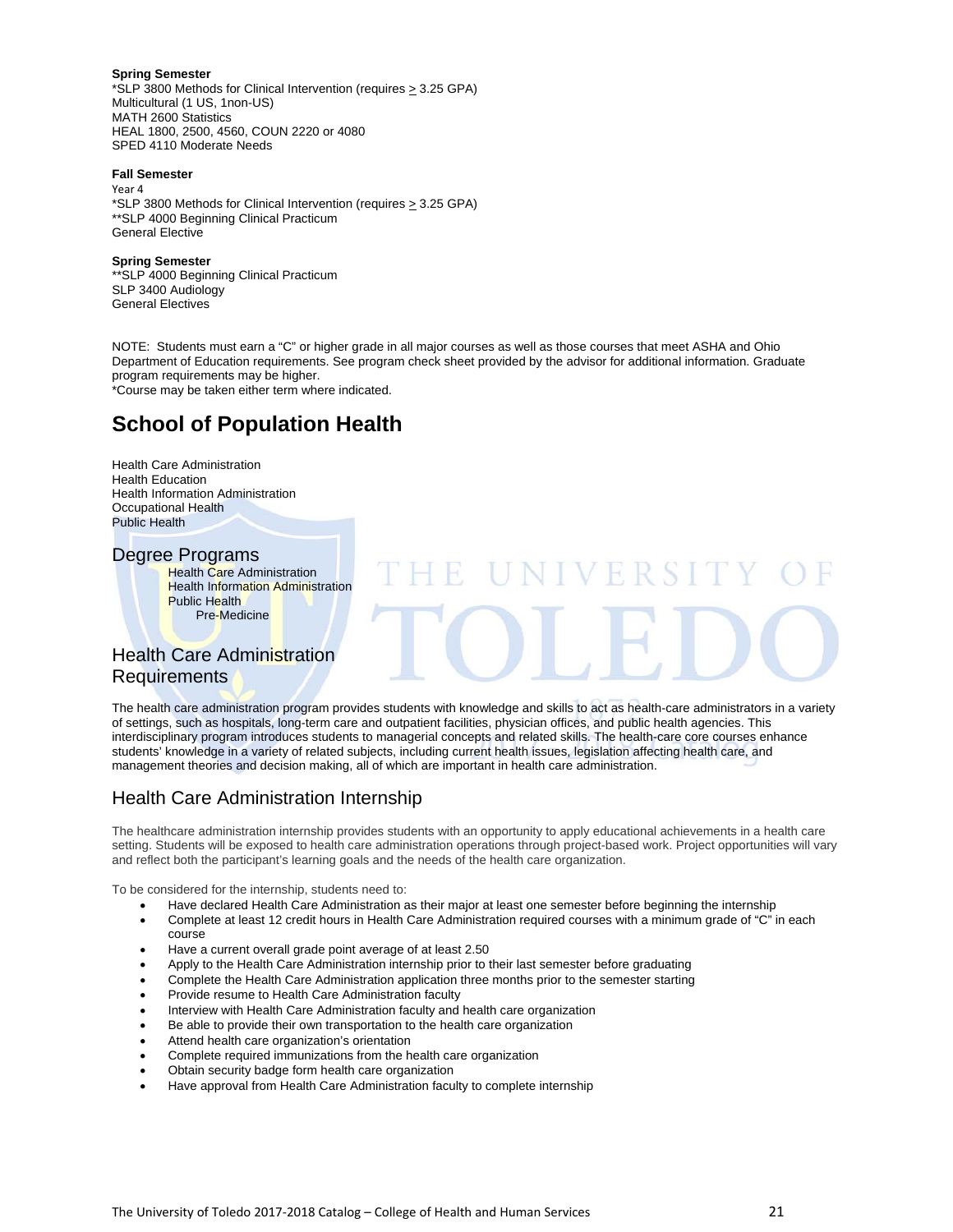# Bachelor of Science in Health Care Administration Degree Requirements

Below is a sample curriculum for the Bachelor of Science in Health Care Administration. Sample curriculum is subject to change. Please consult the department for up-to-date information.

Below is a sample curriculum for the Bachelor of Science in Health Care Administration. Sample curriculum is subject to change. Please consult the program for up-to-date information.

### **Fall Semester**

Year 1 ENGL 1110 College Composition I MATH 1730 Calculus with Business Applications BUAD 1020 Micro-Comp. Applications or CMPT 1100 MS Office Applications Humanities/Fine Arts Elective HHS 1000 Orientation

### **Spring Semester**

ENGL 2960 Organizational Report Writing ECON 1200 Principles of Microeconomics HEAL 1800 Medical Terminology SOC 1010 Introduction to Sociology Multicultural Elective

### **Fall Semester**

Year 2 BUAD 2040 Fin Accounting Info or ACTG 1040 Principles of Financial Accounting ECON 1150 Principles of Macroeconomics HEAL 2700 Introduction to Public Health Multicultural Elective Program Elective

### **Spring Semester**

BUAD 2050 Acct. for Bus. Decision Making or ACTG 1050 Principles of Management Accounting KINE 1560 Fundamentals of Anatomy and Physiology KINE 1460 Fundamentals of Anatomy and Physiology Lab HCAR 3000 Intro to Health Care Administration Program Elective General Elective

### **Fall Semester**

Year 3 BUAD 3030 Mang & Behavioral Process BUAD 2060 Data Analysis for Business or MATH 2630 Stats for Bus & Econ or MATH 2600 Statistics Natural Science Elective 2017 - 2018 Catalog HCAR 4560 Services in Healthcare Humanities/Fine Arts Elective

### **Spring Semester**

BUAD 3010 Principles of Marketing PHIL 3370 Medical Ethics HCAR 4360 Quality Improve in Health Care HCAR 4570 Resources in Healthcare HEAL 3800 Death and Dying General Elective

### **Fall Semester**

Year 4 HCAR 4530 Problem Solving in Health Care Environment HCAR 4550 Health Care Finance HEAL 4560 Health Problems of Aging HURM 3630 Conflict Res & Negotiations General Elective

### **Spring Semester**

HCAR 4580 Leadership in Healthcare HCAR 4540 Internship in Health Management General Elective Program Elective HURM 3220 Human Resource Management

Long Term Care Concentration is available. See adviser for proper program elective selection.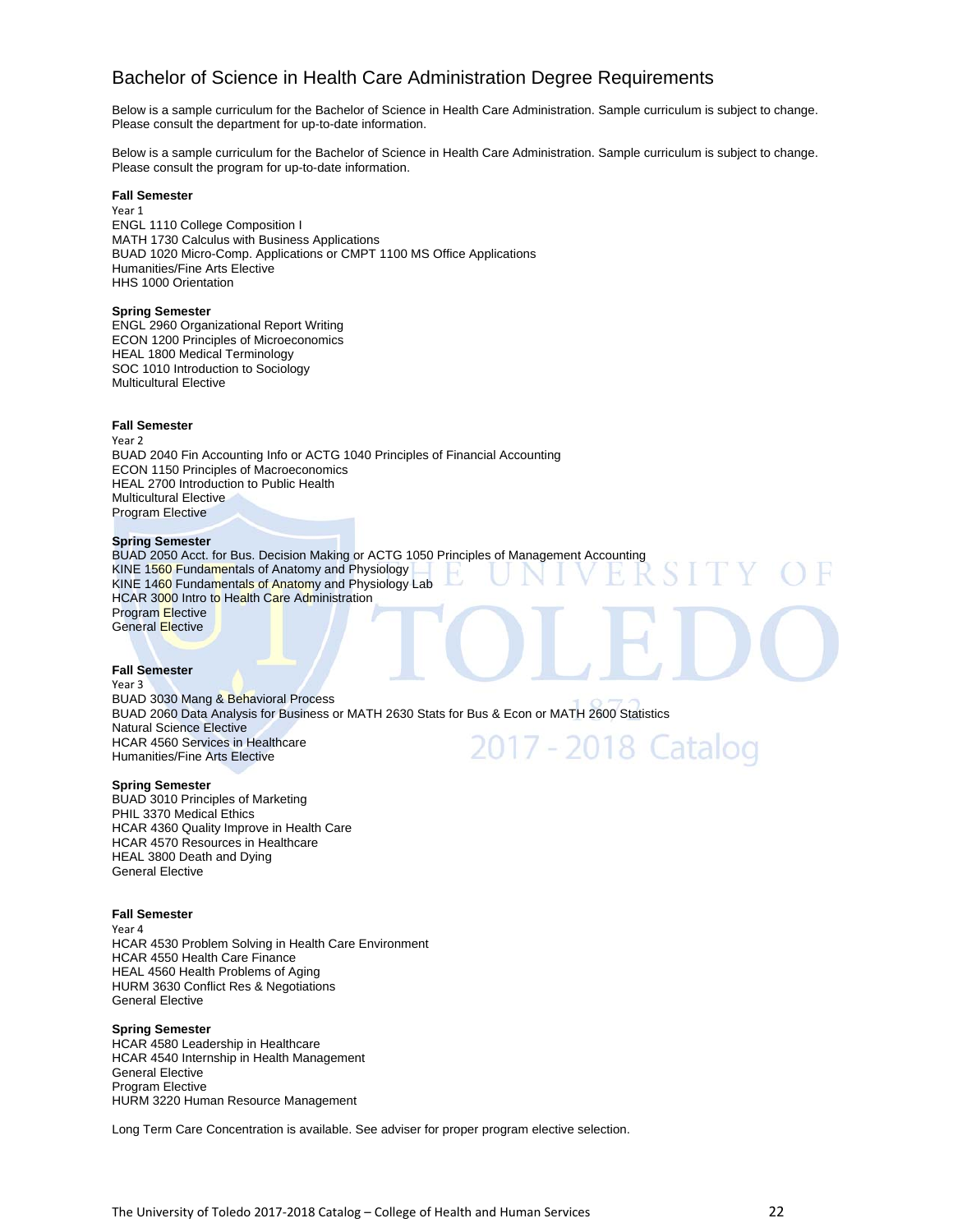# Bachelor of Science in Health Care Administration 2+2 Degree Requirements

Below is a sample curriculum for the Bachelor of Science in Health Care Administration (2+2 program). Sample curriculum is subject to change. Please consult the program for up-to-date information.

### **Fall Semester**

Year 3 ENGL 2960 Organizational Report Writing ECON 1200 Principles of Microeconomics HCAR 4510 Medical/Legal Aspect of Heal Care BUAD 2040 Financial Accounting Info MATH 1180 or higher

### **Spring Semester**

HCAR 4500 Health Care Info Systems ECON 1150 Principles of Macroeconomics HCAR 4360 Quality Improve in Health Care BUAD 3030 Managerial and Behavioral Process HCAR 3000 Intro to Health Care Administration

### **Fall Semester**

Year 4 HCAR 4530 Problem Solving in Health Care HURM 3220 Intro to Human Res Management BUAD 3010 Principles of Marketing MATH 2600 Statistics, BUAD 2060 Data Analysis for Bus or HEAL 4800 Public Health 7 Res Stats Program Elective

### **Spring Semester**

HCAR 4550 Health Care Finance HCAR 4540 Internship in Health Management PHIL 3370 Medical Ethics Program Elective(s)

University Core Curriculum requirements must be met. Electives available include HIM 3200 Healthcare Resources, Payers and Consumers – 3 hours.

HE UNIVERSITY

# Bachelor of Science in Health Information Administration

The curriculum of the Bachelor of Science degree in health information administration (HIA) can be completed online. It encompasses a broad range of disciplines, including medicine, health, business, informatics and information management. Graduates serve in a variety of health-care managerial and administrative roles, including planning, organizing, controlling and evaluating health information systems; applying legal principles, policies, regulations and standards and analyzing their impact on risk management; and supervising personnel in various health-care settings. Health information managers are responsible for health records and must assure adequate documentation for accurate classifying and indexing of diagnoses, treatments and procedures for the purpose of planning, and reimbursement. Health information administrators are responsible for planning, engineering, workflow applications, research, reporting and policy administration.

The Health Information Administration program is accredited by the Commission on Accreditation for Health Informatics and Information Management Education (CAHIIM) with the Commission on Accreditation. Graduates of the HIA program at The University of Toledo are eligible to sit for the certification examination. The American Health Information Management Association (AHIMA) grants successful examination candidates recognition as Registered Health Information Administrators (RHIA).

# Requirements

Professional practice experience (PPE) is an integral part of the health administration curriculum. The PPE is project oriented with students acting as Project Managers, creating a proposal letter and project forms, deliverable(s), presentation, survey and follow up analysis. Sites and projects vary by location. Students are required to meet all site requirements including immunizations and background checks. Students must provide their own transportation to the site.

# Bachelor of Sciences in Health Information Degree Requirements

Students should follow and complete the degree requirements. Below is a sample curriculum for the Bachelor of Science in Health Information Administration. Sample curriculum is subject to change. Please consult the program for up-to-date information.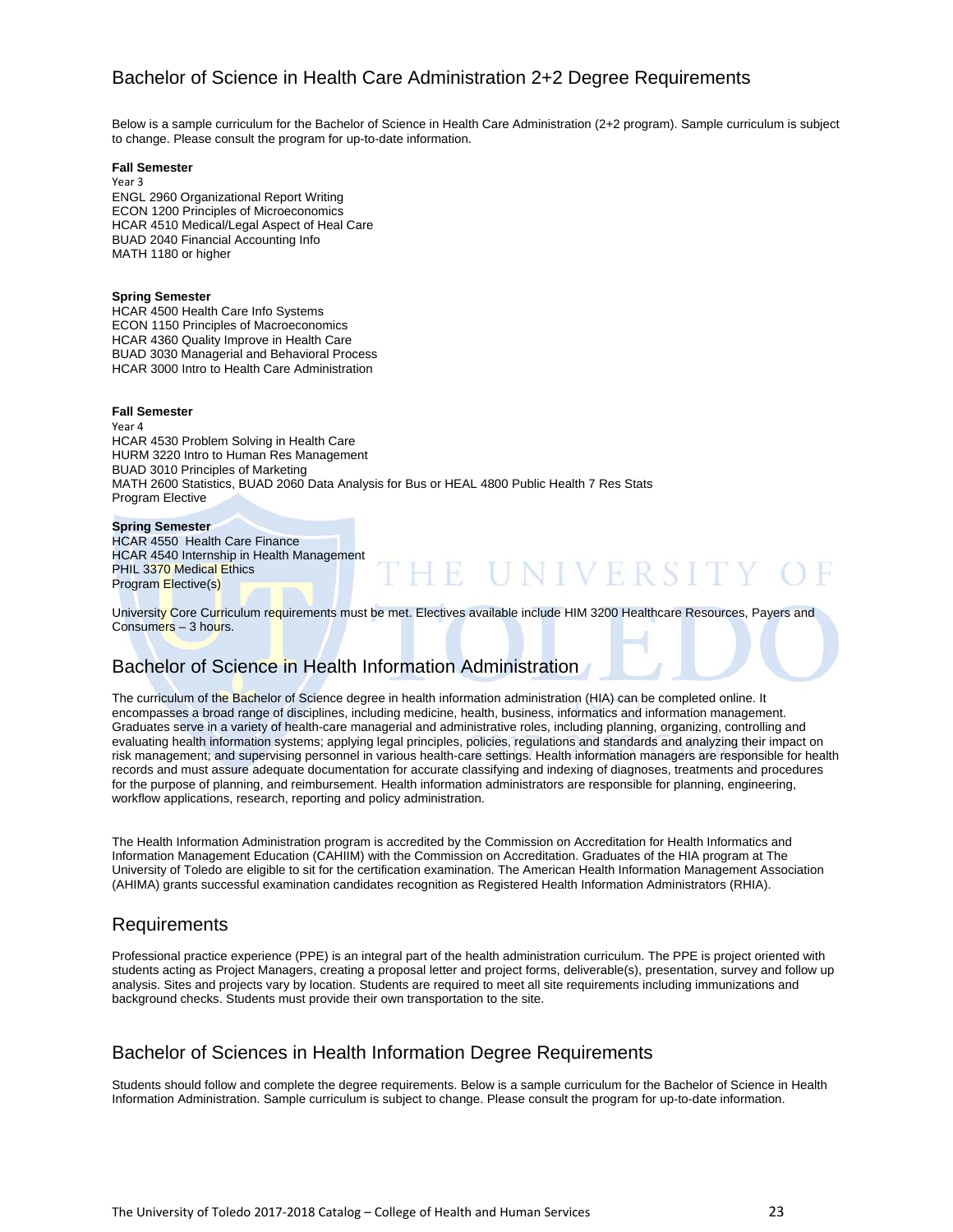### **Fall Semester**

Year 1 ENGL 1110 College Composition I BUAD 1020 Microcomputer Applications or CMPT 1100 Computer Info Systems KINE 1560 Fundamentals of Anatomy and Physiology I KINE 1460 Fundamentals of Anatomy and Physiology Lab Multicultural Elective HHS 1000 Orientation

### **Spring Semester**

MATH 2600 Introduction to Statistics CMPT 1420 Data Management Syst. Applications BMGT 1540 Organizational Behavior or BUAD 2030 Leadership and Org Sur Skills BMGT 2020 Human Resource Development Social Science Elective

### **Fall Semester**

Year 2

ENGL 2950 Science & Technical Report or ENGL 2960 Organizational Report Writing KINE 2580 Human Pathophysiology HIM 2230 HC Documentation Requirements HIM 2260 Legal Issues in HIM HIM 2300 HC Res, Payers & Consumer

### **Spring Semester**

HIM 2210 Med Linguistics in Ancillary Services ACTG 2310 Cost Accounting in HR INF 3250 Software Applications in Business COMM 3880 Professional Business Communications Social Science Elective

### **Fall Semester**

Year 3

HIM 2310 Acute Care Clinical Class Systems HIM 2350 Reimbursement Methodologies HIM 3940 Healthcare Content and Record **Multicultural Elective** Humanities/Fine Arts Elective

### **Spring Semester**

HIM 2320 Ambulatory Clinical Classification HIM 3240 Health Info Admin Practices Upper Division Program Support Course Humanities/Fine Arts Elective Natural Science Elective

### **Fall Semester**

Year 4 HIM 4210 Healthcare Stats, Registry, Resch HIM 4230 Compliance & Ethical Issues HCAR 4360 Quality Improvement – Health Care Upper Division Program Support Course

### **Spring Semester**

HIM 4910 Integrative Capstone Experience HIM 4940 Professional Practice HIM 4500 Health Care Informatics Upper Division Program Support Course Elective (foreign language recommended)

1872 2017 - 2018 Catalog

VERS

Graduation requires 120 semester hours. Students must complete at least 64 hours at the 2000 course level or above. Students must complete at least 32 hours at the 3000-4000 course level. See program for support course selection.

# Bachelor of Science in Public Health

The public health program prepares students to work in non-profit health organizations, in local, state and national government health agencies, or in worksite wellness. A public Health major and minor are available. The program mission is to prepare students to use theory-driven approaches to promote health and prevent disease within specific populations. The program is reviewed and fully accredited by the SOPHE/AAHE Baccalaureate Approval Committee (SABPAC).

The public health field is growing increasingly competitive. To enroll in the core requirement courses, including the sophomore level practicum and 400-hour senior internship, a minimum 2.7 GPA is required. Because of the strong engagement with the community, students are held to a high level of professionalism. Students are expected to perform with excellence in the classroom; act with a high level of professionalism in all areas; join and actively participate in our student organization (Eta Sigma Gamma); attend local, state, and/or regional professional conferences; get involved in research with faculty members; and participate in community service.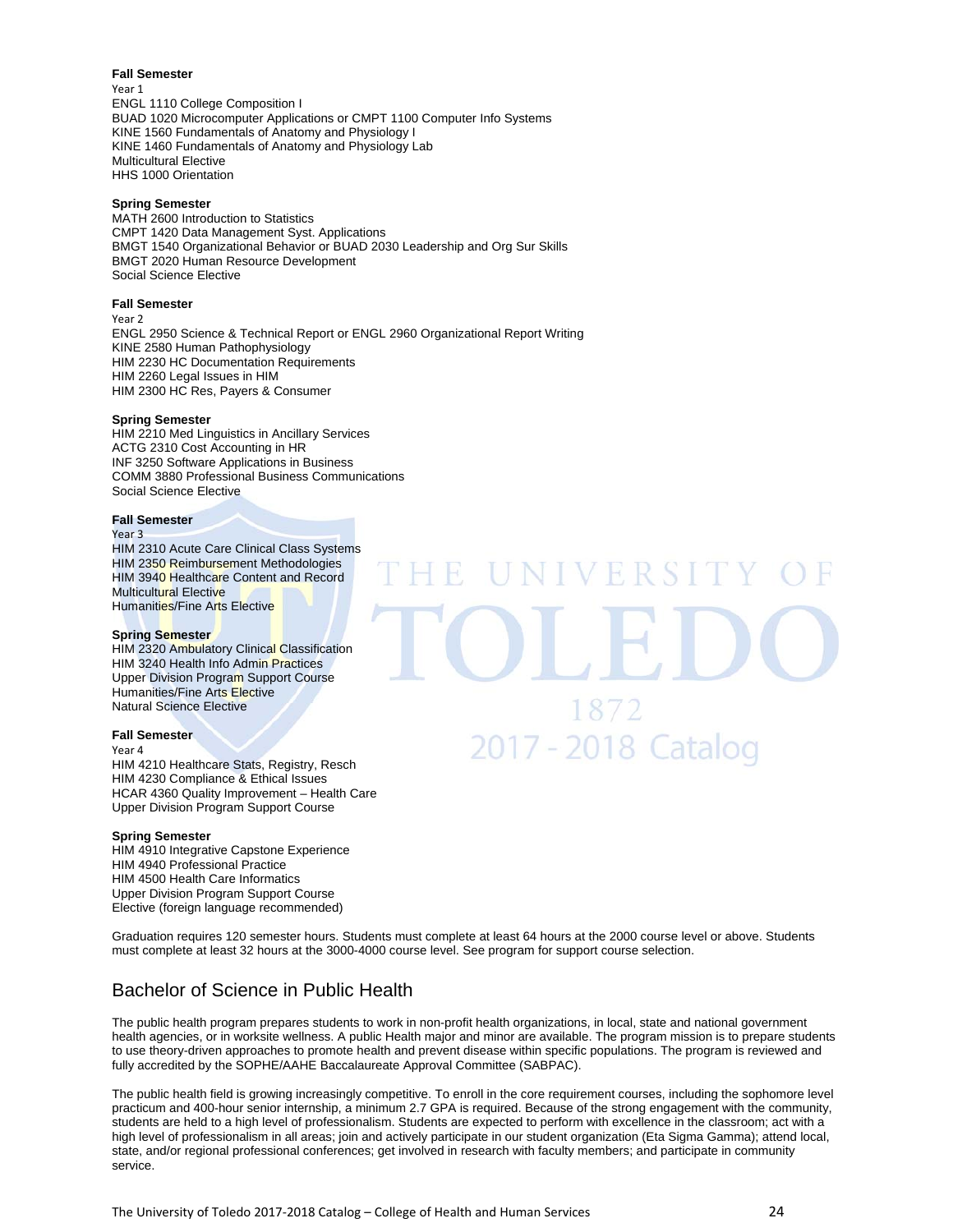# Bachelor of Science in Public Health – Degree Requirements

Students should follow and complete the degree requirements as displayed in the public health program of study chart found on the Bachelor of Science in Public Health website.

Below is a sample curriculum for the Bachelor of Science in Public Health. Sample curriculum is subject to change. Please consult the program for up-to-date information.

### **Fall Semester**

Year 1 ENGL 1110 College Composition I HEAL 2000 Foundations for Health Ed MATH 1180 Reasoning with Math Multicultural Elective Humanities/Fine Arts Elective HHS 1000 Orientation

### **Spring Semester**

ENGL 2950 Science Technical Report Writing HEAL 2700 Public Health BIOL 2150 Fundamentals of Life Sciences BIOL 2160 Fundamentals of Life Sciences Lab SOC 1020 Social Problems Humanities/Fine Arts Elective

### **Fall Semester**

Year 2 KINE 2510 Human Anatomy KINE 2520 Human Anatomy Lab HEAL 2750 Intro to Epidemiology Skills/Comm Health Elective HEAL Health Elective **Elective** 

### **Spring Semester**

KINE 2530 Human Physiology KINE 2540 Human Physiology Lab HEAL 2400 General Safety HEAL 2940 Practicum in Community Health Multicultural Elective Skills/Community Health Elective

### **Fall Semester**

Year 3 HEAL 3000 Global Health HEAL 3600 Prev/Control of Disease HEAL 4700 Nutritional Science Social Science Elective Elective

### **Spring Semester**

HEAL 3500 Environmental Health HEAL 4800 Public Health Research /Stats KINE 3730 Fitness Assessment/Program Skills/Comm Health Elective Elective

### **Fall Semester**

Year 4 KINE 3520 Applied Exercise Physiology HEAL 4100 Health Behavior HEAL 4200 Methods/Materials in Com Health HEAL Health Elective Social Science Support Elective

### **Spring Semester**

HEAL 4940 Senior Field Experience KINE 2590 Micro and Infectious Disease Social Science Support Elective

VERSI 1872 2017 - 2018 Catalog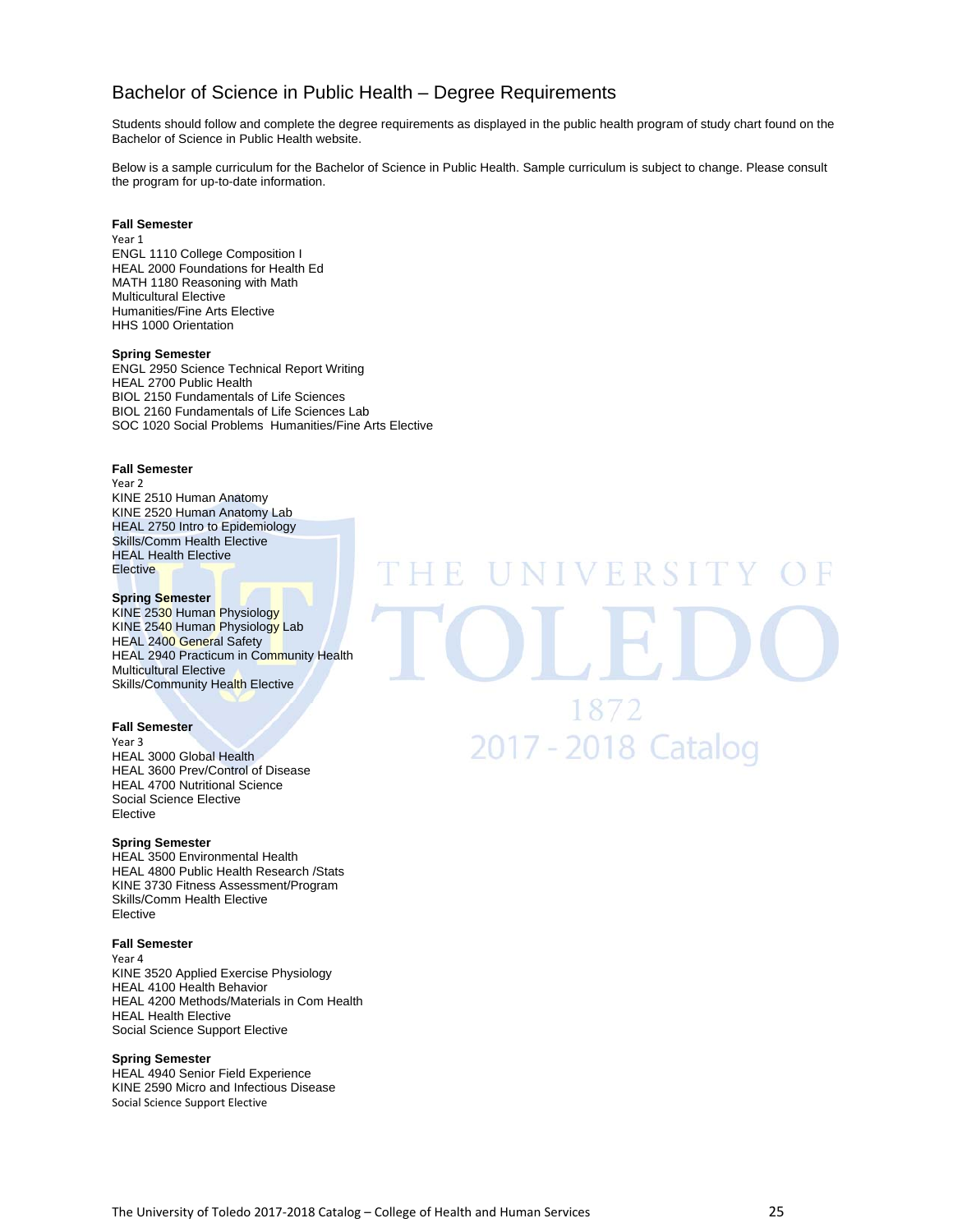# Bachelor of Science in Public Health – Pre-Medicine Major

Public Health: Pre-Med is a 124 credit hour track option within the existing Bachelors of Science in Public Health. This track meets all of the accreditation requirements though the core public health courses and includes a variety of other classes to supplement this core. The Pre-Med track is targeted toward those students who are interested in impacting the health and well-being of communities and want to build upon that with a medical degree after the completion of the bachelor's degree. This track provides several options upon completion of the degree: 1) meet all of the requirements for admission into most medical schools and also have additional coursework that will provide a strong foundation for a physician; 2) obtain a career in the field of public health education which the Bureau of Labor Statistics predicts to have a 21% growth by 2022; or 3) seek graduate education in a public health field.

Students should follow and complete the degree requirements as displayed in the program of study for the public health: pre-med track found on the Bachelor of Science in Public Health website.

Below is a sample curriculum for the Bachelor of Science in Public Health: Pre-Med Track. Sample curriculum is subject to change. Please consult the program for up-to-date information.

### **Fall Semester**

Year 1 Year 1 HHS 1000 Orientation BIOL 2150 Fund of Life Science BIOL 2160 Fund of Life Science Lab CHEM 1230 General Chemistry I CHEM 1280 General Chemistry I Lab ENGL 1110 Composition I

### **Spring Semester**

BIOL 2170 Fund of Life Science II BIOL 2180 Fund of Life Science II Lab CHEM 1240 General Chemistry II CHEM 1290 General Chemistry II Lab ENGL 2950 Scientific/Tech. Report Writing

### **Fall Semester**

Year 2 KINE 2510 Human Anatomy KINE 2520 Human Anatomy Lab HEAL 2600 Mental Health MATH 1750 Math for the Life Sciences I Core Humanities Elective HEAL 2500 Personal Health

### **Spring Semester**

KINE 2530 Human Physiology KINE 2540 Human Physiology Lab MATH 1760 Math for the Life Sciences II HEAL 2700 Intro to Public Health Multicultural Elective

### **Fall Semester**

Year 3 CHEM 2410 Organic Chemistry I CHEM 2460 Organic Chem I Lab Core Humanities Elective Multicultural Elective HEAL 3000 Global Health HEAL 2750 Intro to Epidemiology

### **Spring Semester**

CHEM 2420 Organic Chemistry II CHEM 2470 Organic Chemistry II Lab Support Elective HEAL 4800 Public Health Research and Stats HEAL 3600 Prevention and Control of Disease HEAL 3500 Environmental Health

### **Fall Semester**

Year 4 PHYS 2070 General Physics I CHEM 3510 Biochemistry I HEAL 4100 Health Behavior HEAL 4200 Methods/Mat'l in Public Health HEAL 4700 Nutritional Science

# VERSI 1872 2017 - 2018 Catalog

The University of Toledo 2017-2018 Catalog – College of Health and Human Services 26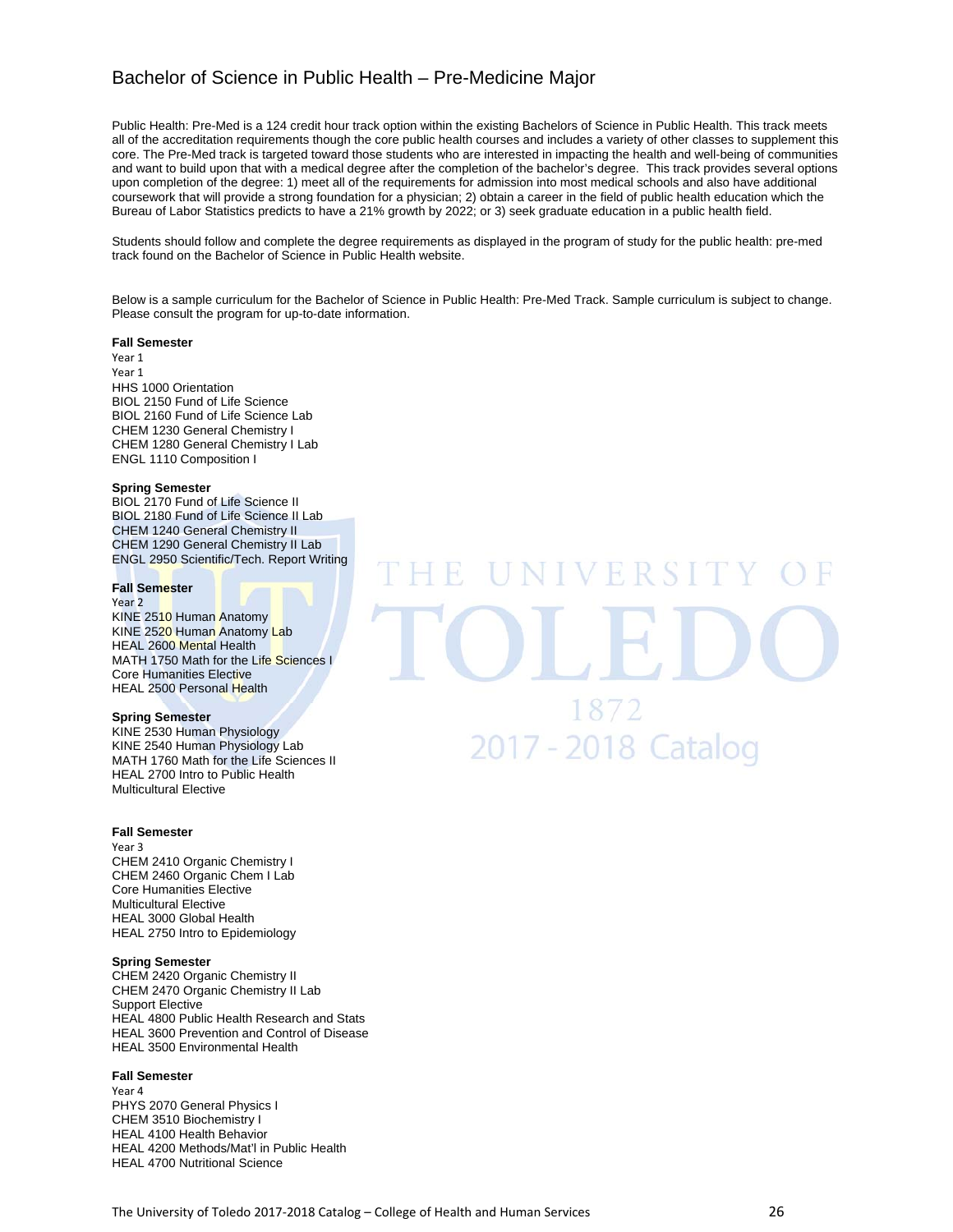**Spring Semester**  PHYS 2080 General Physics II CHEM 3520 Biochemistry II HEAL 4940 Senior Field Experience HEAL 3800 Death and Dying Support Elective

# **School of Social Justice**

Criminal Justice Legal Specialties Social Work

# **Criminal Justice Programs**

The undergraduate programs in criminal justice include a baccalaureate degree in criminal justice as well as minors in criminal justice and in forensic science investigation. The program can be completed as a land-based program; the **entire undergraduate degree in criminal justice can also be completed online.** 

# Bachelor of Science in Criminal Justice

The Bachelor of Science (B.S.) degree in criminal justice prepares students to enter law enforcement, corrections, probation, parole, private security, juvenile justice and related careers. In addition, the B.S. program provides preparation for students who wish to attend graduate school in criminal justice, a related field, or law school.

The undergraduate curriculum consists of a liberal arts core, criminal justice core and electives, general electives and supporting courses from related disciplines to form an understanding of justice (e.g., political science, public administration, sociology, history, business and social work). Because good communication and computer skills are important to the criminal justice professional and to students planning to attend graduate or law school, courses in writing, speaking and computer use are part of the curriculum. The faculty is committed not only to teaching about criminal justice systems, but also to challenging students to explore the concept of justice and to develop their own ethical paradigms. Accordingly, course work in ethics is required. Faculty members also emphasize the development of critical thinking and analytical and problem-solving skills in their instruction.

Requirements for the Bachelor of Science in Criminal Justice

Student should follow and complete the degree requirements as displayed in the criminal justice program of study chart.

| Requirement<br>University core courses<br>Criminal justice required courses<br>Criminal justice elective courses<br>Computer science/applications courses<br><b>General electives</b><br>Minimum total hours | Hours<br>34<br>39<br>1872<br>12<br>$362017 - 2018$ Catalog |
|--------------------------------------------------------------------------------------------------------------------------------------------------------------------------------------------------------------|------------------------------------------------------------|
| Minimum hours at 2000/4000 level<br>Minimum hours at 3000/4000 level                                                                                                                                         | 64<br>32                                                   |
| Minimum GPA                                                                                                                                                                                                  | 2.0                                                        |

Below is a sample curriculum for the Bachelor of Science in Criminal Justice. Sample curriculum is subject to change. Please consult the program for up‐to‐date information.

### **Fall Semester**

Year 1 ENGL 1110 College Composition I SOC 1010 Intro to Sociology CRIM 1010 Criminal Justice CRIM 1040 Human Relations HHS 1000 Orientation Computer Science Course

### **Spring Semester**

ENGL 1130 College Comp II (or higher) CRIM 1110 Penology CRIM 1240 Policing MATH 1180 Reasoning with Math (or higher) Multicultural Course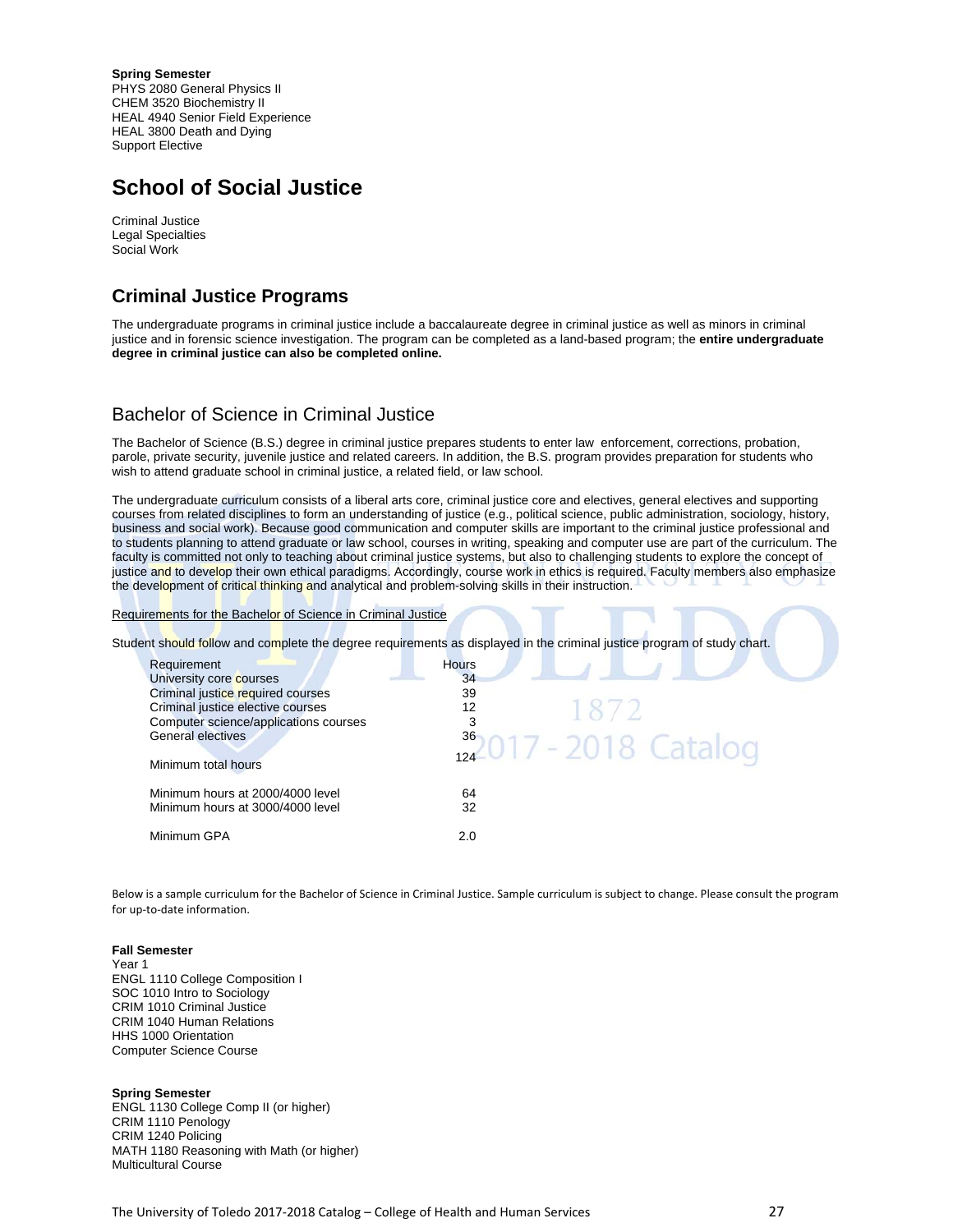**Fall Semester** 

Year 2 CRIM 2200 Criminal Law CRIM 2230 Criminal Procedure Humanities/Fine Arts Course Natural Science Elective

### **Spring Semester**

CRIM 2250 Juvenile Justice CRIM 2050 Applied Criminology PSC 1200 American National Government Natural Science Course w/Lab Elective\*

### **Fall Semester**

Year 3 PSY 1010 Principles of Psychology CRIM Elective Humanities/Fine Arts Multicultural Elective Elective

### **Spring Semester**

CRIM 4100 Research Methods CJ CRIM 3210 Applied Psych for CJ Personnel CRIM Elective Elective Elective

### **Fall Semester**

Year 4 CRIM 4200 Ethics in Criminal Justice CRIM 4590 Administration of Criminal Justice **Elective Elective Elective** 

#### **Spring Semester**

CRIM Elective CRIM Elective Elective **Elective Elective** 

Courses are available in the summer. Students should consult an academic adviser or the summer course schedule to develop a program of study that includes summer courses. Please note that CRIM 4590 is a capstone class required to be taken at The University of Toledo.

The Criminal Justice Program offers qualified students the opportunity to attend a Police Academy as a UT student and receive 16 hours of 3000 level academic (elective) credit in criminal justice. Check with the Criminal Justice Program for specific information on opportunities and qualifications to attend a Police Academy as a UT student.

# Minor in Criminal Justice

The minor in criminal justice gives students an overview of the criminal justice discipline; it includes an introductory course and a foundation course in each of the four areas recommended by the Academy of Criminal Justice Sciences (i.e., penology, policing, constitutional law and juvenile justice). The remaining six hours give the student freedom to explore areas of interest in criminal justice.

| Required                              | Hours |
|---------------------------------------|-------|
| CRIM 1010 Criminal Justice            | 3     |
| CRIM 1110 Penology                    | 3     |
| CRIM 1240 Policing                    | 3     |
| CRIM 2230 Criminal Procedure          | 3     |
| CRIM 2250 Juvenile Justice            | 3     |
| CRIM Electives at the 3000/4000 level | 6     |

# Minor in Forensic Science Investigation

The minor in forensic science investigation provides an overview of the importance of forensic science evidence in the criminal justice system. Students learn about the rules and procedures of evidence pertaining to admissibility of scientific and physical material; the basic methods of collection, preservation and analysis of evidence; and the methods of presentation of evidence in court.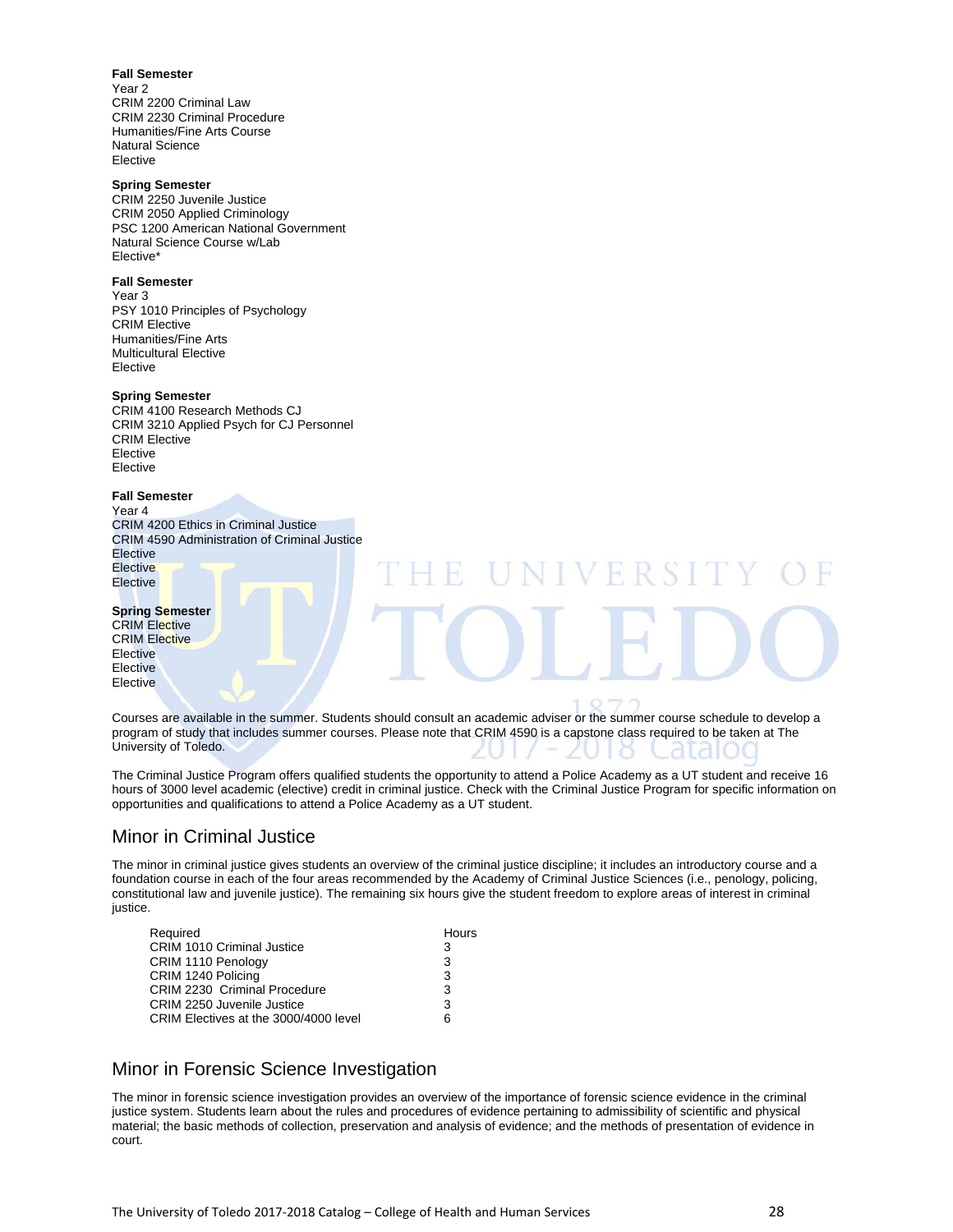This minor is designed for students planning to work for law enforcement agencies to better understand the importance and types of forensic science evidence in criminal investigations. It is not designed for students who plan to work in a crime laboratory or in jobs requiring in-depth scientific analysis of evidence. Those students interested in forensic science will need to obtain a degree (preferably at the graduate level) in the natural sciences.

| Required*<br>BIOL 2010 Major Concepts in Biology      | Hours<br>3 |
|-------------------------------------------------------|------------|
| KINE 1560 Fundamentals of Anatomy &<br>Physiology     | 3          |
| KINE 1460 Fundamentals of Anatomy &<br>Physiology Lab | 1          |
| CHEM 1100 Concepts in Chemistry                       | 3          |
| CHEM 1150 Concepts in Chemistry Lab                   | 1          |
| <b>CRIM 2210 Criminal Investigation I</b>             | 3          |
| CRIM 2220 Laws of Evidence                            | 3          |
| <b>CRIM 3290 Criminal Investigation II</b>            | 3          |
| CRIM 4940 Criminal Justice Internship                 | 3          |

\*Students will be responsible for meeting all of the prerequisites and co-requisites for the required courses in the minor.

# **Legal Specialties Programs**

Undergraduate programs related to the legal profession are in this School. Programs include academic course work and practical experiences designed to develop the knowledge, critical thinking and communication skills necessary for contributing to the legal profession. All of the program faculty are licensed attorneys, judges and magistrates and are available for career advising.

# Paralegal Studies Programs

A dynamic field of study, the legal specialties program in paralegal studies prepares students to be an integral part of the legal team, working under the supervision and direction of attorneys. Paralegals assist attorneys by conducting interviews and investigations, researching cases, drafting legal documents, and assisting at real estate closings, depositions and trials. All degree and certificate programs hold prestigious American Bar Association approval. Contact the program office at 419.530.7746 for more information.

# Prelaw Studies

No particular degree is required for admission to law school. Successful law students must possess good communication, logic and analytical skills, and have a fundamental understanding of the legal system. The paralegal studies program provides students with an excellent "pre-law" program by teaching those important skills. Graduates with a bachelor degree in paralegal studies who meet certain criteria will receive guaranteed admission to The University of Toledo College of Law.

# Associate of Applied Science- Paralegal Program Degree Requirements

Below is a sample curriculum for associate of applied science in the paralegal program. Sample curriculum is subject to change. Please consult the program for up-to-date information.

### **Fall Semester**

Year One LGL 1010 Introduction to Law LGL 1720 Law Practice Management LGL 2120 Real Estate Law ENGL1110 College Composition I MATH 1180 Reasoning with Math **or** MATH 1320 College Algebra

### **Spring Semester**

LGL 1150 Tort Law LGL 1160 Legal Research, Wrtg & Case Analysis LGL 2110 Estate & Probate Administration ENGL 1130 College Composition II (or higher) Social Science Elective

### **Fall Semester**

Year Two LGL 2020 Civil Procedure LGL Law Elective\* ACTG 1040 Principles of Financial Accounting **or** BUAD 2040 Financial Acct. Information Humanities Elective Social Science Elective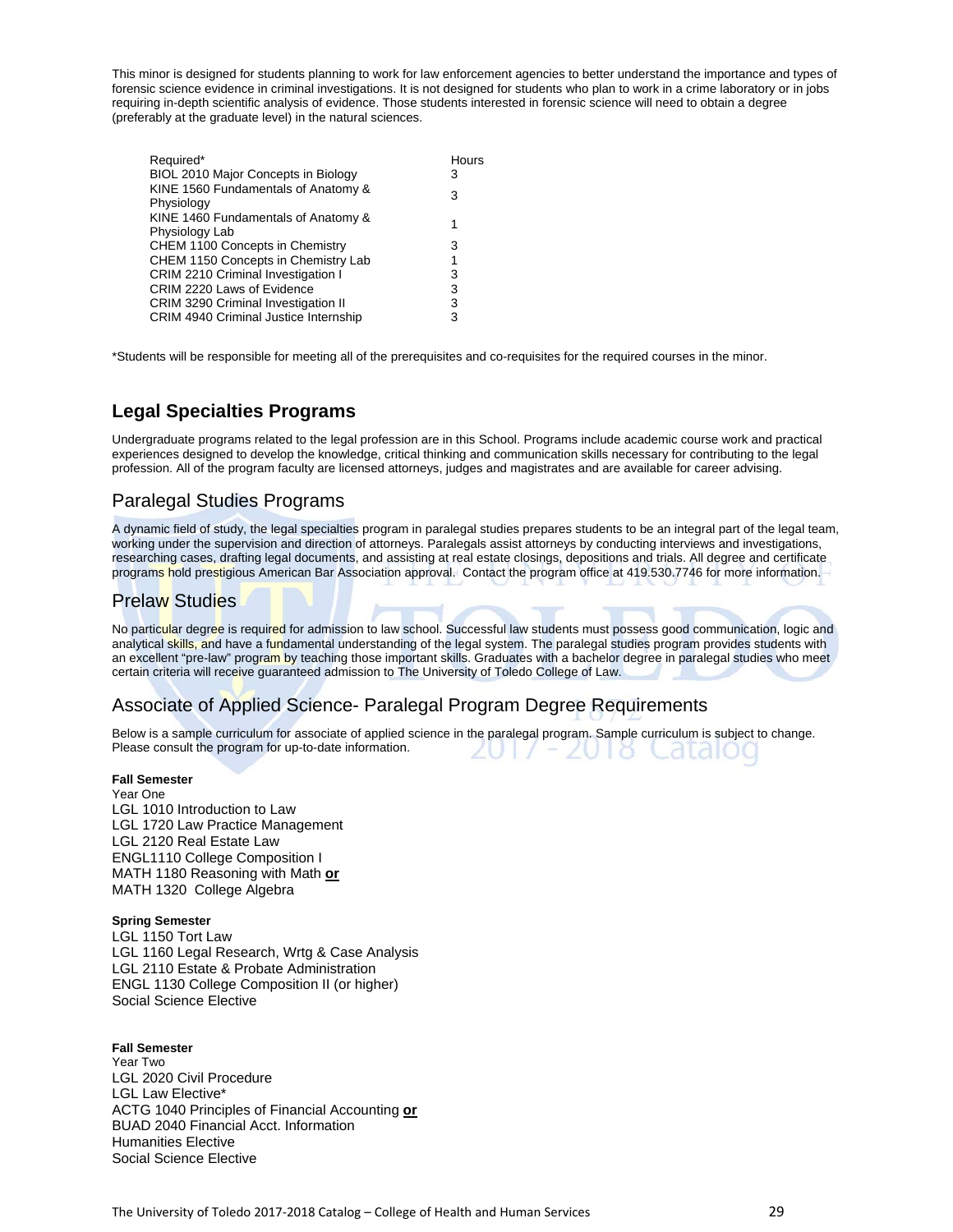**Spring Semester**  LGL 2940 Legal Assisting Internship LGL Law Elective\* Elective CMPT 1100 MS Office Applications **or** BUAD 1020 Microcomputer Applic. in Business Humanities Elective

# Bachelor of Science – Paralegal Program Degree Requirements

Below is a sample curriculum for the Bachelor of Science in the paralegal program. Sample curriculum is subject to change. Please consult the program for up-to-date information.

### **Fall Semester**

Year Oner ENGL 1110 College Composition I LGL 1010 Introduction to Law LGL1720 Law Practice Management MATH 1180 Reasoning with Math *or* MATH 1320 College Algebra LGL 2120 Real Estate Law

### **Spring Semester**

ENGL 1130 College Composition II LGL 1160 Legal Research, Wrtg & Case Analysis LGL 1150 Tort Law CMPT 1100 MS Office Applications **or** BUAD 1020 Micro. Applications in Business Social Science Elective

### **Fall Semester**

Year Two LGL 2020 Civil Procedure LGL 2130 Family Law LGL 2700 Advocacy: Mock Trial ACTG 1040 Prin. of Financial Acct. *or* BUAD 2040 Financial Acct. Info. Social Science Elective

### **Spring Semester**

LGL 2110 Estate and Probate Administration LGL 2210 Prac. & Prod. in Administrative Law Humanities Elective PHIL 1020 Critical Thinking-Elective

### **Fall Semester**

Year Three LGL 3030 Adv. Legal Research &Wrtg. LGL 3050 Bankruptcy Pract & Con Appl PHIL Elective at 3000/4000 level Legal Specialty Option Natural Science Elective Natural Science Elective Lab

### **Spring Semester**

LGL 3010 Law of Business Associations LGL 3330 Litigation LGL 4130 Clinic Experience Legal Specialty Option Multi-Cultural/Diversity Elective Natural Science Elective

### **Fall Semester**

Year Four LGL 4030 Contract Law LGL 3350 Alternative Dispute Resolution PHIL Elective at 3000/4000 level Legal Specialty Option Elective

**NIVERSIT** 1872 2017 - 2018 Catalog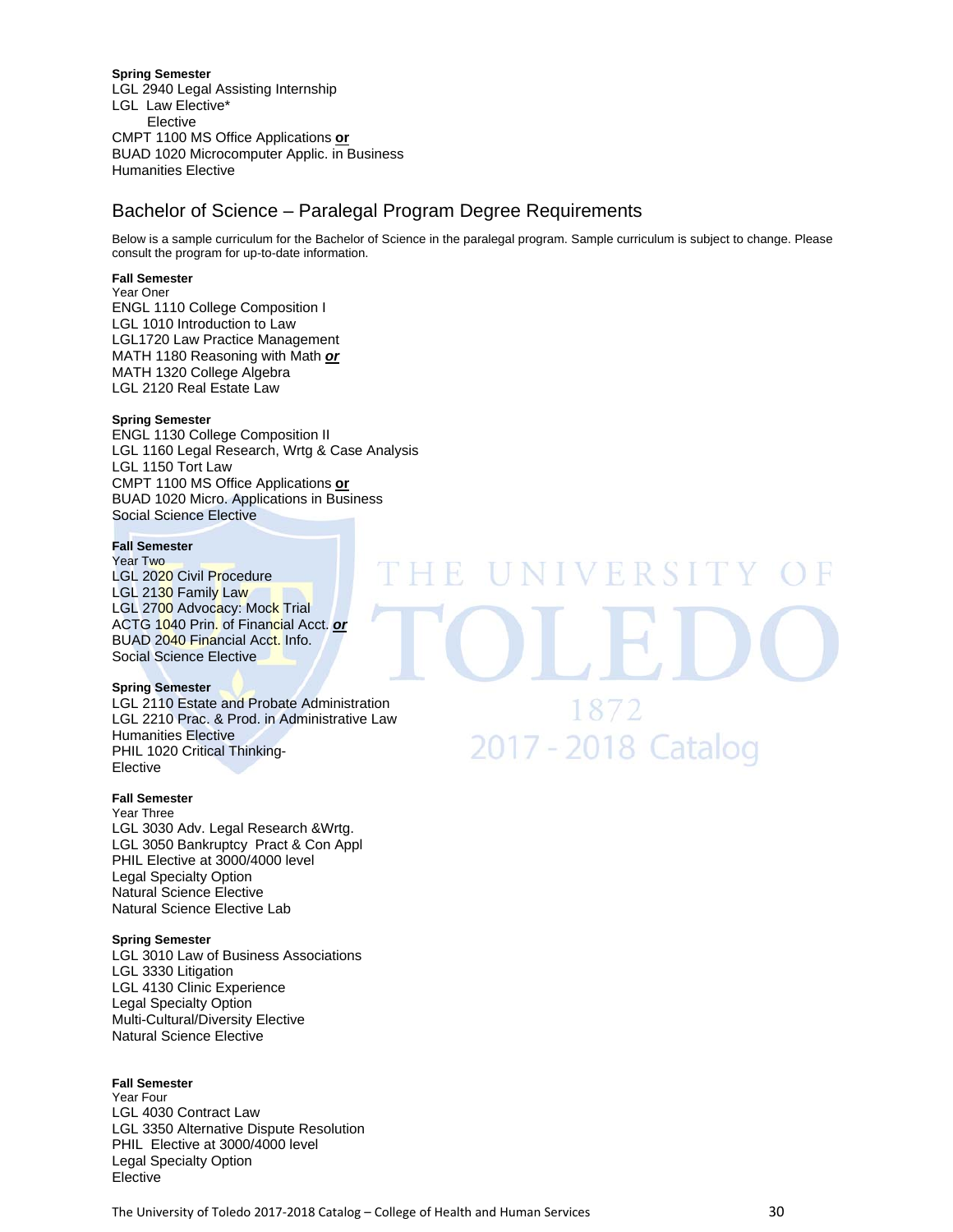**Spring Semester**  LGL 4940 Advanced Paralegal Internship Legal Specialty Option Multicultural Elective Elective Elective

# Post Baccalaureate Certificate in Paralegal Studies – Degree Requirements

To be accepted into this program, students must have at least a four-year bachelor degree.

Below is a sample curriculum for the certificate program. Sample curriculum is subject to change. Please consult the program for upto-date information.

### **Fall Semester**

LGL 1010 Introduction to Law LGL 1720 Law Practice Management

LGL 2020 Civil Procedure

LGL 2120 Real Estate Law

LGL Law Elective\*

### **Spring Semester**

LGL 1150 Tort Law LGL 1160 Legal Research, Wrtg & Case Analysis LGL 2110 Estate and Probate Administration LGL Law Elective\*

LGL 2940 Legal Assisting Internship\*\*

### **\*Law Electives**

LGL 2210 Practices & Procedures in Admin. Law

LGL 2130 Family Law (Prereq: LGL 1010 and LGL 1160 or Academic Advisor Approval)

LGL 2700 Advocacy: Mock Trial

LGL 3030 Advanced Legal Research and Writing (Prereq: LGL 1010 and LGL 1160)

LGL 3050 Bankruptcy Practices & Cons. Apps. (Prereq: LGL 1010 and LGL 1160)

LGL 3010 Law of Business Associations (Prereq: LGL 1010 and LGL 1720)

LGL 3330 Litigation (Prereq: LGL 1150 and LGL 2020)

- LGL 3350 Alternative Dispute Resolution (Prereq: LGL 1010, LGL 1150 and LGL 2020)
- LGL 4030 Contract Law (Prereq: LGL 1010 and LGL 1160)

LGL 4130 Clinic Experience (Prereq: LGL 1010, LGL 1160 and Instructor Permission)

Although the Paralegal Internship may be taken by post-baccalaureate certificate students during their second semester, it is strongly suggested that it be taken alone in the student's third semester.

# Nurse Paralegal Certificate – Degree Requirements

The nurse paralegal certificate program prepares practicing nurses for careers in law where medical education and experience are needed. Examples of these areas of the law are medical malpractice, personal injury, workers compensation, wrongful death and social security.

Below is a sample curriculum for the certificate program. Sample curriculum is subject to change. Please consult the program for upto-date information.

### **Fall Semester**

LGL 1010 Introduction to Law LGL 1720 Law Practice Management LGL 2020 Civil Procedure

### **Spring Semester**

LGL 1150 Tort Law LGL 1160 Legal Research, Writing and Case Analysis LGL 2210 Practices and Procedures in Administrative Law

**Summer Semester**  LGL 2940 Legal Assisting Internship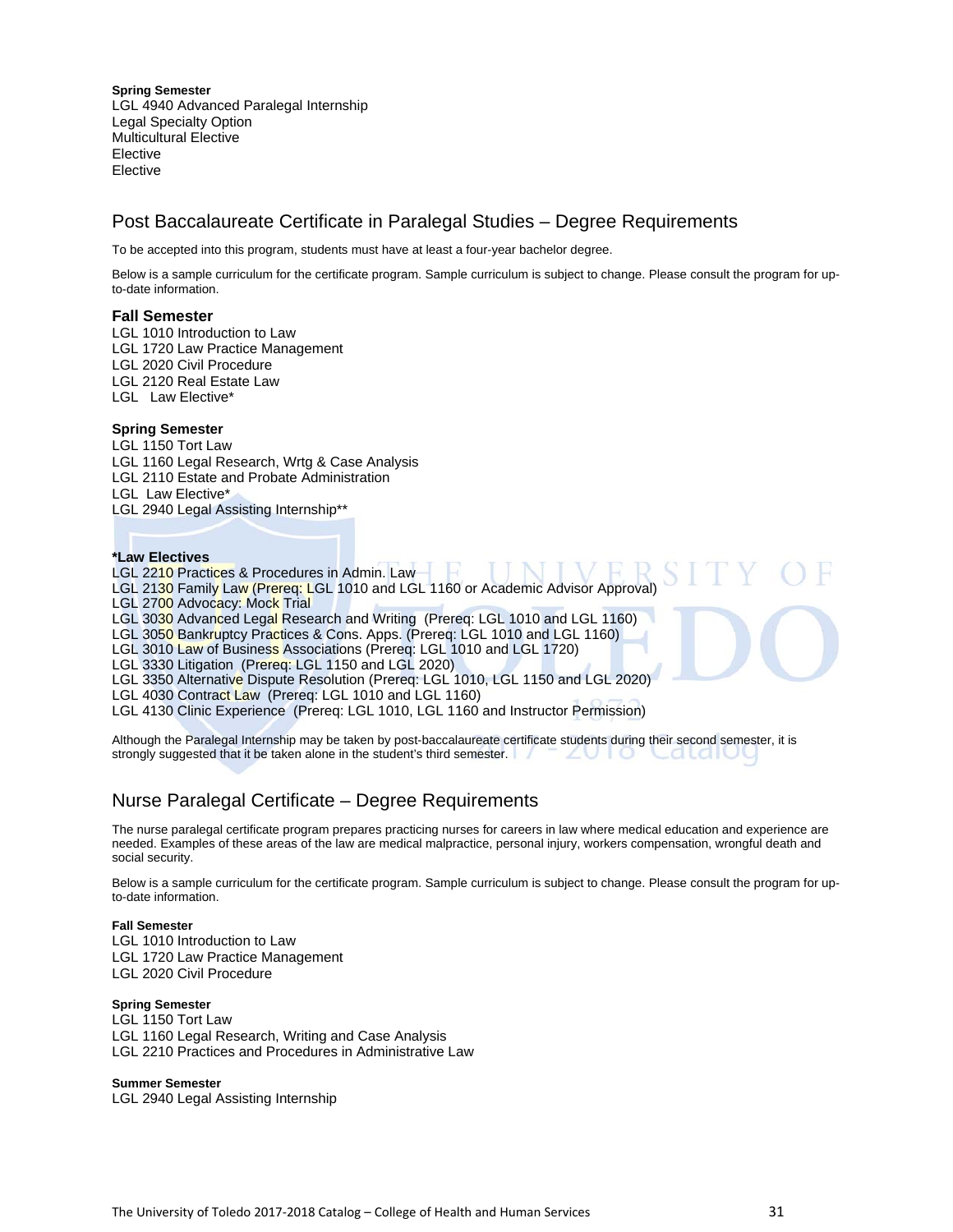# Minor in Legal Specialties Requirements

Below is a sample curriculum for the minor in legal specialties. Sample curriculum is subject to change. Please consult the program for up-to-date information.

### **Fall Semester**

LGL 1010 Introduction to Law LGL 2120 Real Estate Law LGL Law Elective

LGL Law Elective

LGL 1150 Tort Law

LGL Law Elective

LGL Law Elective

### **Law Electives (select 4 courses from the following)**

LGL 1160 Legal Research & Writing (3 hrs.) (\*Prereq. LGL:1010)

LGL 2110 Estate & Probate Administration (3 hrs.)

LGL 2130 Family Law (3 hrs.) (\*Prereq. LGL:1010 & LGL:1160)

LGL 2020 Civil Procedure (3 hrs.) (\*Prereq. LGL:1010 & LGL:1150)

LGL 2700 Advocacy: Mock Trial (3 hrs.)

LGL 3010 Law of Business Associations (3 hrs.) (\*Prereq. LGL:1010 & LGL:1720)

LGL 3110 Personal Law (3 hrs.) (\*Prereq. Junior Standing or Instructor Permission)

LGL 3120 Personal Law II (3 hrs.) (\*Prereq. LGL:3120)

LGL 3350 Alternative Dispute Resolution (3 hrs.) (\*Prereq. LGL:1010, LGL:1150 & LGL:2020)

LGL 4030 Contract Law (3 hrs.) (\*Prereq. LGL:1010 & LGL:1160)

LGL 4230 Health Care & the Law (3 hrs.) (\*Prereq. Junior Standing or Instructor Permission)

LGL 4330 Mediation;Topics and Techniques (3 hrs.)

# **Social Work Program**

# Bachelor of Social Work

The social work program offers a bachelor of social work degree. The undergraduate social work program is fully accredited by the Council on Social Work Education. The program prepares students for entry into the beginning level of professional social work practice as generalist social workers who work in a variety of system sizes with various population groups. Graduates of the program meet the educational requirements for licensing at the Licensed Social Worker (LSW) level in the state of Ohio.

### Admission Requirements



THE UNIVERSITY O

Freshmen entering The University of Toledo with the intent of majoring in social work declare pre-social work as their major until they complete the requirements to apply to the social work program and gain admission to the social work program.

Prior to applying to the social work program, the student must have:

- Completed 30 semester hours of course work;
- Minimum UT GPA of 2.25; and
- Completed SOCW 1030 and 2010 with a minimum major GPA of 2.5 and a grade no less than C in each of these social work courses.

Admission to the social work program is selective; students will not be permitted to enroll in social work courses at the 3000 level or higher unless they have been admitted to the social work program. Applications are available from the social work adviser.

### Degree Requirements

Students should follow and complete the degree requirements as displayed in the social work program degree chart. Social work students enroll in BIOL 1120 as part of the natural science requirements of the College of Health and Human Service. Students may not take P/NC in major courses or related courses, except SOCW 4220.

Below is a sample curriculum for the Bachelor of Social Work. Sample curriculum is subject to change. Please consult the program for up-to-date information.

### **Fall Semester**

Year 1 ENGL 1110 College Composition I SOC 1010 Intro to Sociology MATH 1180 Reasoning with Math SOCW 1030 Intro to Social Welfare Humanities/Fine Arts Elective HHS 1000 Orientation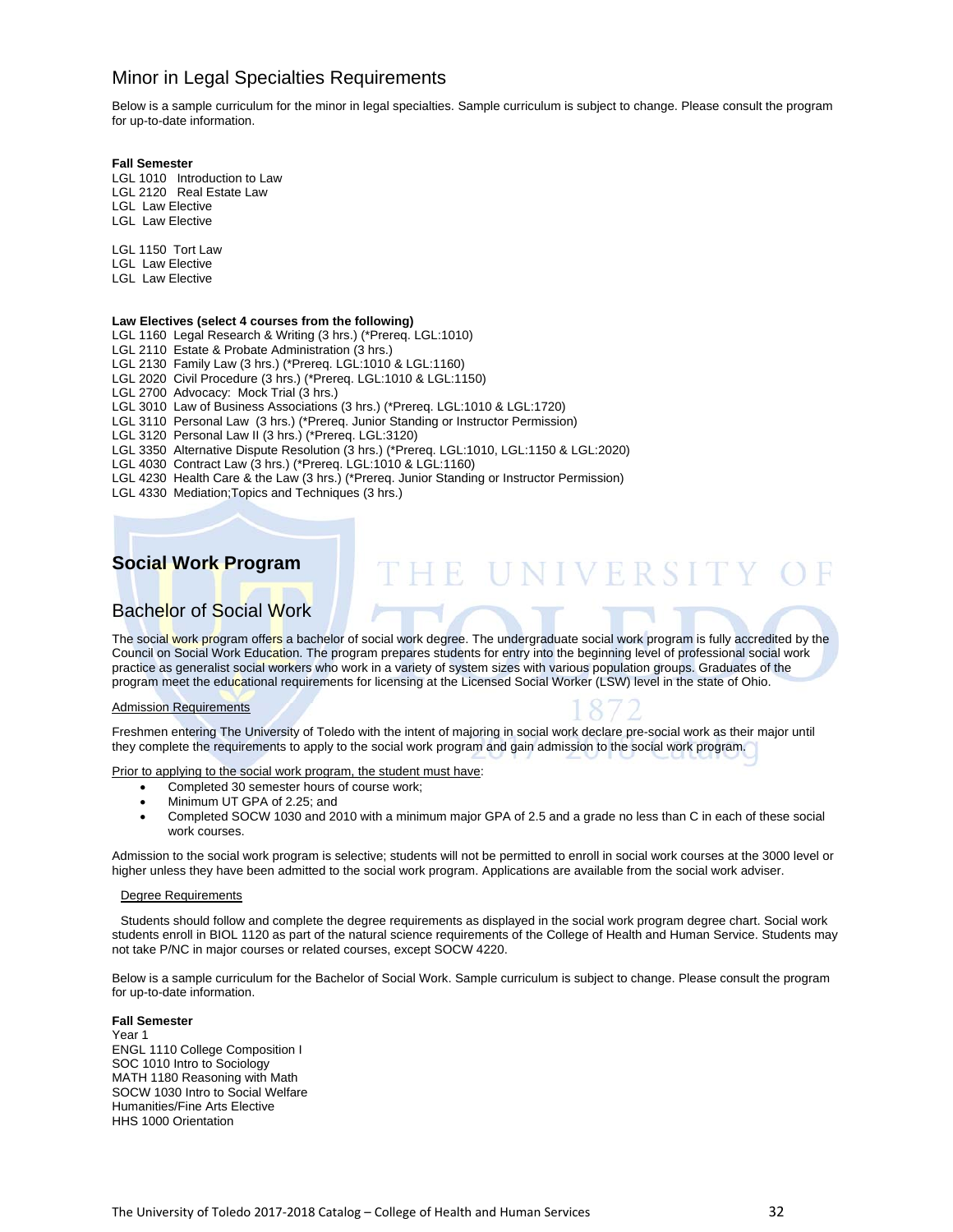### **Spring Semester**

ENGL 1130 or higher College Comp II BIOL 1120 Survey of Biology PSY 1010 Principles of Psychology CMPT 1100 MS Office Applications WGST elective

### **Fall Semester**

Year 2 PSC 1200 American National Government (grade of C or higher required) SOCW 2010 Survey of SW Profession ECON 1010 or higher ECON Electives

### **Spring Semester**

ANTH 2100 Human Society thru Film or ANTH 2800 Cultural Anthropology Natural Science Course with Lab Humanities/Fine Arts Elective **Electives** 

### **Fall Semester**

Year 3 SOCW 3110 Social Work Practice I SOCW 3210 Human Behavior I SOCW 3300 Social Policy and Legislation SOCW 3410 SW Research Practicum I

Elective (DST,SOC, PSY, WGST or AFST)

### **Spring Semester**

SOCW 3120 Social Work Interviewing SOCW 3220 Human Behavior II SOCW 3230 Human Behavior III SOCW 3420 Social Work Research Practicum II SOCW Elective

### **Fall Semester**

Year 4 SOCW 4120 SW Practice II SOCW 4200 Field Lab II SOCW 4220 Field II U.S. Multicultural History Elective

### **Spring Semester**

SOCW 4120 SW Practice III SOCW 4210 Field Lab III SOCW 4230 Field III SOC 4660 Racial/Ethnic Minorities/US or SOC 4670 African Americans in US Elective

Entry to SOCW 4120, 4130, 4200, 4210, 4220 and 4230 require senior standing, a minimum overall GPA of 2.25, a minimum major GPA 2.5, a grade of C or better in all major courses and permission of the BSW Field Coordinator.

1872

2017 - 2018 Catalog

Departmental Honors in Social Work: Qualified juniors and seniors may apply to work for honors in social work.

The following are requirements for admission to the departmental honors program in social work:

- Minimum GPA of 3.3 in social work courses
- Minimum cumulative GPA of 3.0
- 12 hours completed work in social work, and
- Qualification as a social work major.

Upon admission to the departmental honors program in social work, the student must complete nine hours of independent work in social work. During the final semester before graduation, the student must pass a comprehensive examination or complete a research project. The honors topic and research project are developed in close conjunction with a faculty adviser. Students should discuss their special interests with faculty members or with an adviser who will help identify an appropriate faculty member to guide the honors work.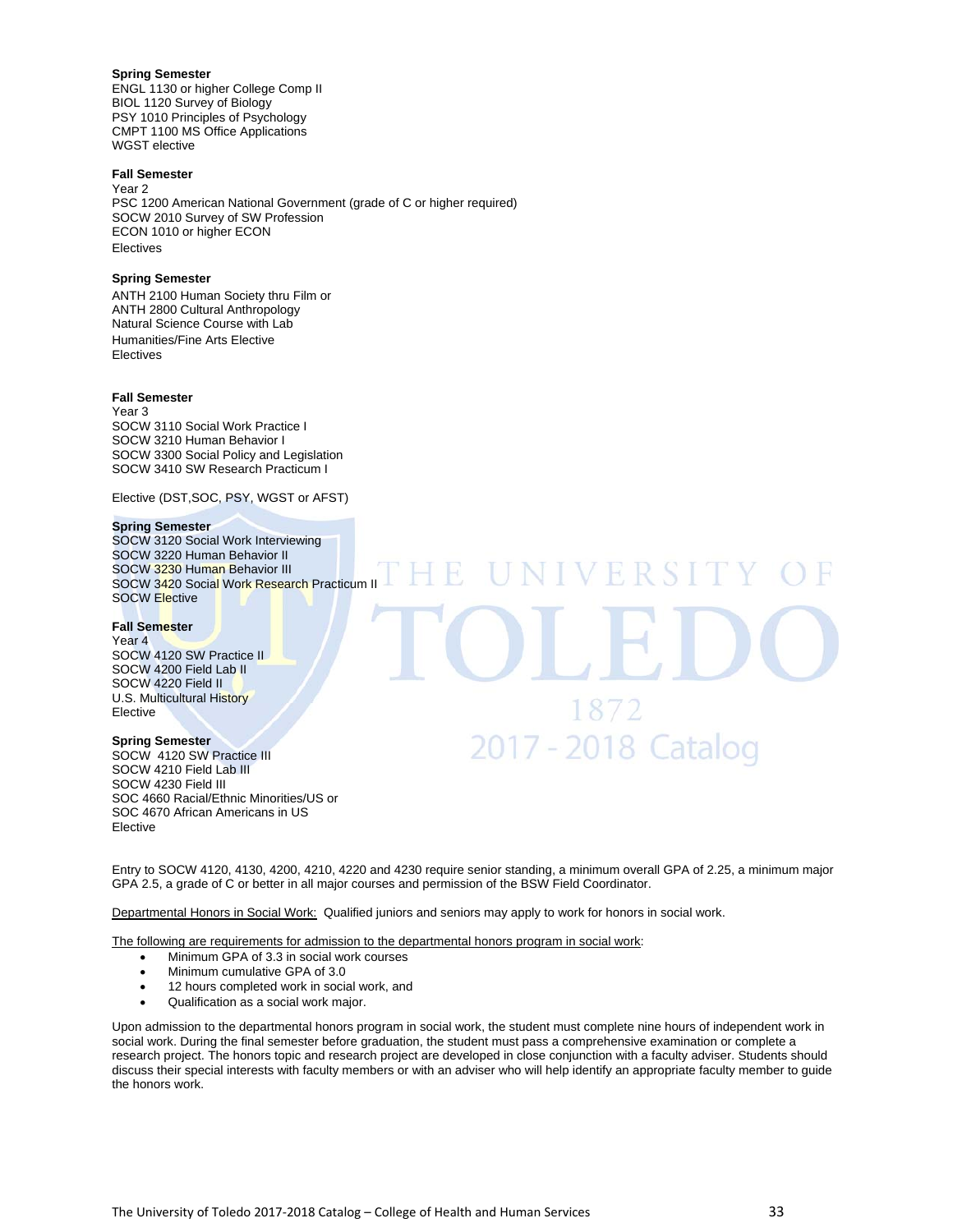# **College of Health and Human Services**

**Farhang Akbar‐Khanzadeh,** 1991, professor B.S., M.S.P.H., University of Tehran; M.S., Ph.D., University of Newcastle Upon Tyne in England

**April Ames,** 2014, assistant professor B.S., Ohio University; M.S.O.H., Medical College of Ohio; Ph.D., The University of Toledo

**Amy Allen,** 2003, assistant professor B.E., M.Ed., Ph. D. The University of Toledo

**Jamal Bittar,** 2003, senior lecturer B.A., M.A., The University of Toledo

**Debra Boardley,** 1994, professor B.S., Youngstown State University; M.H.S., Washington University; Ph.D., University of South Carolina

**Amy Both,** 1994, clinical assistant professor B.S., The Ohio State University; M.H.S., University of Indianapolis

**Lucinda Bouillon,** 2014, associate professor B.Ed., M.Ed., Ph.D., The University of Toledo, M.PT, University of Findlay

**Heath Buckley,** 2009, assistant professor B.A., Bowling Green State University; M.A., The University of Toledo

**Lynne Chapman,** 1996, clinical assistant professor B.S., M.S., Eastern Michigan University

**Wendy Cochrane**, 2002, associate professor B.S., Miami University; M.A., The Ohio State University; Ed.S., Ph.D., University of South Florida

1872

2017 - 2018 Catalog

**Julie Coyle,** 2010, lecturer M.Ed, The University of Toledo

**Joseph Dake,** 2006, professor and chair B.A., M.P.H., Ph.D., The University of Toledo

**David Dewey,** 2014, lecturer B.S., Ohio State University; MBA, The University of Toledo

**Emily Diehm,** 2015, assistant professor B.A., University of Iowa; M.S., Ph.D., Florida State University

**Andrew Mick Dier,** 2012, lecturer A.A.B., B.A., M.Ed., The University of Toledo

**Michael Dillon,** 2012, lecturer B.S. Central Michigan University; M.A., The University of Toledo

**Holly Eichner,** 2014, lecturer B.Ed., M.Ed.,The University of Toledo

**Elyce Ervin,** 2003, senior lecturer B.S., M.S., Youngstown State University

**Brian Fink,** 2006, professor B.E., The University of Toledo; M.P.H., University of Michigan; Ph.D., University of North Carolina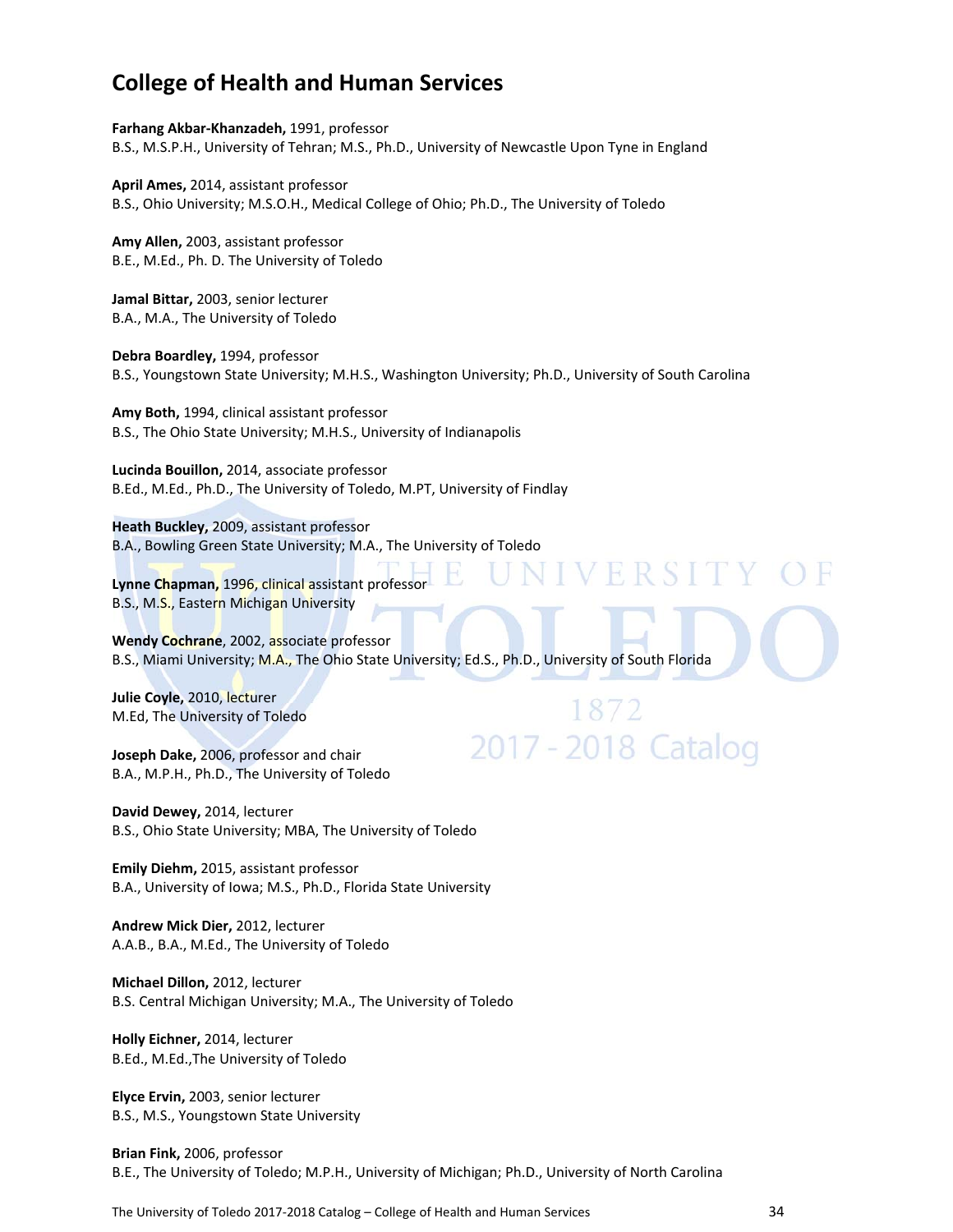**Rodney Gabel**, 2011, professor B.S., M.S., Bowling Green State University; Ph.D., The Pennsylvania State University

**Louis Guardiola,** 2014, associate lecturer B.S.W., The University of Toledo, M.S.W., Cleveland State University

**Jennifer Glassman**, 2007, assistant professor B.A., M.A., Ph.D., The University of Toledo

**Tavis Glassman,** 2008, associate professor B.Ed., M.S.Ed., The University of Toledo; M.P.H., The Ohio State University; Ph.D., University of Florida

**Neal Glaviano,** 2016, assistant professor B.S. University of Connecticut; M.Ed., Ph.D., University of Virginia

**Wendi Goodlin‐Fahncke**, 2008, assistant professor B.A., University of Pittsburgh; M.A., Ph.D., Bowling Green State University

**Beth Ann Hatkevich,** 2007, clinical associate professor A.A.S., Lourdes College; B.S., The University of Toledo; MOT, Medical College of Ohio; Ph.D., Capella University

V F R

**Janet M. Hoy,** 2008, associate professor B.S.N., Bowling Green State University; M.S., Ph.D., Case Western Reserve University

**Aileen Hunt**, 2011, lecturer B.A., Ashland University; M.A., University of Akron

**Christopher Ingersoll**, 2015, professor and dean B.S., Marietta College; M.A., Indiana State University; Ph.D., The University of Toledo

**Marie Janes,** 2002, lecturer M.Ed, Bowling Green State University; RHIA

**Mylo Jennings,** 2000, associate professor A.A., Blue Mountain Community College; B.S., M.S., Western Oregon State College; M.S.W., Ph.D., The Ohio State University

**Timothy Jordan,** 2001, professor B.S.E., Bowling Green State University; M.Ed., Ph.D., The University of Toledo

**Sadik Khuder, 1994, professor B.D.S., University of Baghdad; M.H., Ph.D., University of Alabama – Birmingham**

**Barbara Kopp Miller,** 1991, professor B.S., M.A., Ph.D., Bowling Green State University

**Ruthie Kucharewski,** 1998, professor B.S., Kent State University; M.Ed., The University of Toledo; Ph.D., Bowling Green State University

**David Kujawa,** 1996, clinical assistant professor, director of clinical affairs B.S., Marquette University; M.B.A., The University of Findlay

**John Laux,** 2001, professor and associate dean B.A., Ambassador University; M.A., West Virginia University; Ph.D., The University of Akron

**Abraham Lee,** 1999, associate professor B.S., Kyungpook National University; M.S., Yonsei University; M.S., Northeastern Illinois University; Ph.D., Arizona State University; M.S., Texas Woman's University

The University of Toledo 2017-2018 Catalog – College of Health and Human Services 35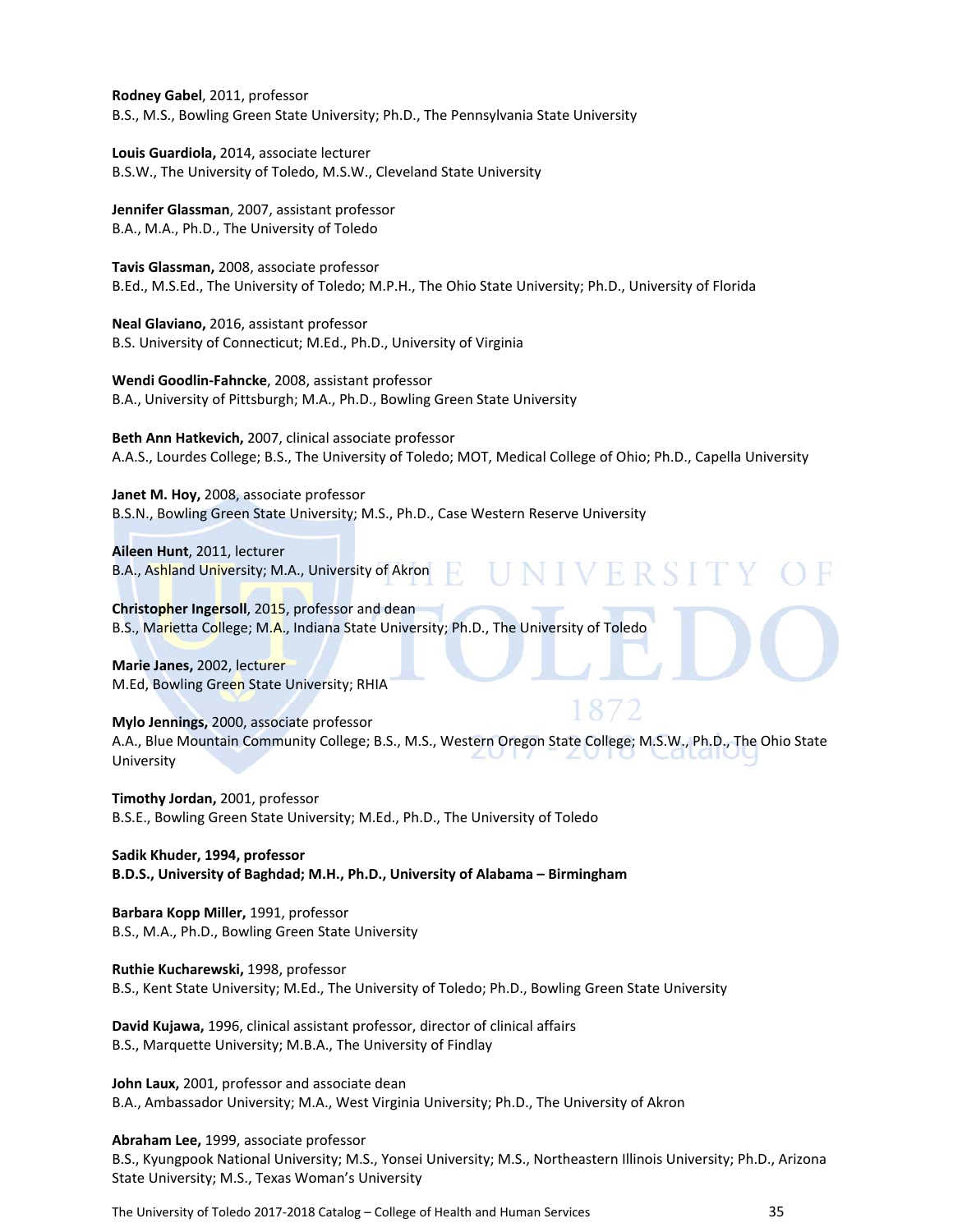**David Lilley,** 2014, assistant professor B.S., Grand Valley State University; M.S., Ph.D., Michigan State University

**Sarah Long,** 2009, lecturer B.S., Miami University; M.S., The University of Toledo

**Eric Longsdorf,** 2001, associate professor B.Ed., M.Ed., Ph.D., The University of Toledo

**Maggie Maloney,** 2016, assistant professor B.S., Kent State University, M.O.T., Medical College of Ohio; Ph.D., Nova Southeastern University

**Wendy Maran,** 2010, lecturer B.S., The Ohio State University; M.A., The University of Toledo

**Henry Marshall,** 2000 lecturer B.A., The University of Toledo; M.A., Siena Heights University

**Michelle Masterson,** 1998, associate professor and chair B.S., Bowling Green State University; M.Ed., Ph.D., The University of Toledo

**Alice McAfee,** 1986, associate professor B.S., Allegheny College; M.A., Siena Heights College; Ph.D., University of Pittsburgh

**Kimberly McBride,** 2014, assistant professor B.A., California State University - Sacramento; M.A., Humboldt State University; Ph.D., Indiana University

**Nicole McKenzie,** 2014, assistant professor B.S., The University of Toledo; M.H.A., Ohio University

**Thomas McLoughlin,** 2004, associate professor B.S., Ithaca College; M.A., Adelphi University; Ph.D., The University of Toledo

**Caroline Menezes,** 2008, associate professor B.Sc., M.Sc., University of Madras; M.A., Ohio University; Ph.D., The Ohio State University

**Alexia Metz,** 2007, associate professor B.A. Eastern Michigan University, Ph.D. Northwestern University

**Sheryl Milz,** 2001, associate professor B.S., M.S., The Ohio State University; Ph.D., University of Illinois; M.O.D., Bowling Green State University; Ph.D., University of Illinois – Chicago

**Andrew Misko,** 2017, lecturer B.S., M.S., The University of Toledo

**Jody Morris,** 2014, lecturer B.Ed., M.S., The University of Toledo

**Amanda Murray,** 2016, assistant professor B.S., Bowling Green State University; DPT, Ph.D., The University of Toledo

**Aravindhan Natarajan,** 2010, assistant professor B.A., M.A., University of Madras; Ph.D., Case Western Reserve University

**Grant Norte,** 2016, assistant professor B.S., California Lutheran University; M.Ed., Ph.D., University of Virginia

The University of Toledo 2017-2018 Catalog – College of Health and Human Services 36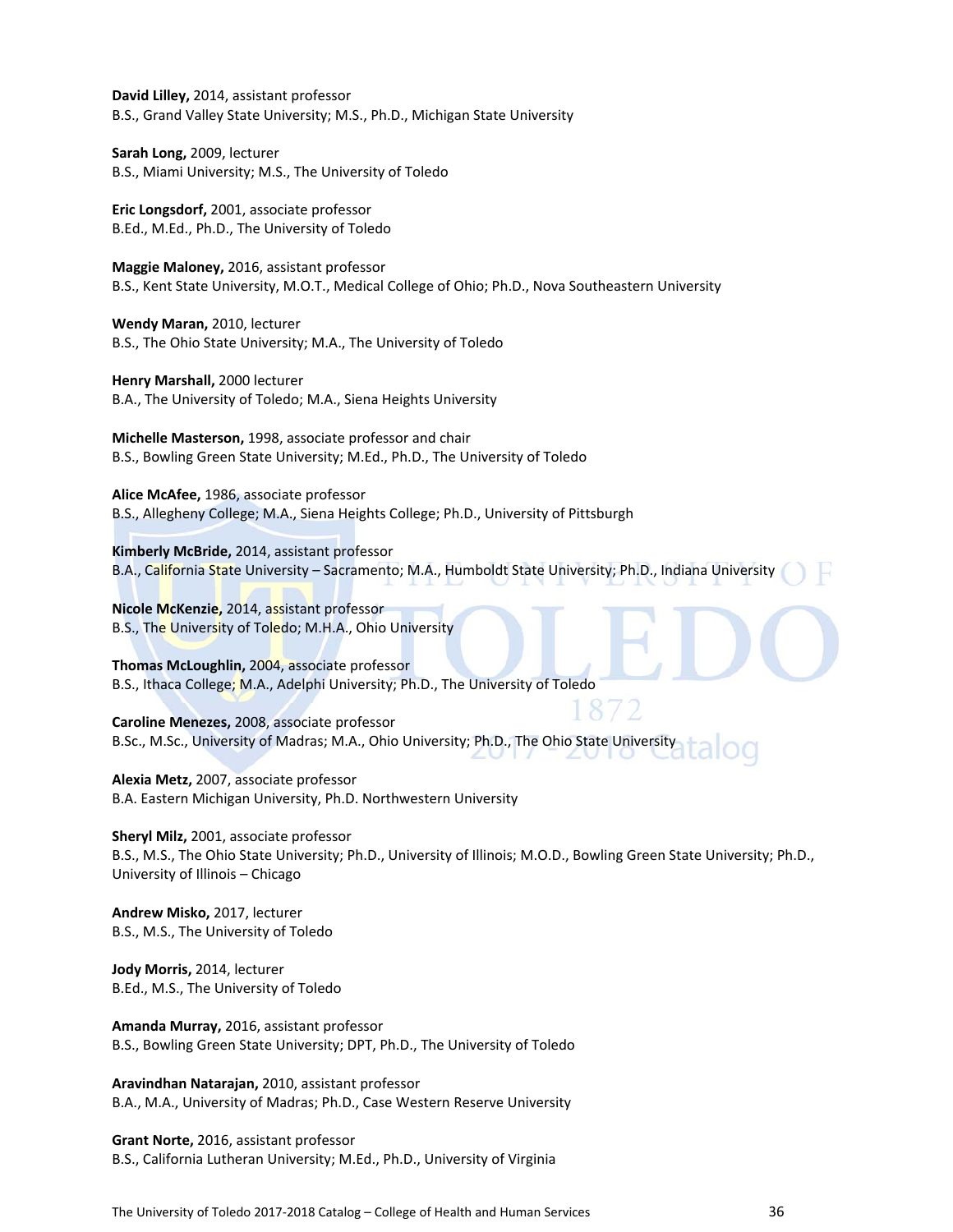**Lori Pakulski,** 2000, professor B.A., Michigan State University; M.S., Ph.D., Bowling Green State University

**Mirella Pardee,** 1978, associate professor R.N., B.S.N., The University of Toledo; M.S.N., Wayne State University

**Megan Petra,** 2014, assistant professor B.S., University of Wisconsin‐Madison; B.A., M.S.W., University of Minnesota; Ph.D., Washington University

**Francis Pizza,** 1998, professor B.Ed., The University of Toledo; M.A., Adelphi University; Ph.D., The University of Toledo

**Michael Prior,** 2006, assistant professor B.A., Eastern Michigan University; M.S.S.W., Ph.D., University of Texas at Arlington

**Ketki Raina,** 2016, associate professor B.Sc., M.Sc., University of Mumbai; Ph.D., University of Pittsburgh

**Andrea Reams**, 2005, lecturer B.S., Northwestern University; M.Ed., The University of Toledo

**Paul Rega,** 2008, assistant professor B.A., Fordham College; M.D., University of Rome (La Sapienza)

**Amy Remer,** 2014, lecturer B.A., M.A., The University of Toledo

n H **Jennifer Reynolds**, 2011, associate professor B.S. Michigan State, M.A., Ph.D., Central Michigan University

**Heather Robbins,** 2007, associate lecturer B.S., Defiance College; M.S. Bowling Green State University

**Christopher Roseman**, 2011, assistant professor and chair B.A., M.A., Ph.D., The University of Toledo

2017 - 2018 Catalog **Barbara Saltzman,** 2012, assistant professor B.A. Brandeis University; MPH, University of Michigan, Ph.D., The Johns Hopkins Bloomberg School of Public Health

**Barry Scheuermann,** 2003, associate professor and associate dean B.A., Ph.D., University of Western Ontario

**John J. Schlageter, III,** 2005, Lecturer B.A., University of Cincinnati, J.D., The University of Toledo

**Laura Schmelzer,** 2016, assistant professor B.A., Capital University; M.O.T., Chatham University; Ph.D., Nova Southeastern University

**Nilgun Sezgenis,** 2008, lecturer

A.A.S., Owens Community College; B.S., Franklin University; MPH, Northwest Ohio Consortium for Public Health The University of Toledo and Bowling Green State University

**Jiunn‐Jye Shen,** 2010, associate professor B.Ed., National Taiwan Normal University; MSPH, Kaohsiung Medical University; Ph.D. University of Texas, Austin

**John H. Shuba,** 2010, lecturer Bed, MPA, JD, The University of Toledo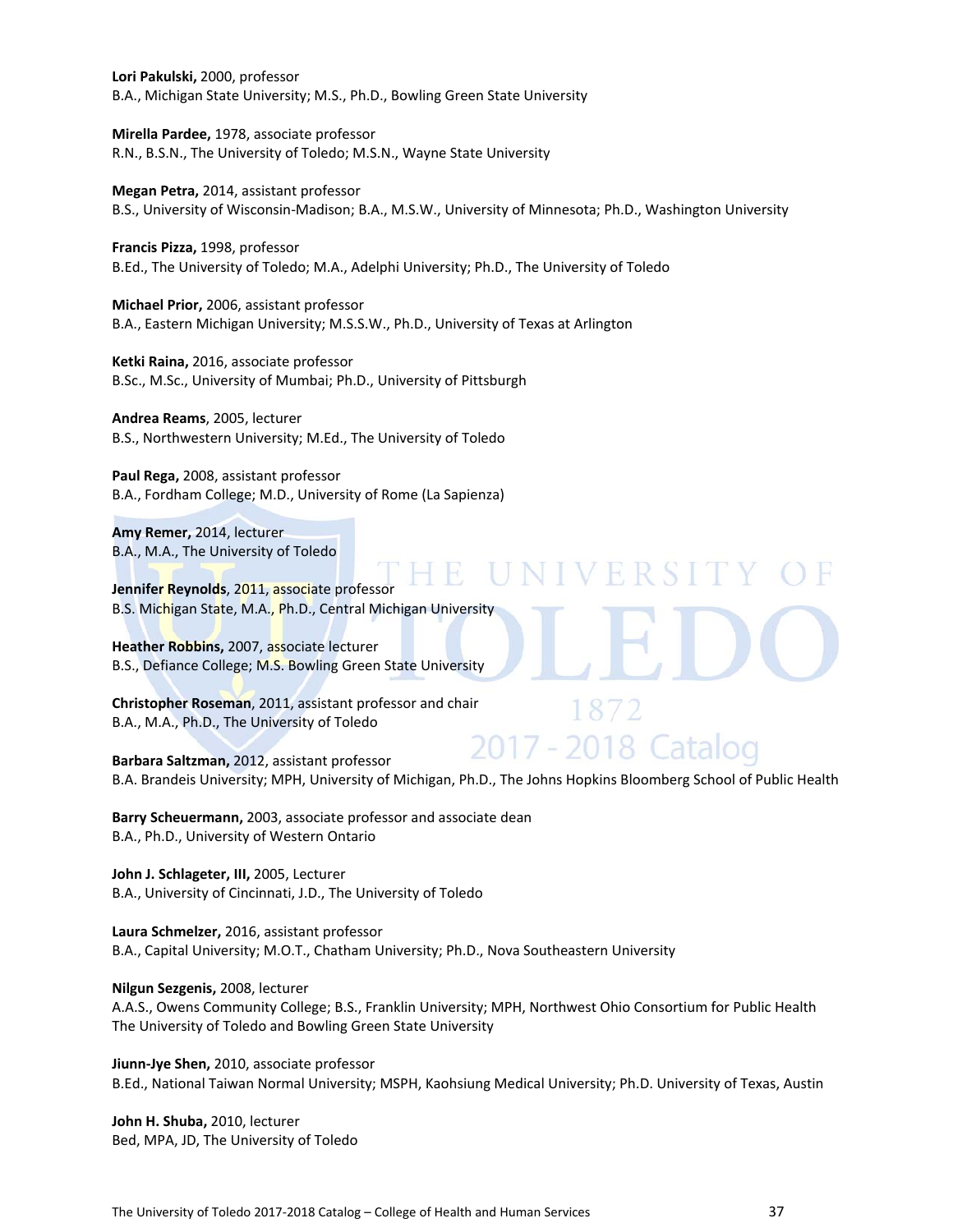**Shipra Singh,** 2014, assistant professor M.B.B.S., Mahatma Ganhdi Memorial Medical College, Indore; M.P.H., Ph.D., University of Michigan

**Heather Sloane,** 2009, assistant professor B.S., The College of William and Mary; M.S.W., Virginia Commonwealth University; Ph.D., Bowling Green State University

**Tori Smith,** 2007, clinical assistant professor B.S., Michigan State University; M.S., Duke University

**Michael J. Spiros,** 1982, associate professor B.B.A., J.D., The University of Toledo

**Michael T. Stevenson**, 1989, assistant professor B.S., M.Ed., The University of Toledo

**Megan Stewart,** 2015, assistant professor B.A., Miami University; M.S., Ph.D., University of Cincinnati

**Victoria Steiner,** 1995, associate professor B.A., University of Wisconsin; M.S., Ph.D., Pennsylvania State University

**Nicole Stotz,** 2015, assistant professor B.S., OTD, The University of Toledo

**Amy Thompson,** 2009, professor B.S., Central Michigan University; M.S., Ed., Ph.D., The University of Toledo

**Sherry Tripepi,** 2007, associate lecturer B.S.S.W., Bowling Green State University; MSW, Wayne State University; Ph.D., Brandeis University

**Kasey Tucker‐Gail,** 2004, associate professor B.S., Lake Superior State University; M.S., Ferris State University; Ph.D. Western Michigan University

2017 - 2018 Catalog

**Nicole Tuori,** 2004, lecturer B.A. Miami University; J.D. The University of Toledo

**Christa Turley,** 1996, lecturer C.R.T., R.R.T., B.A., M.A., The University of Toledo

**James Tuschman,** 2013, lecturer B.S., Miami of Ohio; J.D., The Ohio State

**Michael Valigosky,** 1991, assistant professor B.E., The University of Toledo; MSOH, Medical College of Ohio; Ph.D., The University of Toledo

**Lois Ventura,** 2001, associate professor and chair B.A., University of Findlay; M.A.; The University of Toledo; Ph.D., Bowling Green State University

**Suzanne Wambold,** 1989, professor A.S.S., Owens Community College; R.N., B.Ed., M.Ed., Ph.D., The University of Toledo; RCVT; RDCS; FASE

**David Weldy,** 2007, assistant professor B.A., Goshen College; M.D., Medication College of Ohio; M.A., Ph.D., Kent State University

**Celia Williamson,** 2000, professor A.A.S., B.S., The University of Toledo; M.S.S.A., Case Western Re‐serve University; Ph.D., Indiana University